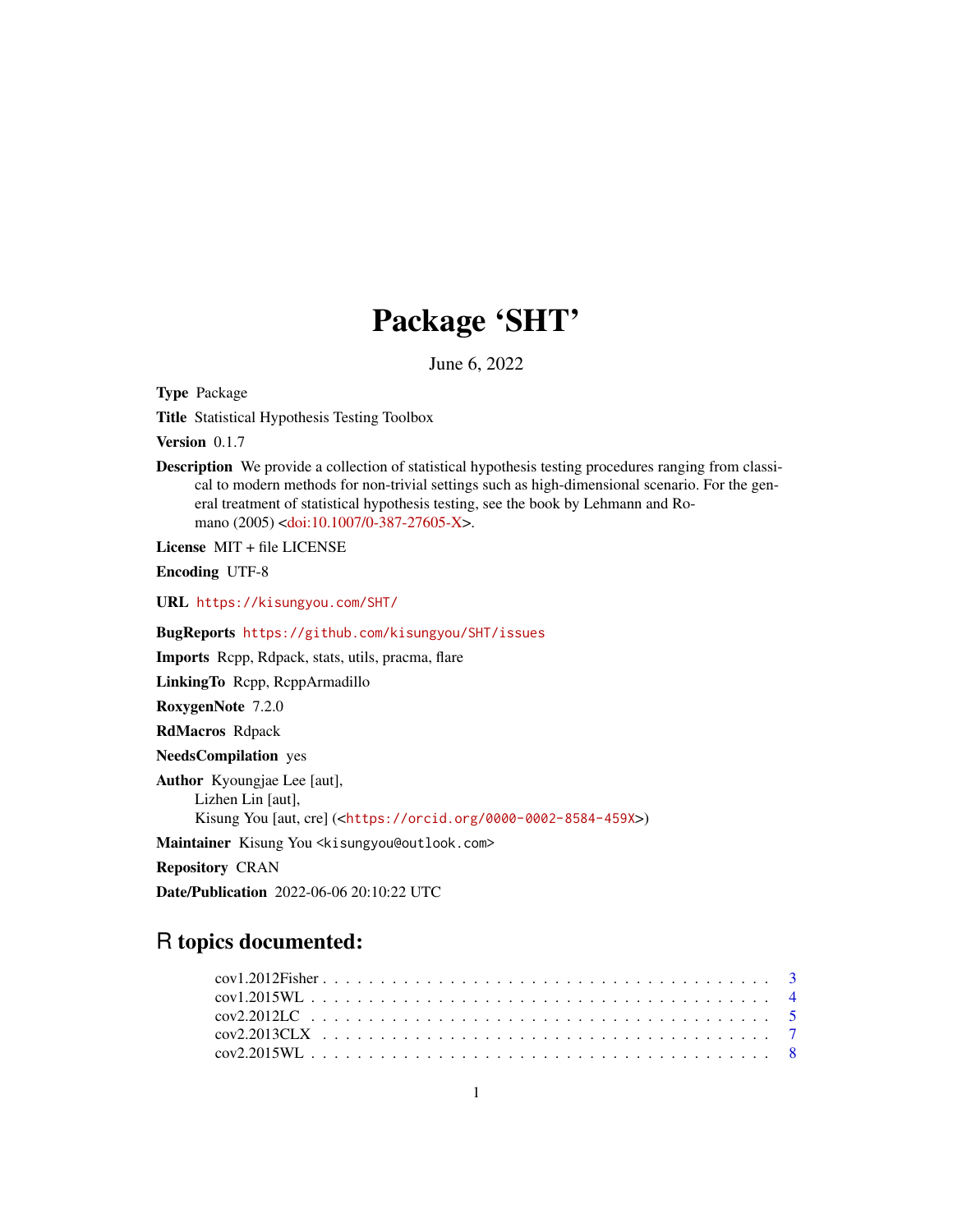| $cov2$ .mx $PBF$  |  |  |  |  |  |  |  |  |  |  |  |  | 9   |
|-------------------|--|--|--|--|--|--|--|--|--|--|--|--|-----|
|                   |  |  |  |  |  |  |  |  |  |  |  |  | 11  |
|                   |  |  |  |  |  |  |  |  |  |  |  |  | 12  |
|                   |  |  |  |  |  |  |  |  |  |  |  |  | 13  |
|                   |  |  |  |  |  |  |  |  |  |  |  |  | 15  |
|                   |  |  |  |  |  |  |  |  |  |  |  |  | 16  |
|                   |  |  |  |  |  |  |  |  |  |  |  |  | 17  |
|                   |  |  |  |  |  |  |  |  |  |  |  |  | 18  |
|                   |  |  |  |  |  |  |  |  |  |  |  |  | 19  |
|                   |  |  |  |  |  |  |  |  |  |  |  |  | 21  |
|                   |  |  |  |  |  |  |  |  |  |  |  |  | 22  |
|                   |  |  |  |  |  |  |  |  |  |  |  |  | 23  |
|                   |  |  |  |  |  |  |  |  |  |  |  |  | 25  |
|                   |  |  |  |  |  |  |  |  |  |  |  |  |     |
|                   |  |  |  |  |  |  |  |  |  |  |  |  | 27  |
|                   |  |  |  |  |  |  |  |  |  |  |  |  |     |
|                   |  |  |  |  |  |  |  |  |  |  |  |  |     |
|                   |  |  |  |  |  |  |  |  |  |  |  |  | -30 |
|                   |  |  |  |  |  |  |  |  |  |  |  |  | 31  |
|                   |  |  |  |  |  |  |  |  |  |  |  |  | 33  |
|                   |  |  |  |  |  |  |  |  |  |  |  |  | 34  |
| $mean2$ .mx $PBF$ |  |  |  |  |  |  |  |  |  |  |  |  | -36 |
|                   |  |  |  |  |  |  |  |  |  |  |  |  | 37  |
|                   |  |  |  |  |  |  |  |  |  |  |  |  | -38 |
|                   |  |  |  |  |  |  |  |  |  |  |  |  | 40  |
|                   |  |  |  |  |  |  |  |  |  |  |  |  | 41  |
|                   |  |  |  |  |  |  |  |  |  |  |  |  | 43  |
|                   |  |  |  |  |  |  |  |  |  |  |  |  | 44  |
|                   |  |  |  |  |  |  |  |  |  |  |  |  | 45  |
|                   |  |  |  |  |  |  |  |  |  |  |  |  | 46  |
|                   |  |  |  |  |  |  |  |  |  |  |  |  | 47  |
|                   |  |  |  |  |  |  |  |  |  |  |  |  | 49  |
|                   |  |  |  |  |  |  |  |  |  |  |  |  | 50  |
| mvar2.LRT         |  |  |  |  |  |  |  |  |  |  |  |  | 51  |
|                   |  |  |  |  |  |  |  |  |  |  |  |  | 52  |
| norm.1972SF       |  |  |  |  |  |  |  |  |  |  |  |  | 53  |
| norm.1980JB       |  |  |  |  |  |  |  |  |  |  |  |  | 55  |
| norm.1996AJB      |  |  |  |  |  |  |  |  |  |  |  |  | 56  |
| norm.2008RJB      |  |  |  |  |  |  |  |  |  |  |  |  | 57  |
|                   |  |  |  |  |  |  |  |  |  |  |  |  | 58  |
| sim1~LRT          |  |  |  |  |  |  |  |  |  |  |  |  | 59  |
| $sim2.2018$ HN    |  |  |  |  |  |  |  |  |  |  |  |  | 60  |
|                   |  |  |  |  |  |  |  |  |  |  |  |  | 61  |
| unif.2017YMq      |  |  |  |  |  |  |  |  |  |  |  |  | 63  |
|                   |  |  |  |  |  |  |  |  |  |  |  |  | 64  |
|                   |  |  |  |  |  |  |  |  |  |  |  |  | 65  |
| var1.chisq        |  |  |  |  |  |  |  |  |  |  |  |  | 66  |
|                   |  |  |  |  |  |  |  |  |  |  |  |  |     |
|                   |  |  |  |  |  |  |  |  |  |  |  |  | 68  |
|                   |  |  |  |  |  |  |  |  |  |  |  |  | 69  |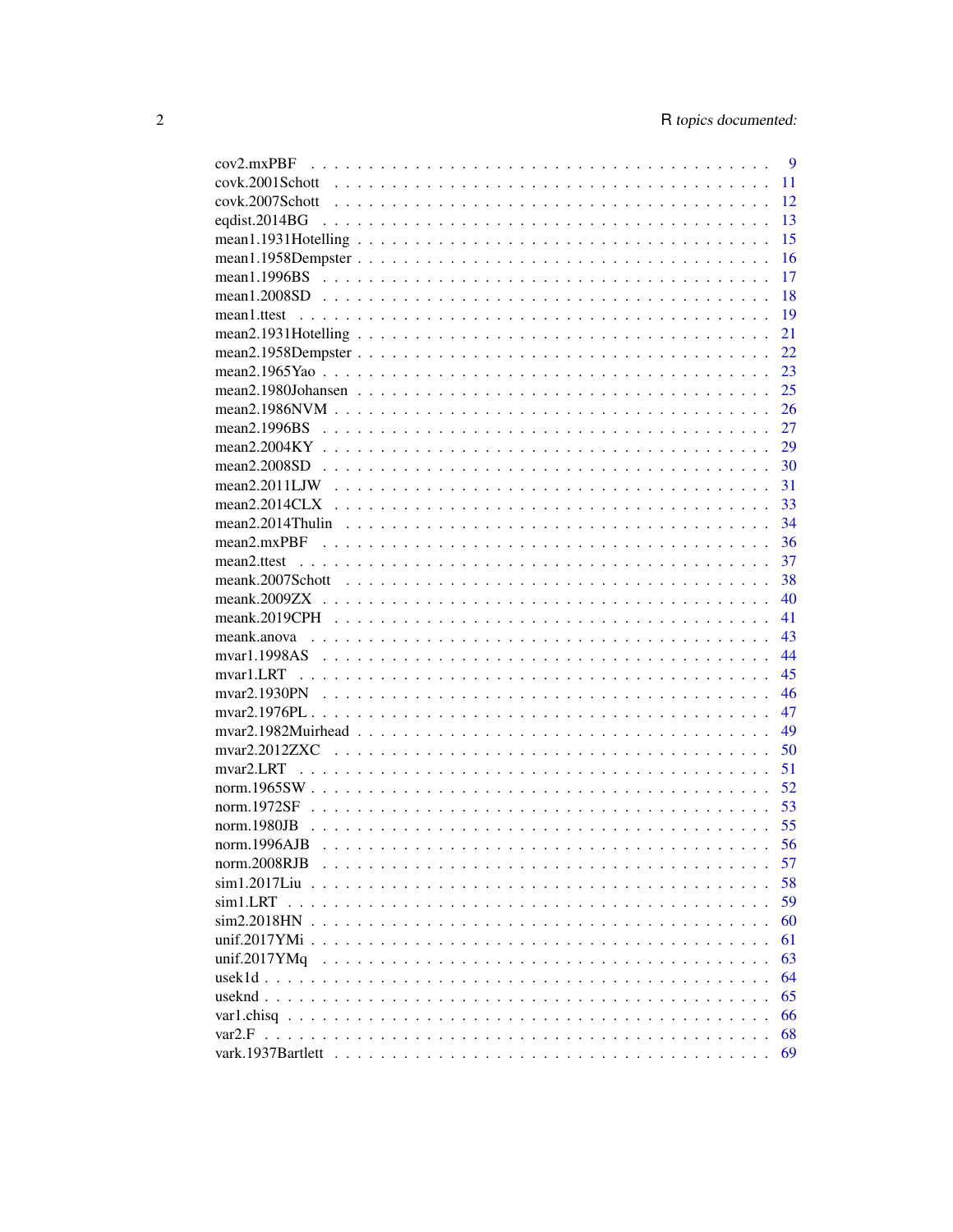<span id="page-2-0"></span>

| Index |  |  |  |  |  |  |  |  |  |  |  |  |  |  |  | 74 |
|-------|--|--|--|--|--|--|--|--|--|--|--|--|--|--|--|----|
|       |  |  |  |  |  |  |  |  |  |  |  |  |  |  |  |    |
|       |  |  |  |  |  |  |  |  |  |  |  |  |  |  |  |    |

cov1.2012Fisher *One-sample Test for Covariance Matrix by Fisher (2012)*

## Description

Given a multivariate sample X and hypothesized covariance matrix  $\Sigma_0$ , it tests

$$
H_0: \Sigma_x = \Sigma_0 \quad vs \quad H_1: \Sigma_x \neq \Sigma_0
$$

using the procedure by Fisher (2012). This method utilizes the generalized form of the inequality

$$
\frac{1}{p} \sum_{i=1}^{p} (\lambda_i^r - 1)^{2s} \ge 0
$$

and offers two types of test statistics  $T_1$  and  $T_2$  corresponding to the case  $(r, s) = (1, 2)$  and  $(2, 1)$ respectively.

#### Usage

 $cov1.2012Fisher(X, Sigma0 = diag(ncol(X)), type)$ 

#### Arguments

|        | an $(n \times p)$ data matrix where each row is an observation. |
|--------|-----------------------------------------------------------------|
| Sigma0 | a $(p \times p)$ given covariance matrix.                       |
| type   | 1 or 2 for corresponding statistic from the paper.              |

#### Value

a (list) object of S3 class htest containing:

statistic a test statistic.

**p.value** *p*-value under  $H_0$ .

alternative alternative hypothesis.

method name of the test.

data.name name(s) of provided sample data.

#### References

Fisher TJ (2012). "On testing for an identity covariance matrix when the dimensionality equals or exceeds the sample size." *Journal of Statistical Planning and Inference*, 142(1), 312–326. ISSN 03783758.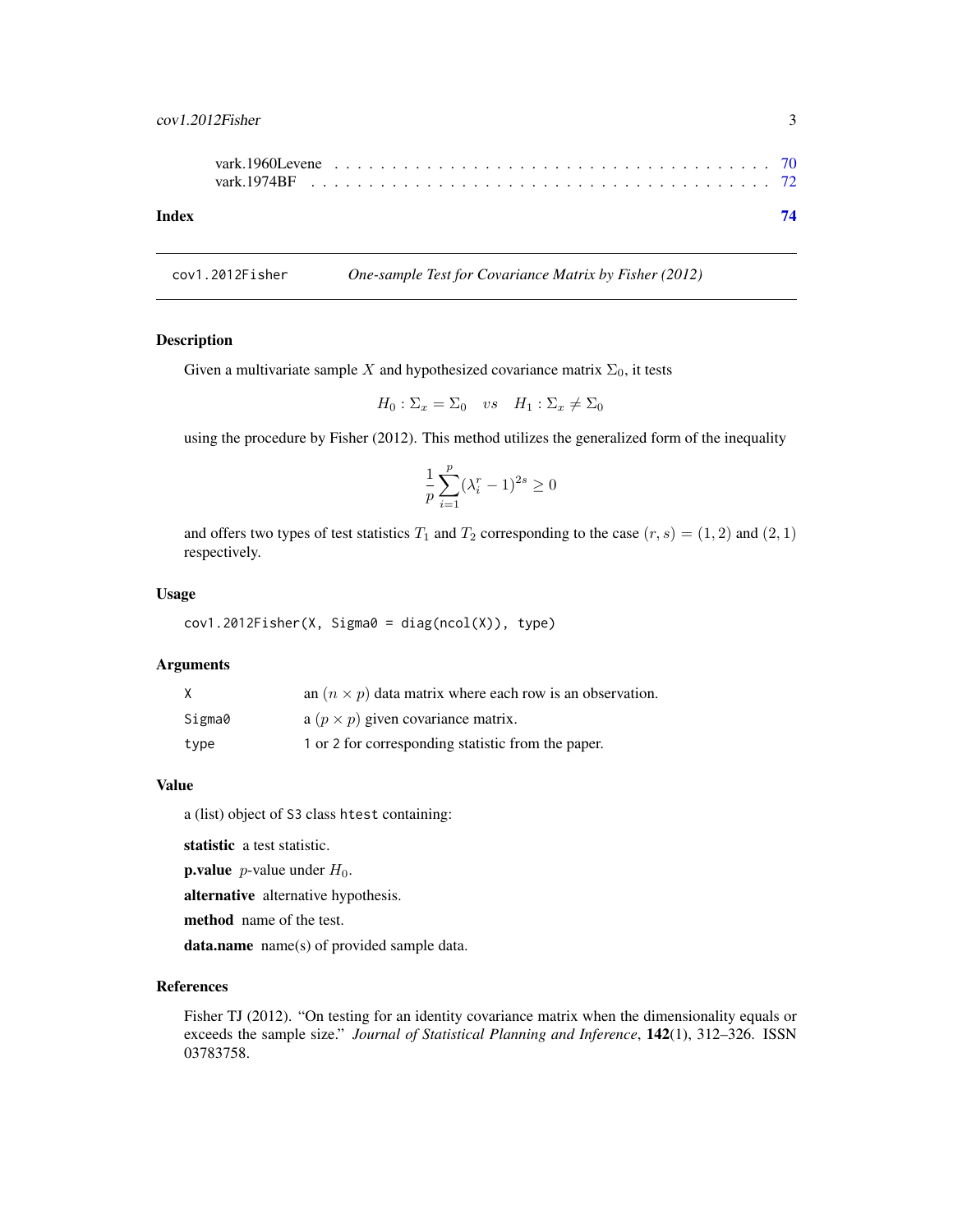## Examples

```
## CRAN-purpose small example
smallX = matrix(rnorm(10*3), ncol=3)cov1.2012Fisher(smallX) # run the test
## empirical Type 1 error
niter = 1000counter1 = rep(0,niter) # p-values of the type 1
counter2 = rep(0,niter) # p-values of the type 2
for (i in 1:niter){
  X = matrix(rnorm(50*5), ncol=50) # (n,p) = (5,50)counter1[i] = ifelse(cov1.2012Fisher(X, type=1)$p.value < 0.05, 1, 0)
  counter2[i] = ifelse(cov1.2012Fisher(X, type=2)$p.value < 0.05, 1, 0)
}
## print the result
cat(paste("\n* Example for 'cov1.2012Fisher' \n","*\n",
"* empirical error with statistic 1 : ", round(sum(counter1/niter),5),"\n",
"* empirical error with statistic 2 : ", round(sum(counter2/niter),5),"\n",sep=""))
```
cov1.2015WL *One-sample Test for Covariance Matrix by Wu and Li (2015)*

#### Description

Given a multivariate sample X and hypothesized covariance matrix  $\Sigma_0$ , it tests

 $H_0: \Sigma_x = \Sigma_0$  vs  $H_1: \Sigma_x \neq \Sigma_0$ 

using the procedure by Wu and Li  $(2015)$ . They proposed to use m number of multiple random projections since only a single operation might attenuate the efficacy of the test.

#### Usage

 $cov1.2015WL(X, Sigma0 = diag(ncol(X)), m = 25)$ 

## Arguments

|        | an $(n \times p)$ data matrix where each row is an observation. |
|--------|-----------------------------------------------------------------|
| Sigma0 | a $(p \times p)$ given covariance matrix.                       |
| m      | the number of random projections to be applied.                 |

<span id="page-3-0"></span>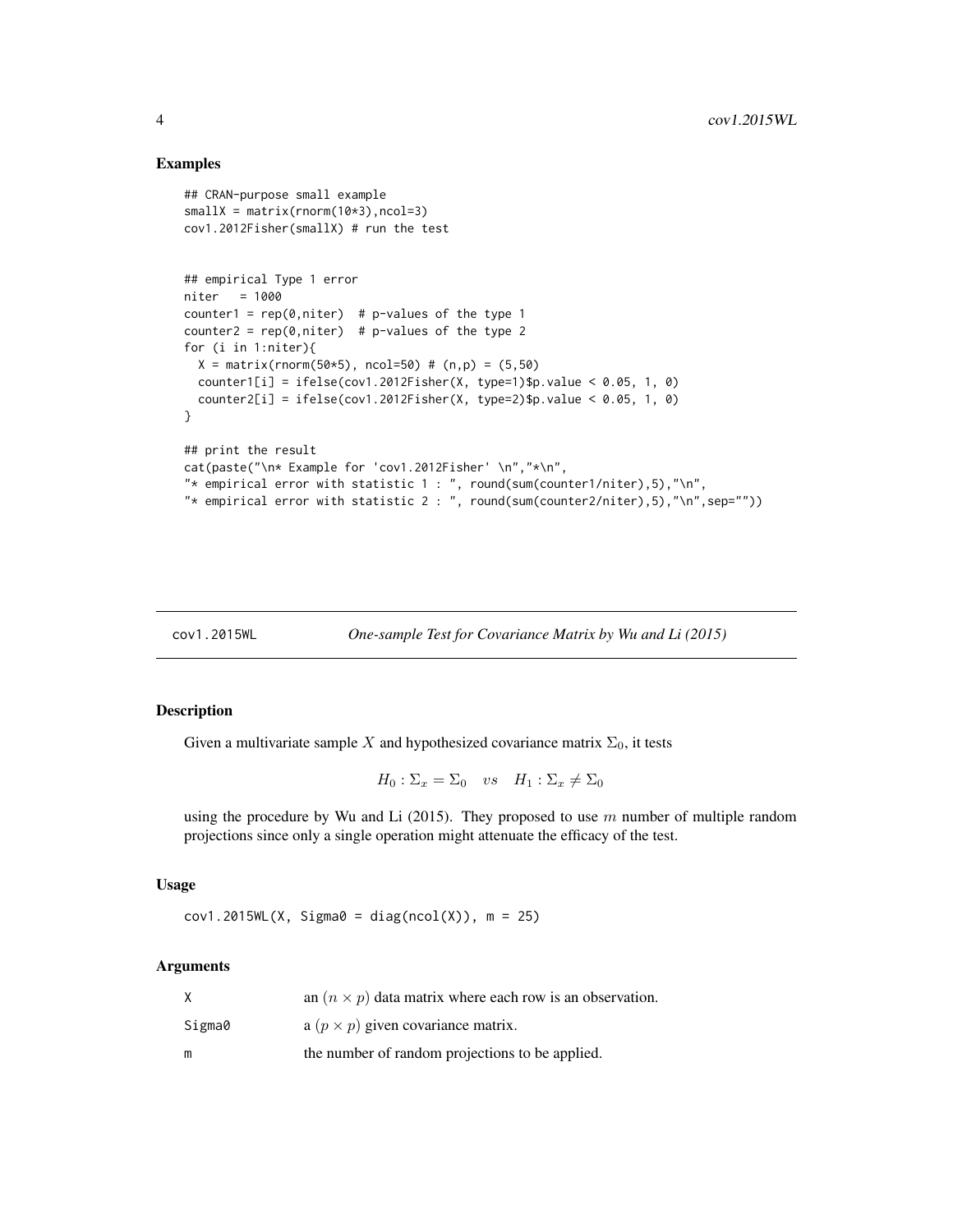<span id="page-4-0"></span> $cov2.2012 LC$  5

## Value

a (list) object of S3 class htest containing:

statistic a test statistic.

**p.value** *p*-value under  $H_0$ .

alternative alternative hypothesis.

method name of the test.

data.name name(s) of provided sample data.

## References

Wu T, Li P (2015). "Tests for High-Dimensional Covariance Matrices Using Random Matrix Projection." *arXiv:1511.01611 [stat]*.

```
## CRAN-purpose small example
smallx = matrix(rnorm(10*3), ncol=3)cov1.2015WL(smallX) # run the test
```

```
## empirical Type 1 error
## compare effects of m=5, 10, 50
niter = 1000
rec1 = rep(0,niter) # for m=5
rec2 = rep(0,niter) # \t m=10rec3 = rep(0,niter) # m=50for (i in 1:niter){
 X = matrix(rnorm(50*10), ncol=50) # (n,p) = (10,50)rec1[i] = ifelse(cov1.2015WL(X, m=5)$p.value < 0.05, 1, 0)
  rec2[i] = ifelse(cov1.2015WL(X, m=10)$p.value < 0.05, 1, 0)
  rec3[i] = ifelse(cov1.2015WL(X, m=50)$p.value < 0.05, 1, 0)
}
## print the result
cat(paste("\n* Example for 'cov1.2015WL'\n","*\n",
"* Type 1 error with m=5 : ", round(sum(rec1/niter), 5), "\n",
"* Type 1 error with m=10 : ", round(sum(rec2/niter), 5), "\n",
"* Type 1 error with m=50 : ", round(sum(rec3/niter), 5), "\n", sep=""))
```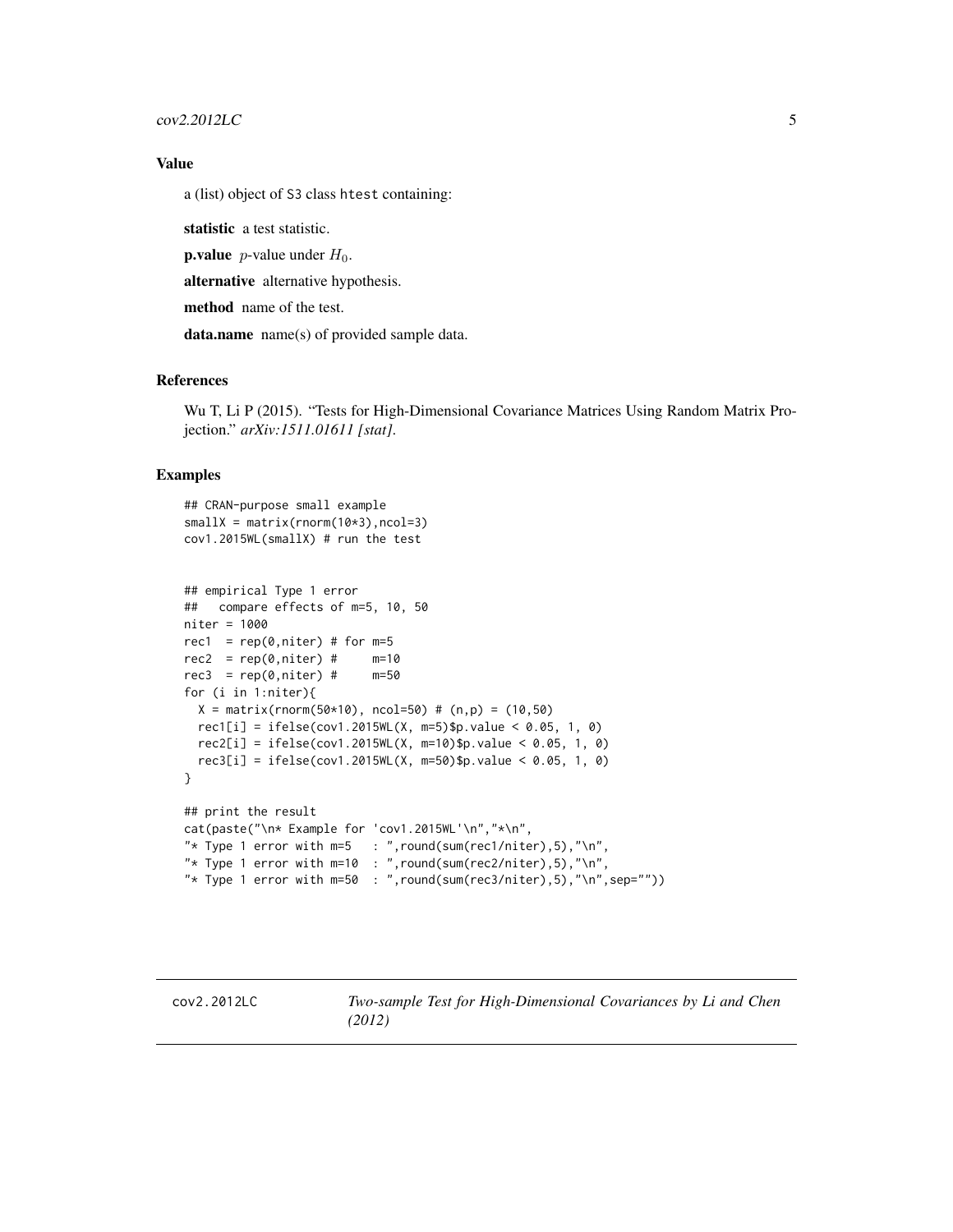#### Description

Given two multivariate data  $X$  and  $Y$  of same dimension, it tests

 $H_0: \Sigma_x = \Sigma_y$  vs  $H_1: \Sigma_x \neq \Sigma_y$ 

using the procedure by Li and Chen (2012).

#### Usage

```
cov2.2012LC(X, Y, use. unbiased = TRUE)
```
#### Arguments

|              | an $(n_x \times p)$ data matrix of 1st sample.                                                                                                              |
|--------------|-------------------------------------------------------------------------------------------------------------------------------------------------------------|
|              | an $(n_u \times p)$ data matrix of 2nd sample.                                                                                                              |
| use.unbiased | a logical; TRUE to use up to 4th-order U-statistics as proposed in the paper, FALSE<br>for faster run under an assumption that $\mu_h = 0$ (default: TRUE). |

#### Value

a (list) object of S3 class htest containing:

statistic a test statistic.

**p.value** *p*-value under  $H_0$ .

alternative alternative hypothesis.

method name of the test.

data.name name(s) of provided sample data.

## References

Li J, Chen SX (2012). "Two sample tests for high-dimensional covariance matrices." *The Annals of Statistics*, 40(2), 908–940. ISSN 0090-5364.

## Examples

```
## CRAN-purpose small example
smallX = matrix(rnorm(10*4),ncol=5)smallY = matrix(rnorm(10*4),ncol=5)cov2.2012LC(smallX, smallY) # run the test
```

```
## Not run:
## empirical Type 1 error : use 'biased' version for faster computation
niter = 1000
counter = rep(0,niter)for (i in 1:niter){
 X = matrix(rnorm(500*25), ncol=10)Y = matrix(rnorm(500*25), ncol=10)
```
counter[i] = ifelse(cov2.2012LC(X, Y, use.unbiased=FALSE)\$p.value <  $0.05, 1, 0$ )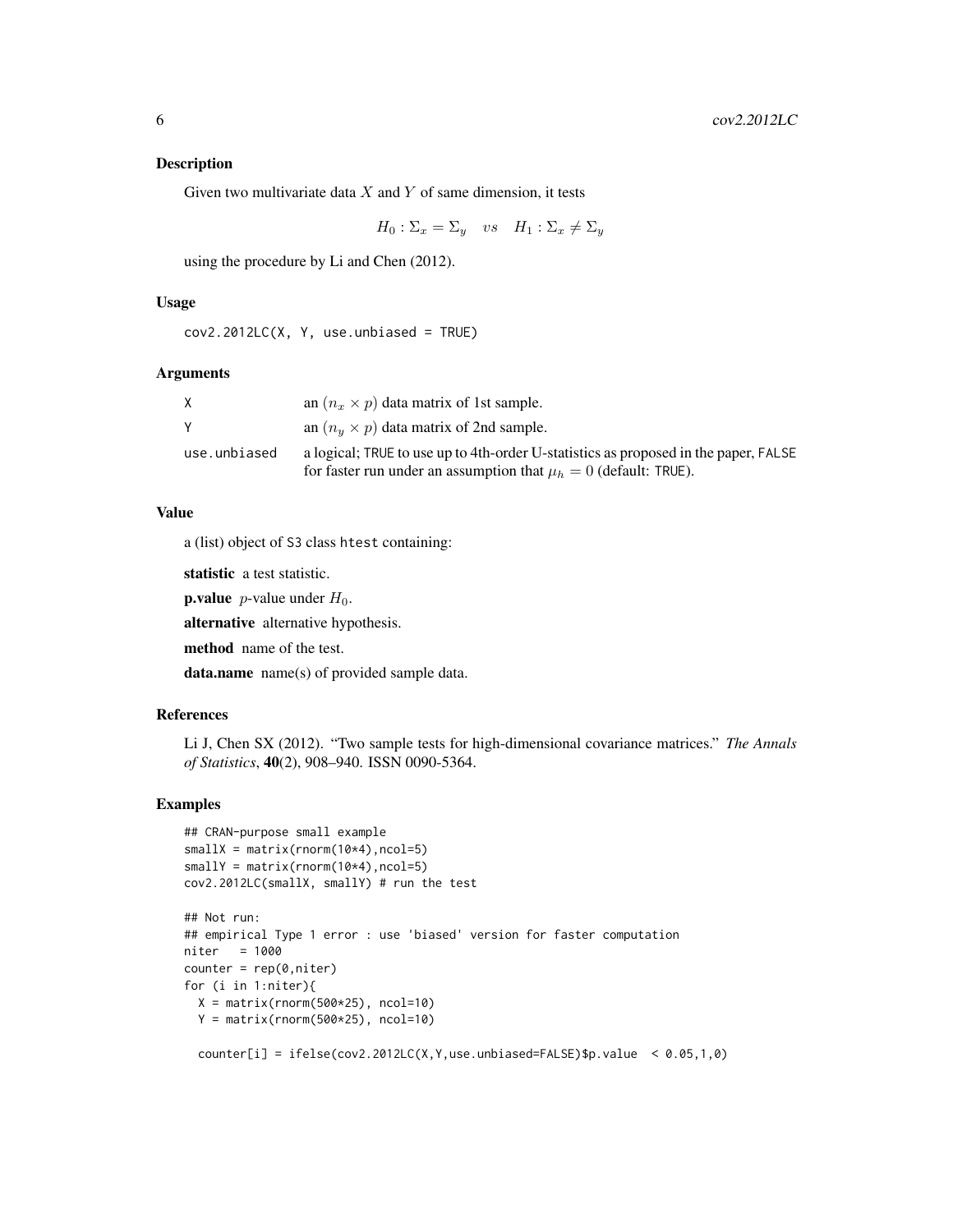```
print(paste0("iteration ",i,"/1000 complete.."))
}
## print the result
cat(paste("\n* Example for 'cov2.2012LC'\n","*\n",
"* number of rejections : ", sum(counter), "\n",
"* total number of trials : ", niter,"\n",
"* empirical Type 1 error : ",round(sum(counter/niter),5),"\n",sep=""))
## End(Not run)
```

```
cov2.2013CLX Two-sample Test for Covariance Matrices by Cai, Liu, and Xia (2013)
```
#### Description

Given two multivariate data  $X$  and  $Y$  of same dimension, it tests

 $H_0: \Sigma_x = \Sigma_y$  vs  $H_1: \Sigma_x \neq \Sigma_y$ 

using the procedure by Cai, Liu, and Xia (2013).

## Usage

cov2.2013CLX(X, Y)

## Arguments

| an $(n_x \times p)$ data matrix of 1st sample. |
|------------------------------------------------|
| an $(n_u \times p)$ data matrix of 2nd sample. |

#### Value

a (list) object of S3 class htest containing:

statistic a test statistic.

**p.value** *p*-value under  $H_0$ .

alternative alternative hypothesis.

method name of the test.

data.name name(s) of provided sample data.

## References

Cai T, Liu W, Xia Y (2013). "Two-Sample Covariance Matrix Testing and Support Recovery in High-Dimensional and Sparse Settings." *Journal of the American Statistical Association*, 108(501), 265–277. ISSN 0162-1459, 1537-274X.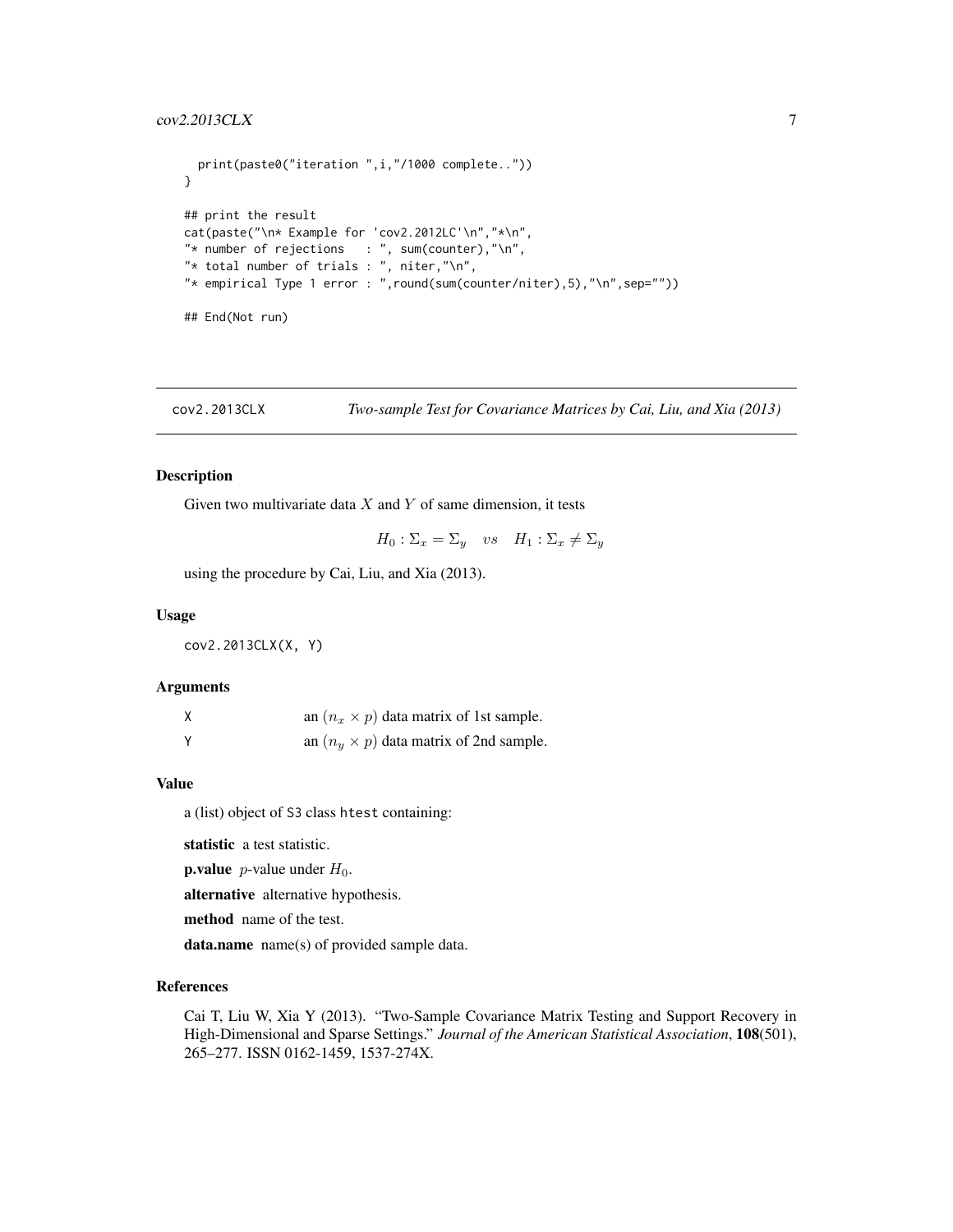## Examples

```
## CRAN-purpose small example
smallX = matrix(rnorm(10*3),ncol=3)smallY = matrix(rnorm(10*3),ncol=3)
cov2.2013CLX(smallX, smallY) # run the test
## empirical Type 1 error
niter = 1000
counter = rep(0,niter) # record p-values
for (i in 1:niter){
 X = matrix(rnorm(50*5), ncol=10)Y = matrix(rnorm(50*5), ncol=10)counter[i] = ifelse(cov2.2013CLX(X, Y)$p.value < 0.05, 1, 0)
}
## print the result
cat(paste("\n* Example for 'cov2.2013CLX'\n","*\n",
"* number of rejections : ", sum(counter), "\n",
"* total number of trials : ", niter,"\n",
"* empirical Type 1 error : ",round(sum(counter/niter),5),"\n",sep=""))
```
cov2.2015WL *Two-sample Test for Covariance Matrices by Wu and Li (2015)*

## Description

Given two multivariate data  $X$  and  $Y$  of same dimension, it tests

$$
H_0: \Sigma_x = \Sigma_y \quad vs \quad H_1: \Sigma_x \neq \Sigma_y
$$

using the procedure by Wu and Li (2015).

## Usage

cov2.2015WL(X, Y, m = 50)

#### Arguments

| Χ | an $(n_x \times p)$ data matrix of 1st sample.  |
|---|-------------------------------------------------|
|   | an $(n_u \times p)$ data matrix of 2nd sample.  |
| m | the number of random projections to be applied. |

<span id="page-7-0"></span>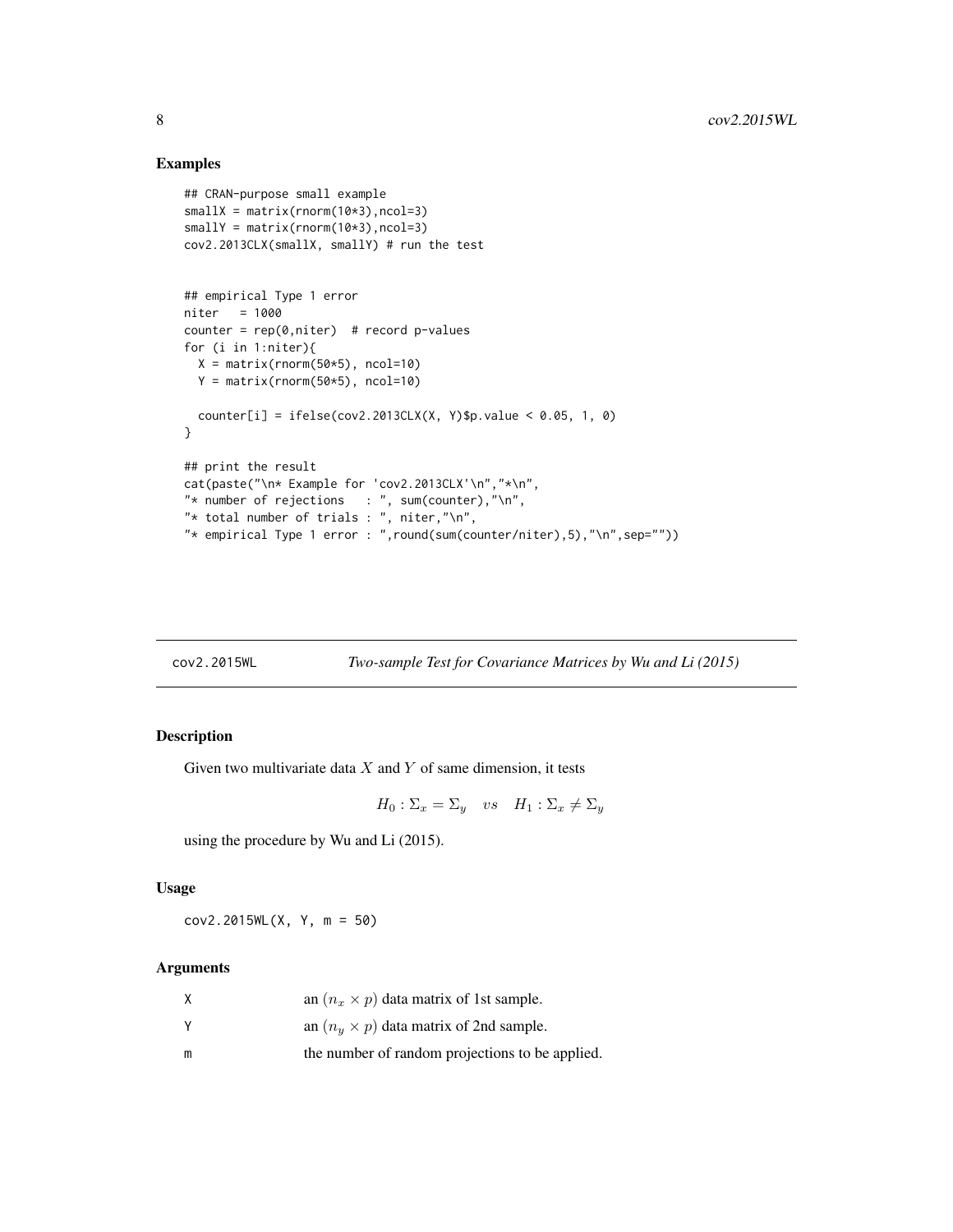<span id="page-8-0"></span>cov2.mxPBF 9

## Value

a (list) object of S3 class htest containing:

statistic a test statistic.

**p.value** *p*-value under  $H_0$ .

alternative alternative hypothesis.

method name of the test.

data.name name(s) of provided sample data.

## References

Wu T, Li P (2015). "Tests for High-Dimensional Covariance Matrices Using Random Matrix Projection." *arXiv:1511.01611 [stat]*.

## Examples

```
## CRAN-purpose small example
smallx = matrix(rnorm(10*3), ncol=3)smallY = matrix(rnorm(10*3), ncol=3)
cov2.2015WL(smallX, smallY) # run the test
## empirical Type 1 error
niter = 1000
counter = rep(0,niter) # record p-values
for (i in 1:niter){
  X = matrix(rnorm(50*5), ncol=10)Y = matrix(rnorm(50*5), ncol=10)
  counter[i] = ifelse(cov2.2015WL(X, Y)$p.value < 0.05, 1, 0)
}
## print the result
cat(paste("\n* Example for 'cov2.2015WL'\n","*\n",
"* number of rejections : ", sum(counter), "\n",
"* total number of trials : ", niter,"\n",
"* empirical Type 1 error : ",round(sum(counter/niter),5),"\n",sep=""))
```
cov2.mxPBF *Two-sample Covariance Test with Maximum Pairwise Bayes Factor*

#### Description

Not Written Here - No Reference Yet.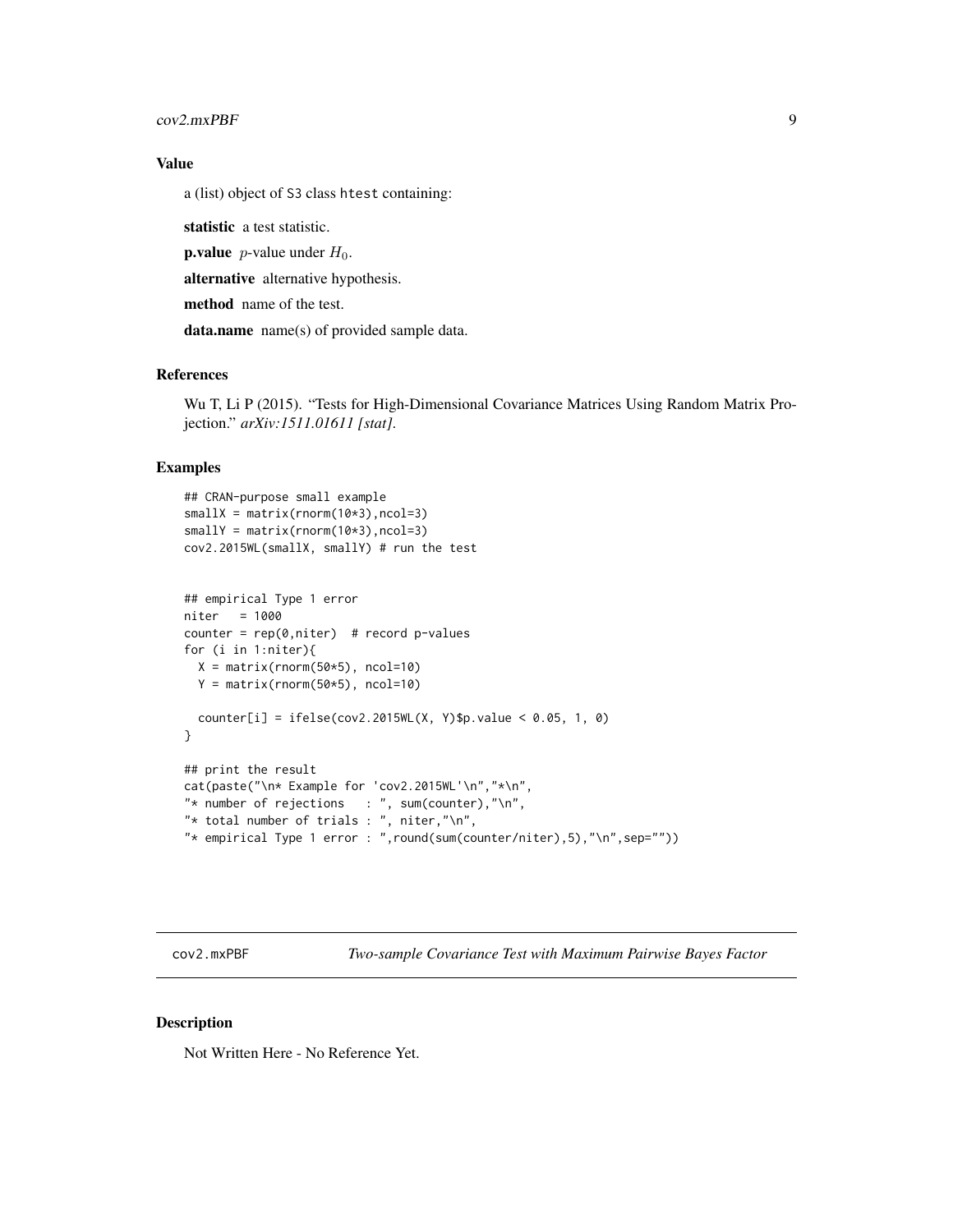## Usage

 $cov2.mxPBF(X, Y, a0 = 2, b0 = 2, gamma = 1, nthreads = 1)$ 

#### Arguments

| X        | an $(n_x \times p)$ data matrix of 1st sample.       |
|----------|------------------------------------------------------|
| γ        | an $(n_y \times p)$ data matrix of 2nd sample.       |
| a0       | shape parameter for inverse-gamma prior.             |
| b0       | scale parameter for inverse-gamma prior.             |
| gamma    | non-negative variance scaling parameter.             |
| nthreads | number of threads for parallel execution via OpenMP. |

## Value

a (list) object of S3 class htest containing:

statistic maximum of pairwise Bayes factor.

alternative alternative hypothesis.

method name of the test.

data.name name(s) of provided sample data.

log.BF.mat matrix of pairwise Bayes factors in natural log.

```
## Not run:
## empirical Type 1 error with BF threshold = 20
niter = 12345
counter = rep(0,niter) # record p-values
for (i in 1:niter){
 X = matrix(rnorm(50*5), ncol=10)Y = matrix(rnorm(50*5), ncol=10)counter[i] = ifelse(cov2.mxPBF(X,Y) $statistic > 20, 1, 0)}
## print the result
cat(paste("\n* Example for 'cov2.mxPBF'\n","*\n",
"* number of rejections : ", sum(counter), "\n",
"* total number of trials : ", niter,"\n",
"* empirical Type 1 error : ",round(sum(counter/niter),5),"\n",sep=""))
## End(Not run)
```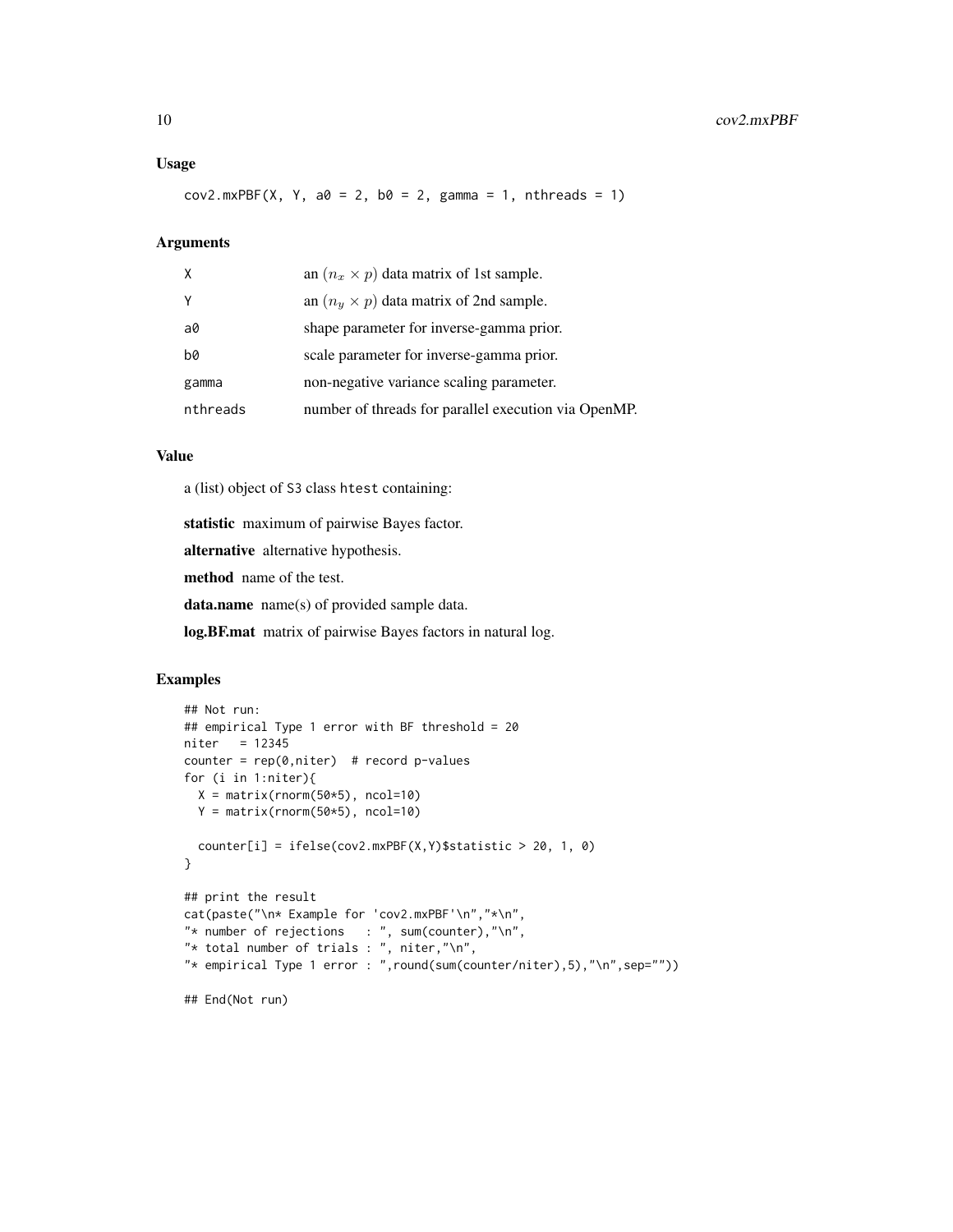<span id="page-10-0"></span>

## Description

Given univariate samples  $X_1, \ldots, X_k$ , it tests

 $H_0: \Sigma_1 = \cdots \Sigma_k$  vs  $H_1$ : at least one equality does not hold

using the procedure by Schott (2001) using Wald statistics. In the original paper, it provides 4 different test statistics for general elliptical distribution cases. However, we only deliver the first one with an assumption of multivariate normal population.

#### Usage

covk.2001Schott(dlist)

#### Arguments

dlist a list of length k where each element is a sample matrix of same dimension.

#### Value

a (list) object of S3 class htest containing:

statistic a test statistic.

**p.value** *p*-value under  $H_0$ .

alternative alternative hypothesis.

method name of the test.

data.name name(s) of provided sample data.

#### References

Schott JR (2001). "Some tests for the equality of covariance matrices." *Journal of Statistical Planning and Inference*, 94(1), 25–36. ISSN 03783758.

```
## CRAN-purpose small example
tinylist = list()
for (i in 1:3){ # consider 3-sample case
  tinylist[[i]] = matrix(rnorm(10*3), ncol=3)}
covk.2001Schott(tinylist) # run the test
## Not run:
## test when k=5 samples with (n,p) = (100,20)## empirical Type 1 error
```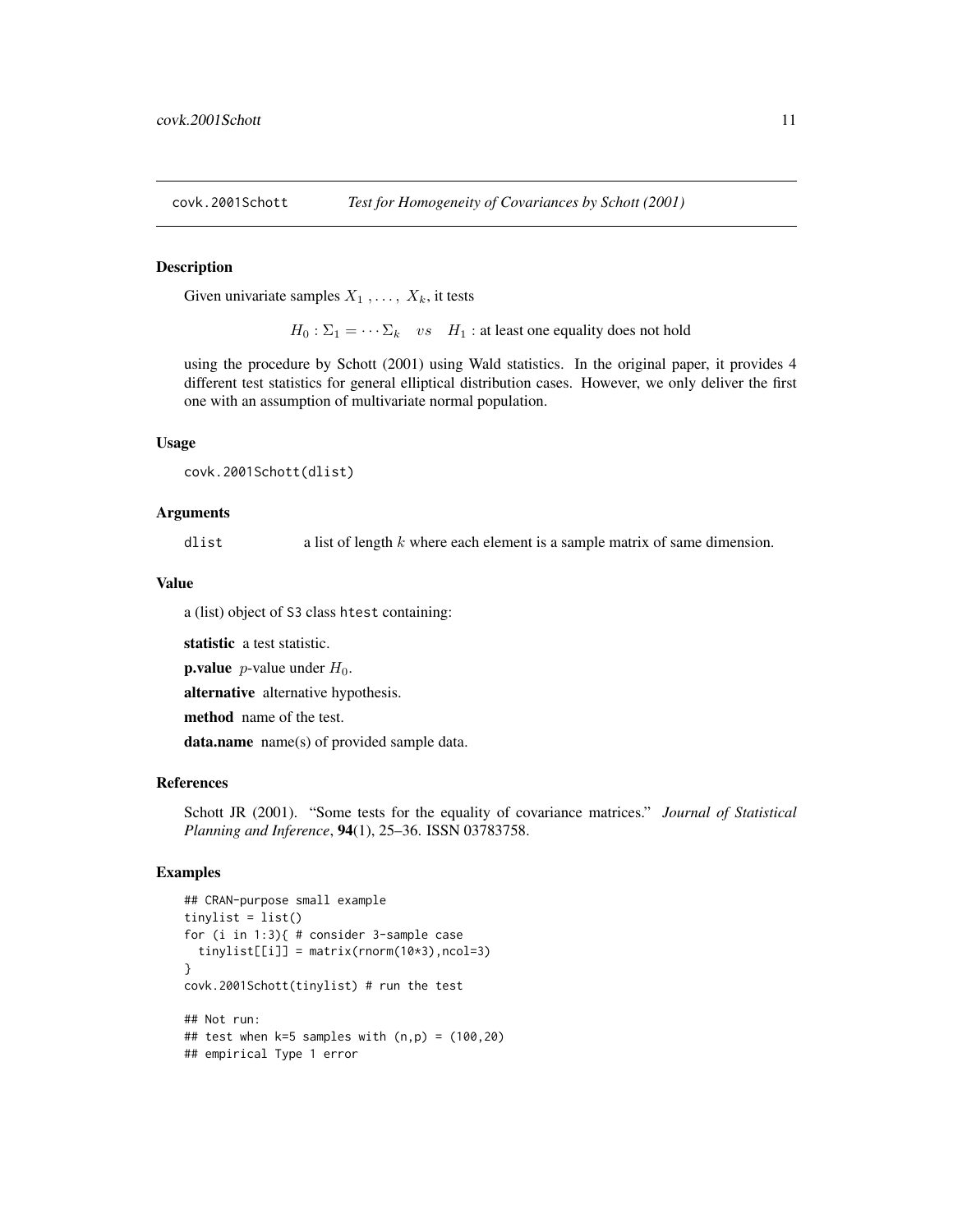```
niter = 1000
counter = rep(0,niter) # record p-values
for (i in 1:niter){
 mylist = list()for (j in 1:5){
    mylist[[j]] = matrix(rnorm(100*20),ncol=20)
  }
  counter[i] = ifelse(covk.2001Schott(mylist)$p.value < 0.05, 1, 0)
}
## print the result
cat(paste("\n* Example for 'covk.2001Schott'\n","*\n",
"* number of rejections : ", sum(counter), "\n",
"* total number of trials : ", niter,"\n",
"* empirical Type 1 error : ",round(sum(counter/niter),5),"\n",sep=""))
## End(Not run)
```
covk.2007Schott *Test for Homogeneity of Covariances by Schott (2007)*

#### Description

Given univariate samples  $X_1, \ldots, X_k$ , it tests

 $H_0$ :  $\Sigma_1 = \cdots \Sigma_k$  vs  $H_1$ : at least one equality does not hold

using the procedure by Schott (2007).

## Usage

```
covk.2007Schott(dlist)
```
## Arguments

dlist a list of length k where each element is a sample matrix of same dimension.

## Value

a (list) object of S3 class htest containing:

statistic a test statistic.

**p.value** *p*-value under  $H_0$ .

alternative alternative hypothesis.

method name of the test.

data.name name(s) of provided sample data.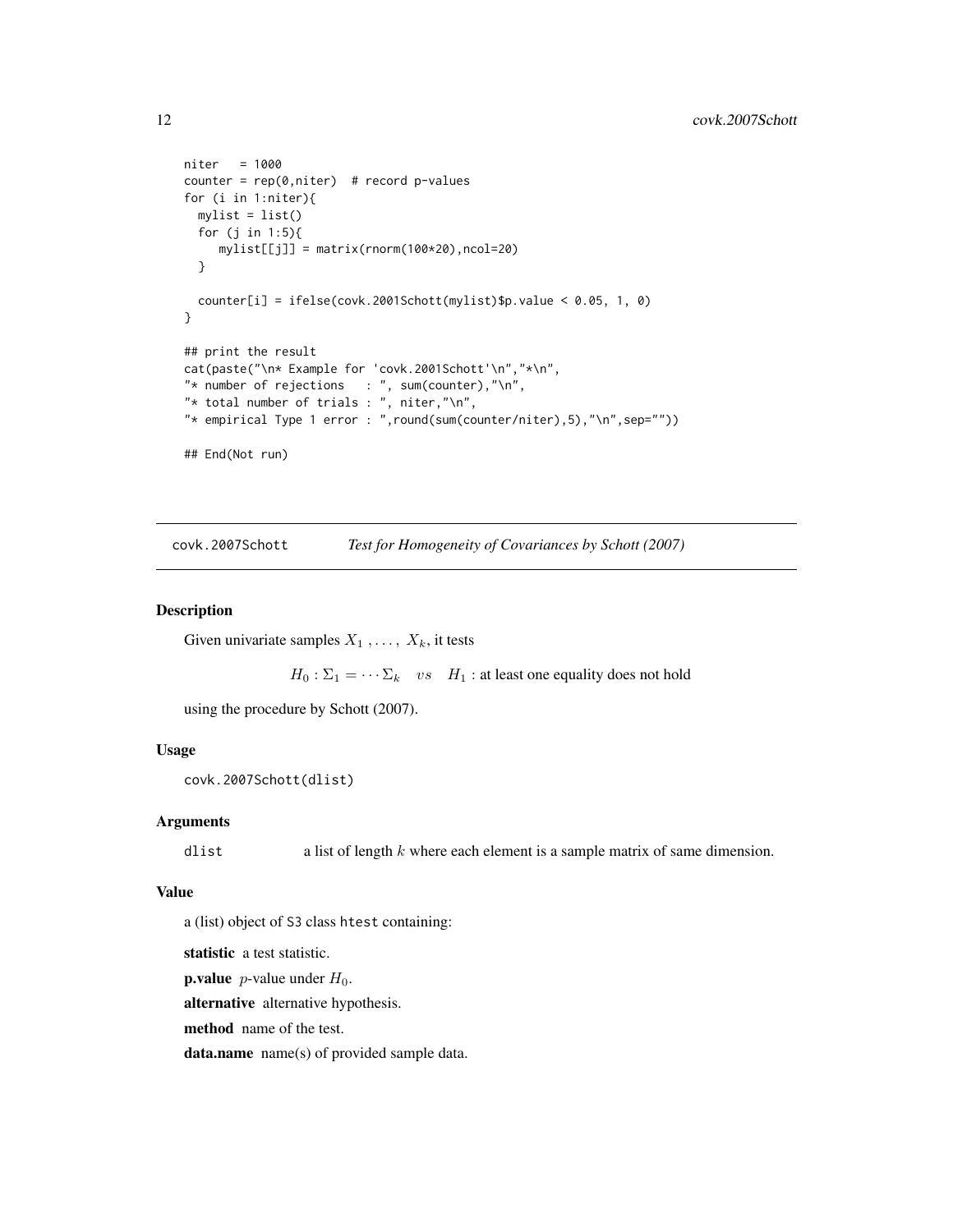## <span id="page-12-0"></span>eqdist.2014BG 13

#### References

Schott JR (2007). "A test for the equality of covariance matrices when the dimension is large relative to the sample sizes." *Computational Statistics \& Data Analysis*, 51(12), 6535–6542. ISSN 01679473.

#### Examples

```
## CRAN-purpose small example
tinylist = list()
for (i in 1:3){ # consider 3-sample case
 tinylist[[i]] = matrix(rnorm(10*3), ncol=3)}
covk.2007Schott(tinylist) # run the test
## test when k=4 samples with (n,p) = (100,20)## empirical Type 1 error
niter = 1234
counter = rep(0,niter) # record p-values
for (i in 1:niter){
 mylist = list()for (j in 1:4){
    mylist[[j]] = matrix(rnorm(100*20),ncol=20)
 }
 counter[i] = ifelse(covk.2007Schott(mylist)$p.value < 0.05, 1, 0)
}
## print the result
cat(paste("\n* Example for 'covk.2007Schott'\n","*\n",
"* number of rejections : ", sum(counter), "\n",
"* total number of trials : ", niter, "\n",
"* empirical Type 1 error : ",round(sum(counter/niter),5),"\n",sep=""))
```
eqdist.2014BG *Test for Equality of Two Distributions by Biswas and Ghosh (2014)*

#### **Description**

Given two samples (either univariate or multivariate)  $X$  and  $Y$  of same dimension, it tests

$$
H_0: F_X = F_Y \quad vs \quad H_1: F_X \neq F_Y
$$

using the procedure by Biswas and Ghosh (2014) in a nonparametric way based on pairwise distance measures. Both asymptotic and permutation-based determination of p-values are supported.

#### Usage

```
eqdist.2014BG(X, Y, method = c("permutation", "asymptotic"), nreps = 999)
```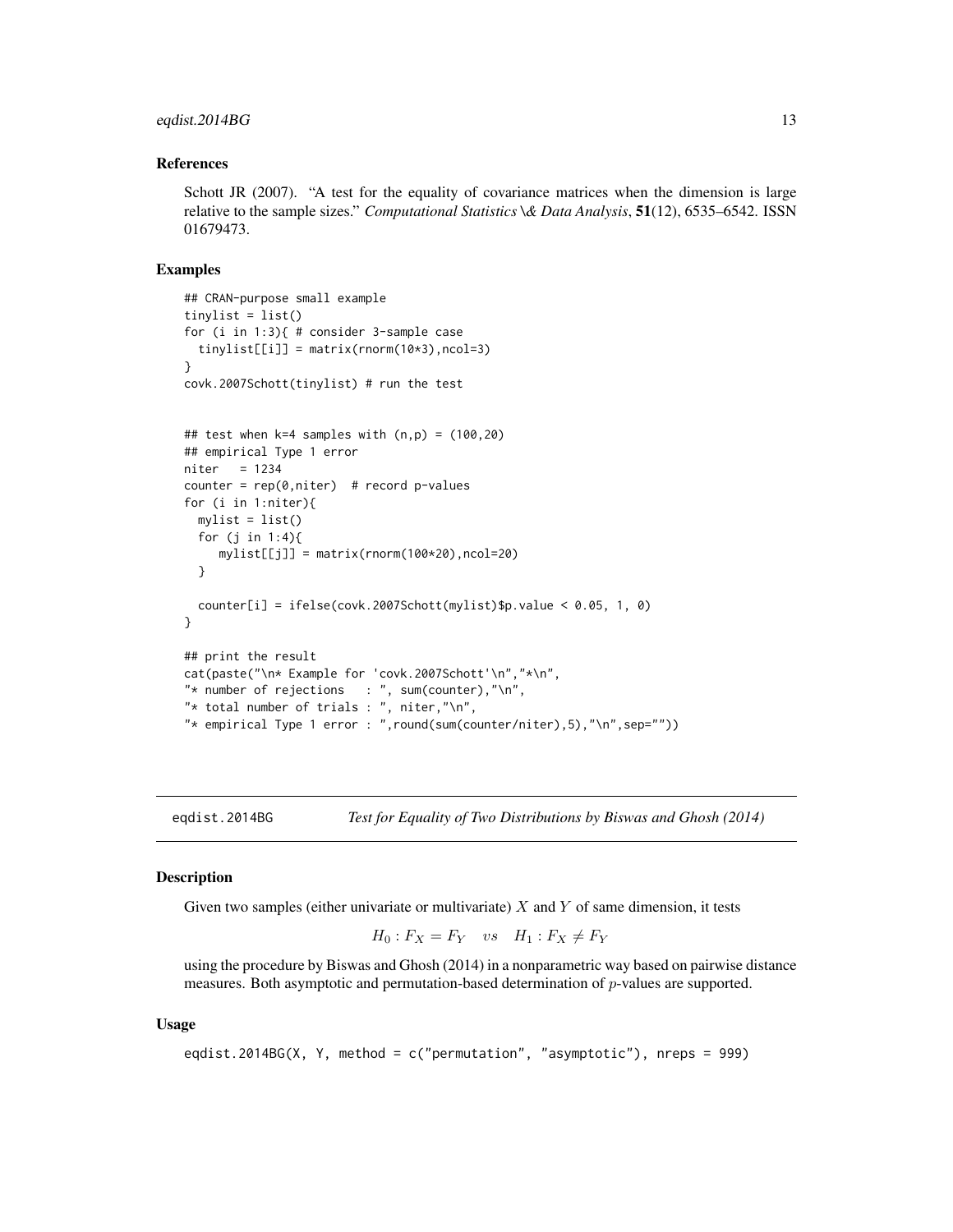## Arguments

| X.     | a vector/matrix of 1st sample.                                                                                     |
|--------|--------------------------------------------------------------------------------------------------------------------|
|        | a vector/matrix of 2nd sample.                                                                                     |
| method | method to compute <i>p</i> -value. Using initials is possible, " $p$ " for permutation tests.<br>Case insensitive. |
| nreps  | the number of permutations to be run when method="permutation".                                                    |

## Value

a (list) object of S3 class htest containing:

statistic a test statistic.

**p.value** *p*-value under  $H_0$ .

alternative alternative hypothesis.

method name of the test.

data.name name(s) of provided sample data.

## References

Biswas M, Ghosh AK (2014). "A nonparametric two-sample test applicable to high dimensional data." *Journal of Multivariate Analysis*, 123, 160–171. ISSN 0047259X.

```
## CRAN-purpose small example
smallx = matrix(rnorm(10*3),ncol=3)smallY = matrix(rnorm(10*3),ncol=3)
eqdist.2014BG(smallX, smallY) # run the test
## Not run:
## compare asymptotic and permutation-based powers
set.seed(777)
ntest = 1000pval.a = rep(0,ntest)pval.p = rep(0,ntest)for (i in 1:ntest){
  x = matrix(rnorm(100), nrow=5)y = matrix(rnorm(100), nrow=5)pval.a[i] = ifelse(eqdist.2014BG(x,y,method="a")$p.value<0.05,1,0)pval.p[i] = ifelse(eqdist.2014BG(x,y,method="p",nreps=100)$p.value <0.05,1,0)
}
## print the result
cat(paste("\n* EMPIRICAL TYPE 1 ERROR COMPARISON \n","*\n",
"* Asymptotics : ", round(sum(pval.a/ntest),5),"\n",
"* Permutation : ", round(sum(pval.p/ntest),5),"\n",sep=""))
```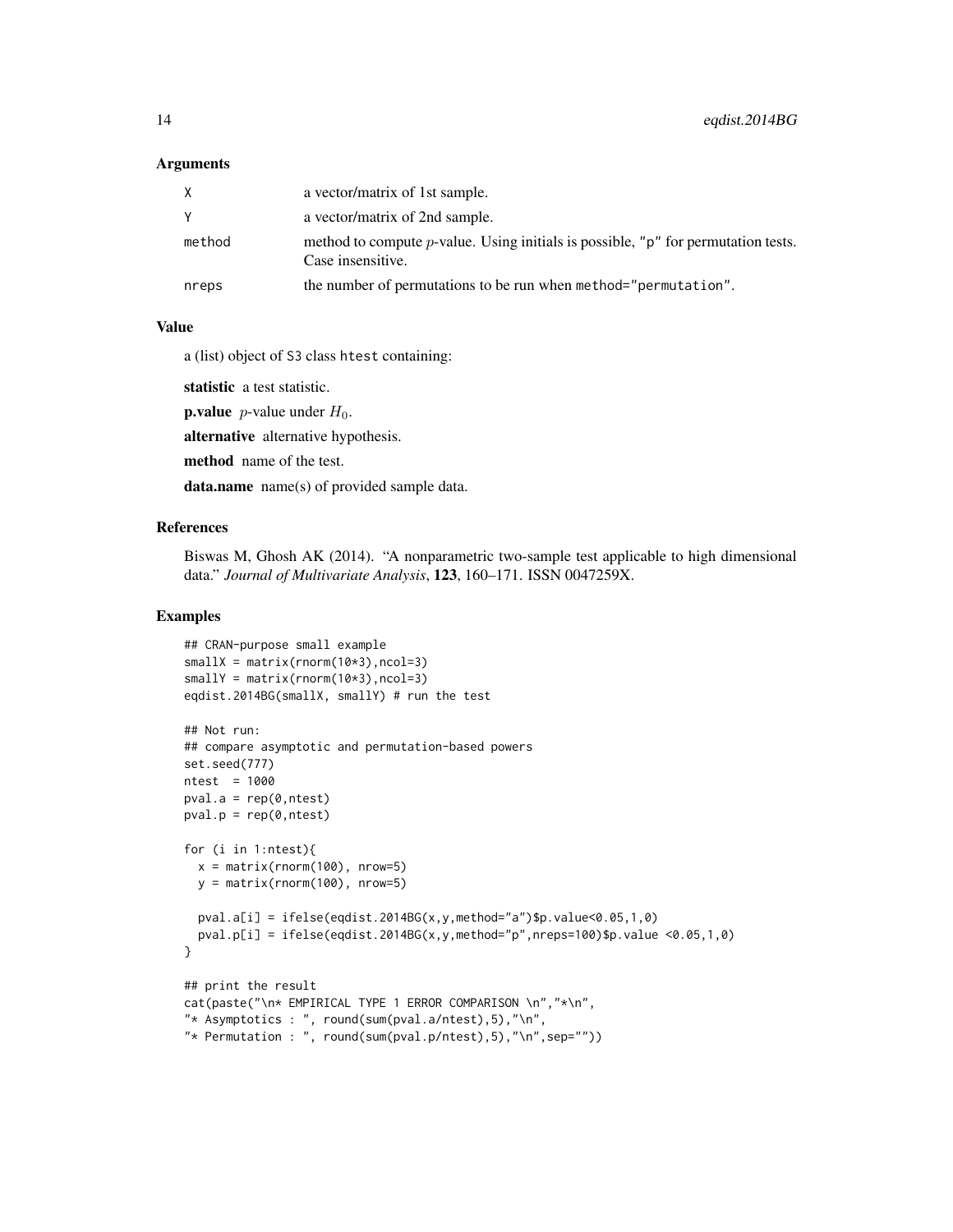<span id="page-14-0"></span>## End(Not run)

mean1.1931Hotelling *One-sample Hotelling's T-squared Test for Multivariate Mean*

## Description

Given a multivariate sample X and hypothesized mean  $\mu_0$ , it tests

$$
H_0: \mu_x = \mu_0 \quad vs \quad H_1: \mu_x \neq \mu_0
$$

using the procedure by Hotelling (1931).

## Usage

```
mean1.1931Hotelling(X, mu0 = rep(0, ncol(X)))
```
## Arguments

|     | an $(n \times p)$ data matrix where each row is an observation. |
|-----|-----------------------------------------------------------------|
| mu0 | a length- $p$ mean vector of interest.                          |

#### Value

a (list) object of S3 class htest containing:

statistic a test statistic.

**p.value** *p*-value under  $H_0$ .

alternative alternative hypothesis.

method name of the test.

data.name name(s) of provided sample data.

## References

Hotelling H (1931). "The Generalization of Student's Ratio." *The Annals of Mathematical Statistics*, 2(3), 360–378. ISSN 0003-4851.

```
## CRAN-purpose small example
smallx = matrix(rnorm(10*3), ncol=3)mean1.1931Hotelling(smallX) # run the test
## Not run:
## empirical Type 1 error
niter = 1000
counter = rep(0,niter) # record p-values
```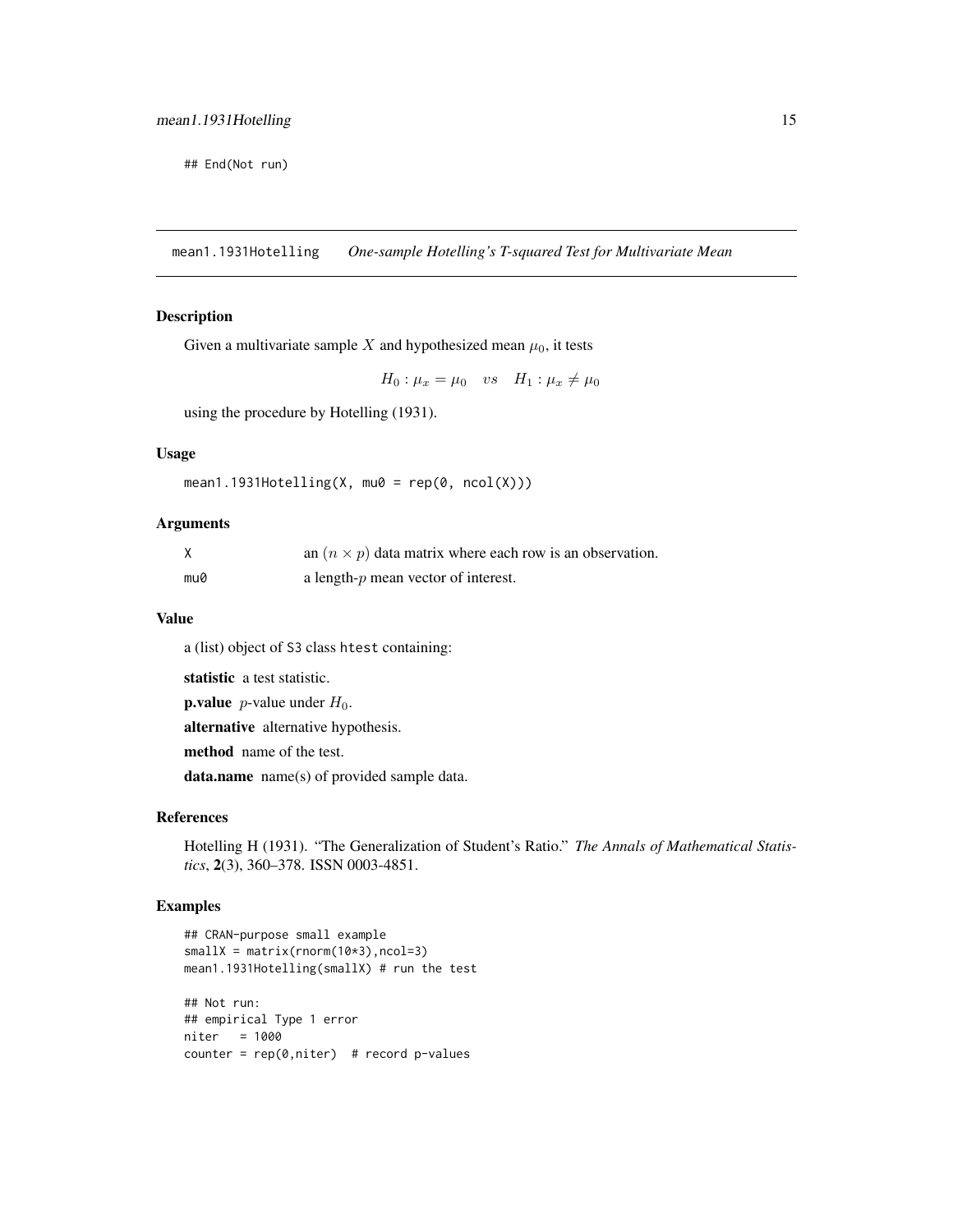```
for (i in 1:niter){
  X = matrix(rnorm(50*5), ncol=5)counter[i] = ifelse(mean1.1931Hotelling(X)\p.value < 0.05, 1, 0)
}
## print the result
cat(paste("\n* Example for 'mean1.1931Hotelling'\n","*\n",
"* number of rejections : ", sum(counter), "\n",
"* total number of trials : ", niter, "\n",
"* empirical Type 1 error : ",round(sum(counter/niter),5),"\n",sep=""))
## End(Not run)
```
mean1.1958Dempster *One-sample Test for Mean Vector by Dempster (1958, 1960)*

## Description

Given a multivariate sample X and hypothesized mean  $\mu_0$ , it tests

$$
H_0: \mu_x = \mu_0 \quad vs \quad H_1: \mu_x \neq \mu_0
$$

using the procedure by Dempster (1958, 1960).

#### Usage

 $mean1.1958Dempster(X, mu0 = rep(0, ncol(X)))$ 

## Arguments

|     | an $(n \times p)$ data matrix where each row is an observation. |
|-----|-----------------------------------------------------------------|
| mu0 | a length- $p$ mean vector of interest.                          |

#### Value

a (list) object of S3 class htest containing:

statistic a test statistic.

**p.value** *p*-value under  $H_0$ .

alternative alternative hypothesis.

method name of the test.

data.name name(s) of provided sample data.

#### References

Dempster AP (1958). "A High Dimensional Two Sample Significance Test." *The Annals of Mathematical Statistics*, 29(4), 995–1010. ISSN 0003-4851.

Dempster AP (1960). "A Significance Test for the Separation of Two Highly Multivariate Small Samples." *Biometrics*, 16(1), 41. ISSN 0006341X.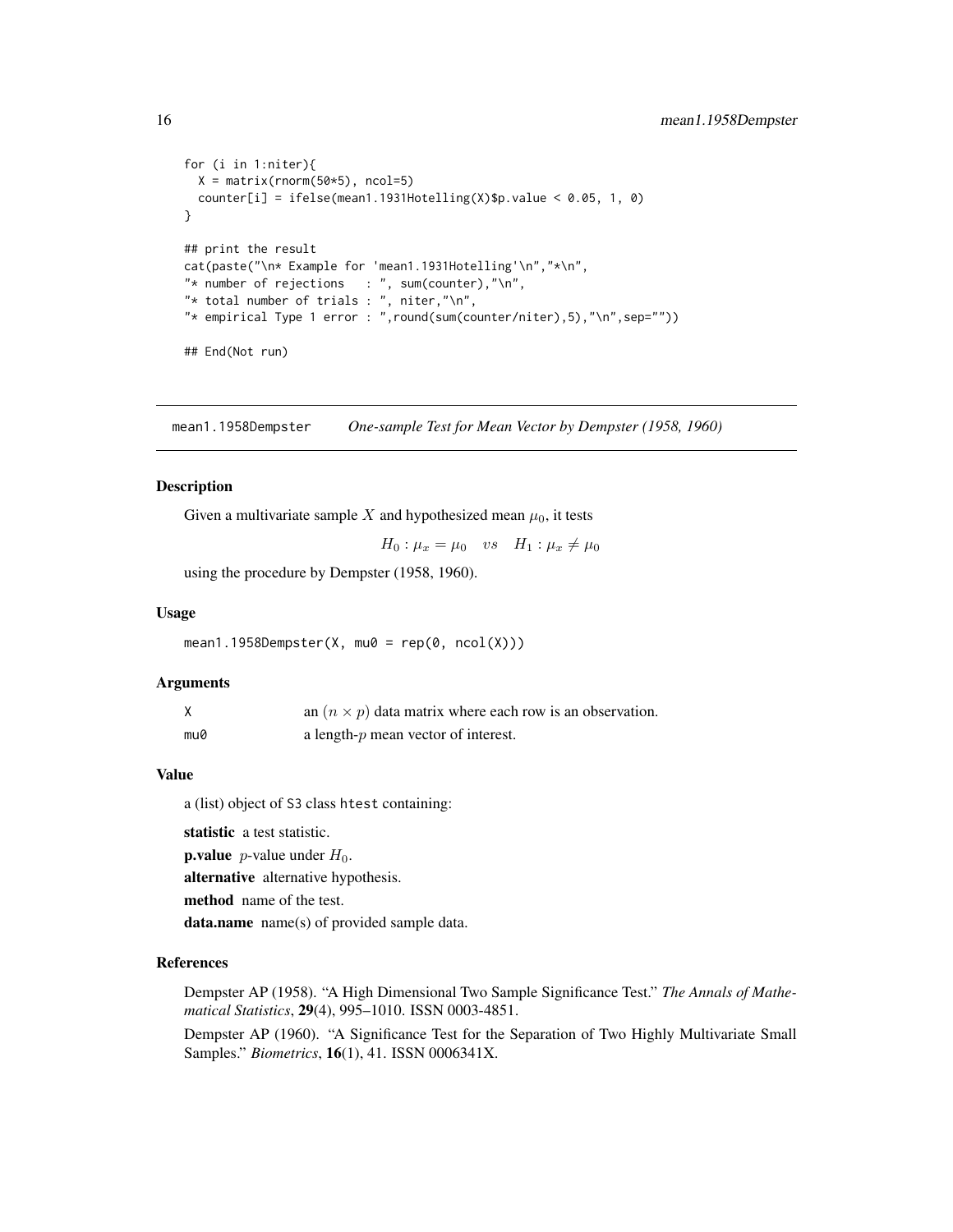## <span id="page-16-0"></span>mean1.1996BS 17

## Examples

```
## CRAN-purpose small example
smallX = matrix(rnorm(10*3), ncol=3)mean1.1958Dempster(smallX) # run the test
## empirical Type 1 error
niter = 1000
counter = rep(0,niter) # record p-values
for (i in 1:niter){
  X = matrix(rnorm(50*5), ncol=50)counter[i] = ifelse(mean1.1958Dempster(X)$p.value < 0.05, 1, 0)
}
## print the result
cat(paste("\n* Example for 'mean1.1958Dempster'\n","*\n",
"* number of rejections : ", sum(counter), "\n",
"* total number of trials : ", niter,"\n",
"* empirical Type 1 error : ",round(sum(counter/niter),5),"\n",sep=""))
```
mean1.1996BS *One-sample Test for Mean Vector by Bai and Saranadasa (1996)*

#### Description

Given a multivariate sample X and hypothesized mean  $\mu_0$ , it tests

 $H_0: \mu_x = \mu_0 \quad vs \quad H_1: \mu_x \neq \mu_0$ 

using the procedure by Bai and Saranadasa (1996).

## Usage

 $mean1.1996BS(X, mu0 = rep(0, ncol(X)))$ 

## Arguments

|     | an $(n \times p)$ data matrix where each row is an observation. |
|-----|-----------------------------------------------------------------|
| mu0 | a length- $p$ mean vector of interest.                          |

## Value

a (list) object of S3 class htest containing:

statistic a test statistic.

**p.value** *p*-value under  $H_0$ .

alternative alternative hypothesis.

method name of the test.

data.name name(s) of provided sample data.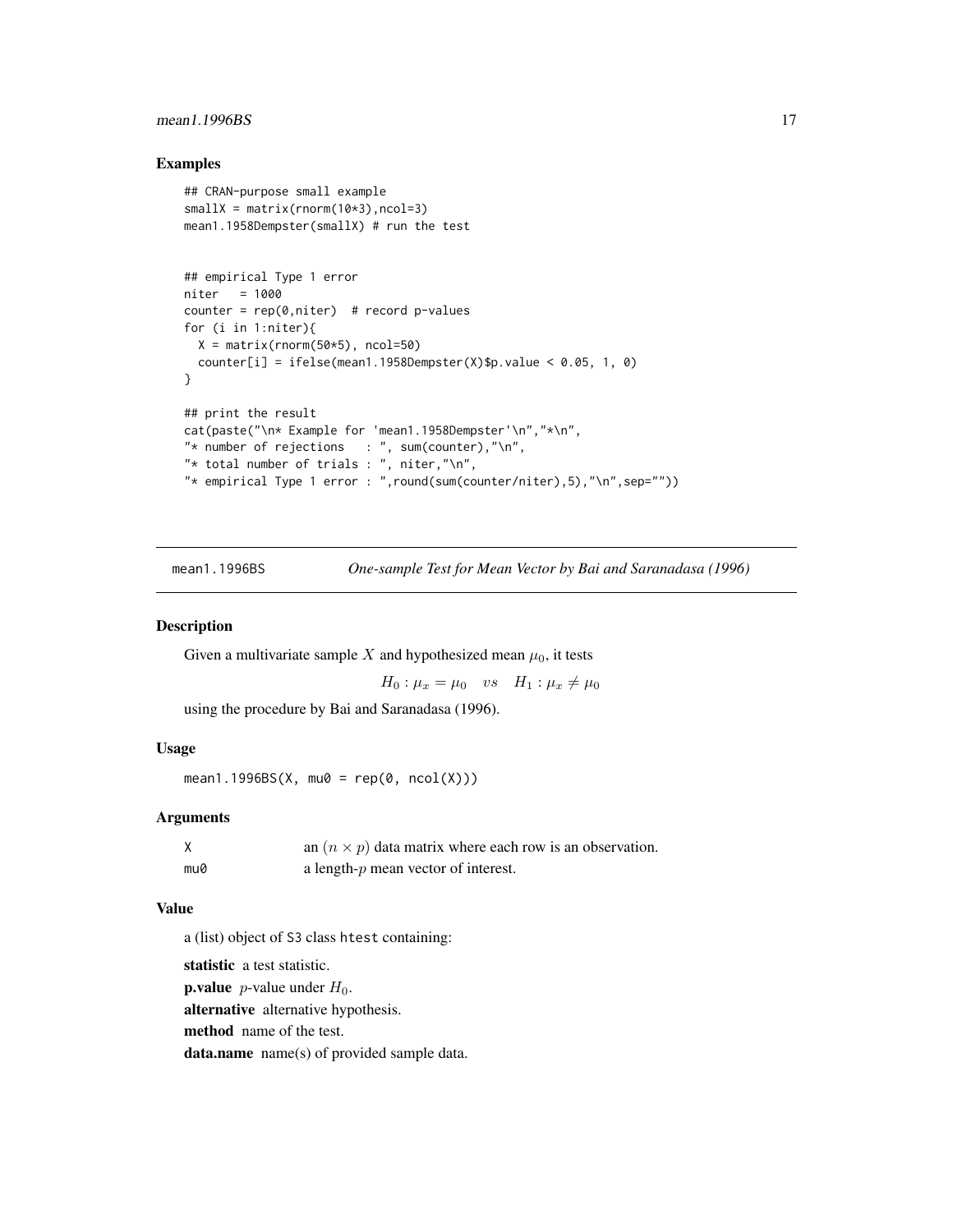#### <span id="page-17-0"></span>References

```
Bai Z, Saranadasa H (1996). "HIGH DIMENSION: BY AN EXAMPLE OF A TWO SAMPLE
PROBLEM." Statistica Sinica, 6(2), 311–329. ISSN 10170405, 19968507.
```
#### Examples

```
## CRAN-purpose small example
smallX = matrix(rnorm(10*3),ncol=3)mean1.1996BS(smallX) # run the test
## empirical Type 1 error
niter = 1000
counter = rep(\emptyset, niter) # record p-values
for (i in 1:niter){
 X = matrix(rnorm(50*5), ncol=25)counter[i] = ifelse(mean1.1996BS(X)$p.value < 0.05, 1, 0)
}
## print the result
cat(paste("\n* Example for 'mean1.1996BS'\n","*\n",
"* number of rejections : ", sum(counter), "\n",
"* total number of trials : ", niter,"\n",
"* empirical Type 1 error : ",round(sum(counter/niter),5),"\n",sep=""))
```

| mean1.2008SD |  | One-sample Test for Mean Vector by Srivastava and Du (2008) |  |
|--------------|--|-------------------------------------------------------------|--|
|              |  |                                                             |  |

## Description

Given a multivariate sample X and hypothesized mean  $\mu_0$ , it tests

$$
H_0: \mu_x = \mu_0 \quad vs \quad H_1: \mu_x \neq \mu_0
$$

using the procedure by Srivastava and Du (2008).

#### Usage

```
mean1.2008SD(X, mu0 = rep(0, ncol(X)))
```
#### Arguments

|  |  |  | an $(n \times p)$ data matrix where each row is an observation. |  |  |
|--|--|--|-----------------------------------------------------------------|--|--|
|--|--|--|-----------------------------------------------------------------|--|--|

 $mu0$  a length-p mean vector of interest.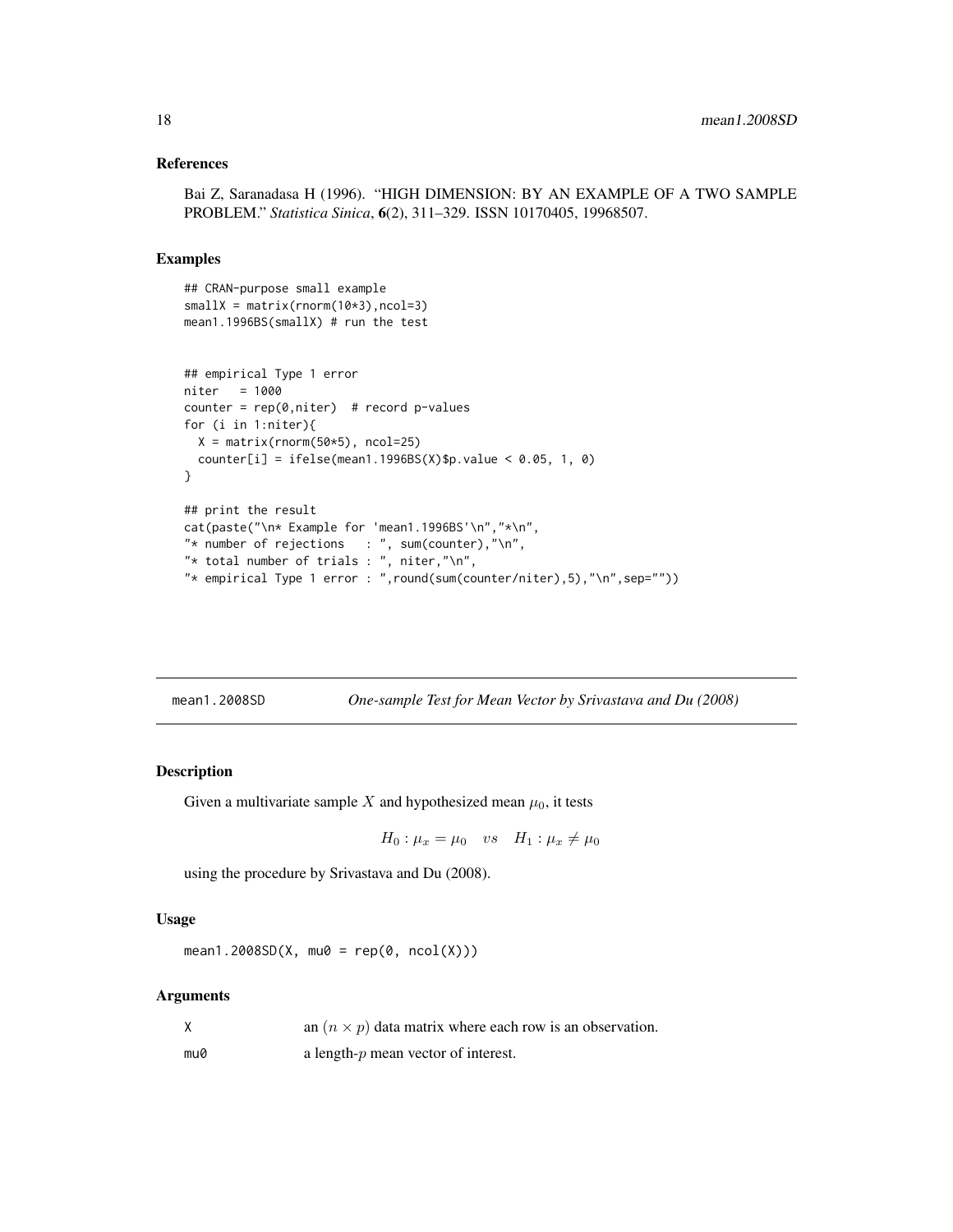<span id="page-18-0"></span>mean1.ttest 19

## Value

a (list) object of S3 class htest containing:

statistic a test statistic.

**p.value** *p*-value under  $H_0$ .

alternative alternative hypothesis.

method name of the test.

data.name name(s) of provided sample data.

## References

Srivastava MS, Du M (2008). "A test for the mean vector with fewer observations than the dimension." *Journal of Multivariate Analysis*, 99(3), 386–402. ISSN 0047259X.

## Examples

```
## CRAN-purpose small example
smallX = matrix(rnorm(10*3), ncol=3)mean1.2008SD(smallX) # run the test
## empirical Type 1 error
niter = 1000
counter = rep(0,niter) # record p-values
for (i in 1:niter){
  X = matrix(rnorm(50*5), ncol=5)counter[i] = ifelse(mean1.2008SD(X)$p.value < 0.05, 1, 0)
}
## print the result
cat(paste("\n* Example for 'mean1.2008SD'\n","*\n",
"* number of rejections : ", sum(counter), "\n",
"* total number of trials : ", niter,"\n",
```
"\* empirical Type 1 error : ",round(sum(counter/niter),5),"\n",sep=""))

mean1.ttest *One-sample Student's t-test for Univariate Mean*

## Description

Given an univariate sample  $x$ , it tests

$$
H_0: \mu_x = \mu_0 \quad vs \quad H_1: \mu_x \neq \mu_0
$$

using the procedure by Student (1908).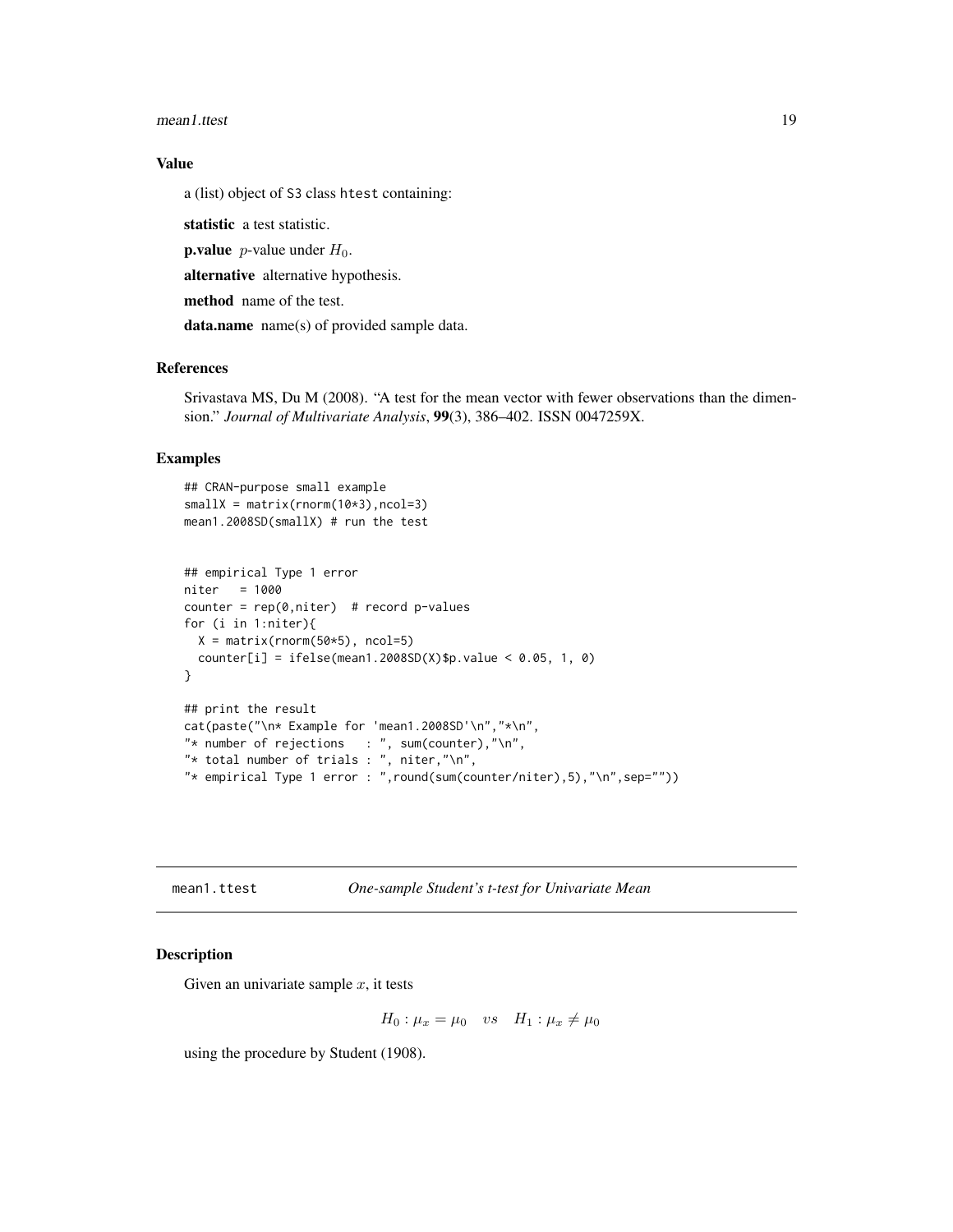#### Usage

```
mean1.ttest(x, mu0 = 0, alternative = c("two-sided", "less", "greater")
```
## Arguments

| x           | a length- $n$ data vector.             |
|-------------|----------------------------------------|
| mu0         | hypothesized mean $\mu_0$ .            |
| alternative | specifying the alternative hypothesis. |

## Value

a (list) object of S3 class htest containing:

statistic a test statistic.

**p.value** *p*-value under  $H_0$ .

alternative alternative hypothesis.

method name of the test.

data.name name(s) of provided sample data.

#### References

Student (1908). "The Probable Error of a Mean." *Biometrika*, 6(1), 1. ISSN 00063444.

Student (1908). "Probable Error of a Correlation Coefficient." *Biometrika*, 6(2-3), 302–310. ISSN 0006-3444, 1464-3510.

```
## empirical Type 1 error
niter = 1000
counter = rep(0,niter) # record p-values
for (i in 1:niter){
 x = rnorm(10) # sample from N(0,1)counter[i] = ifelse(mean1.ttest(x)$p.value < 0.05, 1, 0)
}
## print the result
cat(paste("\n* Example for 'mean1.ttest'\n","*\n",
"* number of rejections : ", sum(counter), "\n",
"* total number of trials : ", niter,"\n",
"* empirical Type 1 error : ",round(sum(counter/niter),5),"\n",sep=""))
```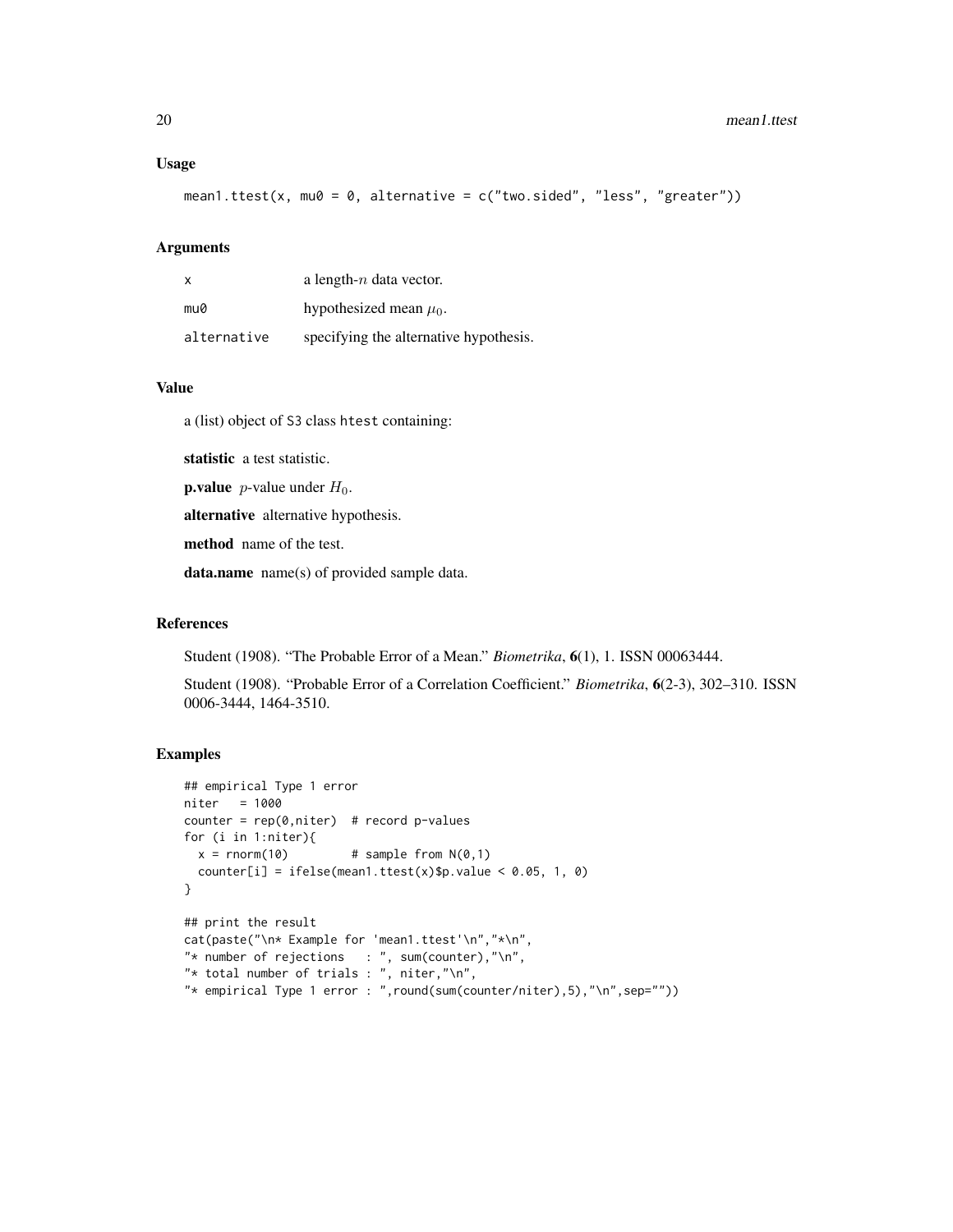<span id="page-20-0"></span>mean2.1931Hotelling *Two-sample Hotelling's T-squared Test for Multivariate Means*

#### Description

Given two multivariate data  $X$  and  $Y$  of same dimension, it tests

 $H_0: \mu_x = \mu_y$  vs  $H_1: \mu_x \neq \mu_y$ 

using the procedure by Hotelling (1931).

## Usage

```
mean2.1931Hotelling(X, Y, paired = FALSE, var.equal = TRUE)
```
#### Arguments

| X         | an $(n_x \times p)$ data matrix of 1st sample.                  |
|-----------|-----------------------------------------------------------------|
| Y         | an $(n_u \times p)$ data matrix of 2nd sample.                  |
| paired    | a logical; whether you want a paired Hotelling's test.          |
| var.equal | a logical; whether to treat the two covariances as being equal. |

#### Value

a (list) object of S3 class htest containing:

statistic a test statistic.

**p.value** *p*-value under  $H_0$ .

alternative alternative hypothesis.

method name of the test.

data.name name(s) of provided sample data.

## References

Hotelling H (1931). "The Generalization of Student's Ratio." *The Annals of Mathematical Statistics*, 2(3), 360–378. ISSN 0003-4851.

## Examples

```
## CRAN-purpose small example
smallx = matrix(rnorm(10*3), ncol=3)smallY = matrix(rnorm(10*3), ncol=3)mean2.1931Hotelling(smallX, smallY) # run the test
```
## generate two samples from standard normal distributions.  $X = matrix(rnorm(50*5), ncol=5)$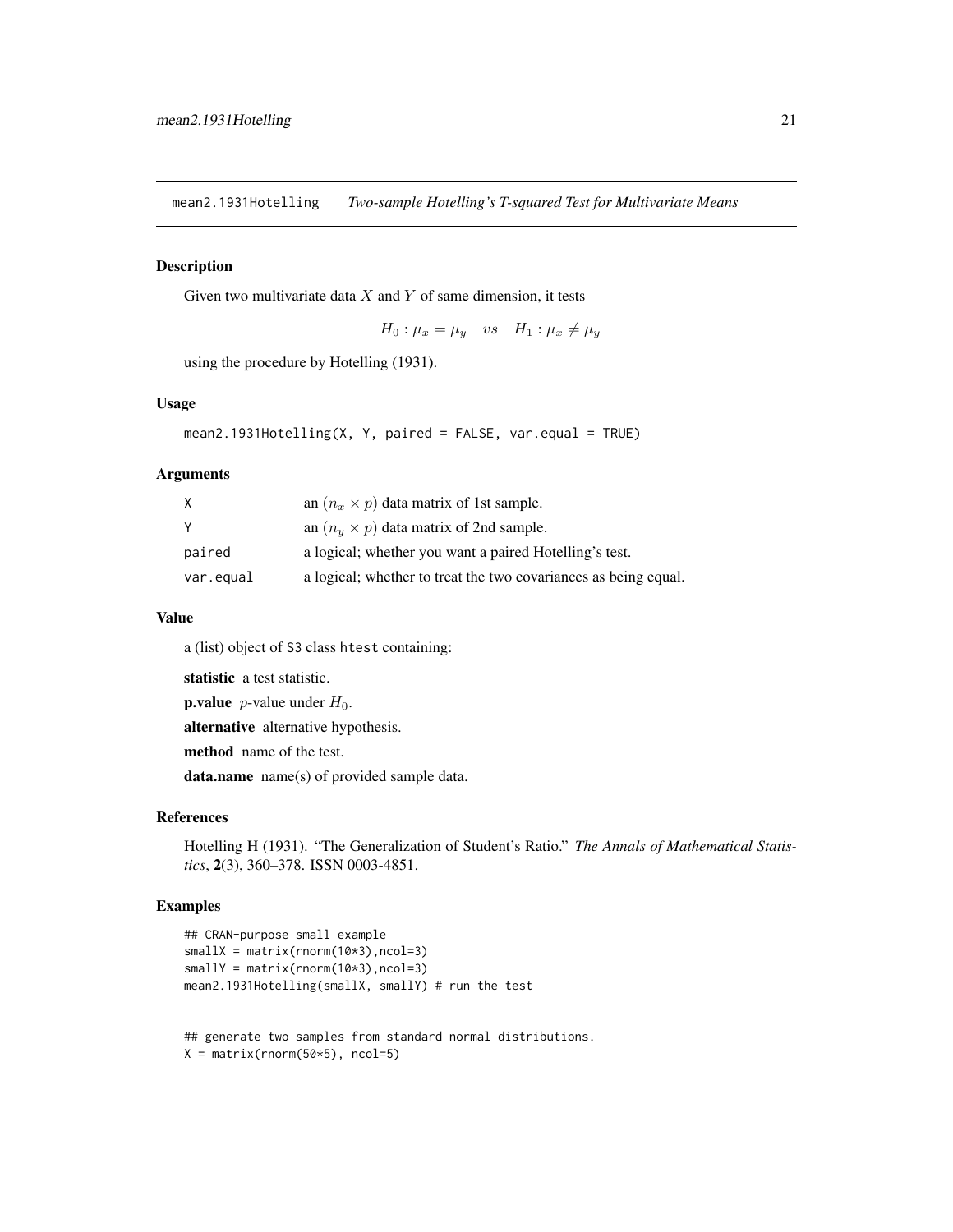```
Y = matrix(rnorm(77*5), ncol=5)## run single test
print(mean2.1931Hotelling(X,Y))
## empirical Type 1 error
niter = 1000
counter = rep(0,niter) # record p-values
for (i in 1:niter){
  X = matrix(rnorm(50*5), ncol=5)Y = matrix(rnorm(77*5), ncol=5)counter[i] = ifelse(mean2.1931Hotelling(X,Y)\ p.value < 0.05, 1, 0)
}
## print the result
cat(paste("\n* Example for 'mean2.1931Hotelling'\n","*\n",
"* number of rejections : ", sum(counter), "\n\cdot",
"* total number of trials : ", niter,"\n",
"* empirical Type 1 error : ",round(sum(counter/niter),5),"\n",sep=""))
```
mean2.1958Dempster *Two-sample Test for High-Dimensional Means by Dempster (1958, 1960)*

## Description

Given two multivariate data  $X$  and  $Y$  of same dimension, it tests

 $H_0: \mu_x = \mu_y$  vs  $H_1: \mu_x \neq \mu_y$ 

using the procedure by Dempster (1958, 1960).

#### Usage

```
mean2.1958Dempster(X, Y)
```
#### Arguments

| χ | an $(n_x \times p)$ data matrix of 1st sample. |
|---|------------------------------------------------|
|   | an $(n_u \times p)$ data matrix of 2nd sample. |

## Value

a (list) object of S3 class htest containing:

statistic a test statistic.

<span id="page-21-0"></span>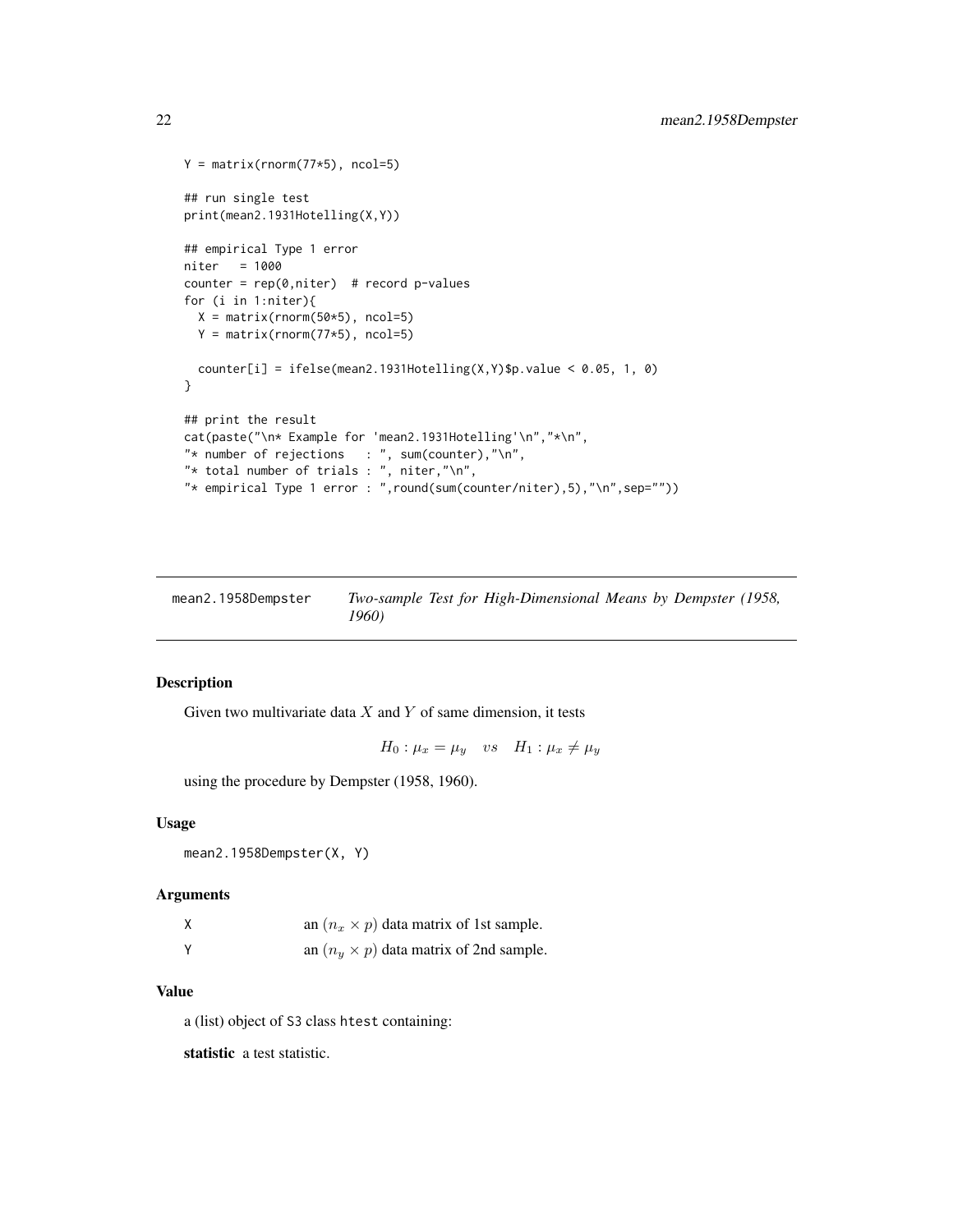<span id="page-22-0"></span>**p.value** *p*-value under  $H_0$ .

alternative alternative hypothesis.

method name of the test.

data.name name(s) of provided sample data.

## References

Dempster AP (1958). "A High Dimensional Two Sample Significance Test." *The Annals of Mathematical Statistics*, 29(4), 995–1010. ISSN 0003-4851.

Dempster AP (1960). "A Significance Test for the Separation of Two Highly Multivariate Small Samples." *Biometrics*, 16(1), 41. ISSN 0006341X.

## Examples

```
## CRAN-purpose small example
smallX = matrix(rnorm(10*3),ncol=3)
smallY = matrix(rnorm(10*3), ncol=3)mean2.1958Dempster(smallX, smallY) # run the test
## empirical Type 1 error
niter = 1000
counter = rep(0,niter) # record p-values
for (i in 1:niter){
  X = matrix(rnorm(50*5), ncol=10)Y = matrix(rnorm(50*5), ncol=10)counter[i] = ifelse(mean2.1958Dempster(X,Y)\p.value < 0.05, 1, 0)
}
## print the result
cat(paste("\n* Example for 'mean2.1958Dempster'\n","*\n",
"* number of rejections : ", sum(counter), "\n",
"* total number of trials : ", niter,"\n",
"* empirical Type 1 error : ",round(sum(counter/niter),5),"\n",sep=""))
```
mean2.1965Yao *Two-sample Test for Multivariate Means by Yao (1965)*

#### Description

Given two multivariate data  $X$  and  $Y$  of same dimension, it tests

$$
H_0: \mu_x = \mu_y \quad vs \quad H_1: \mu_x \neq \mu_y
$$

using the procedure by Yao (1965) via multivariate modification of Welch's approximation of degrees of freedoms.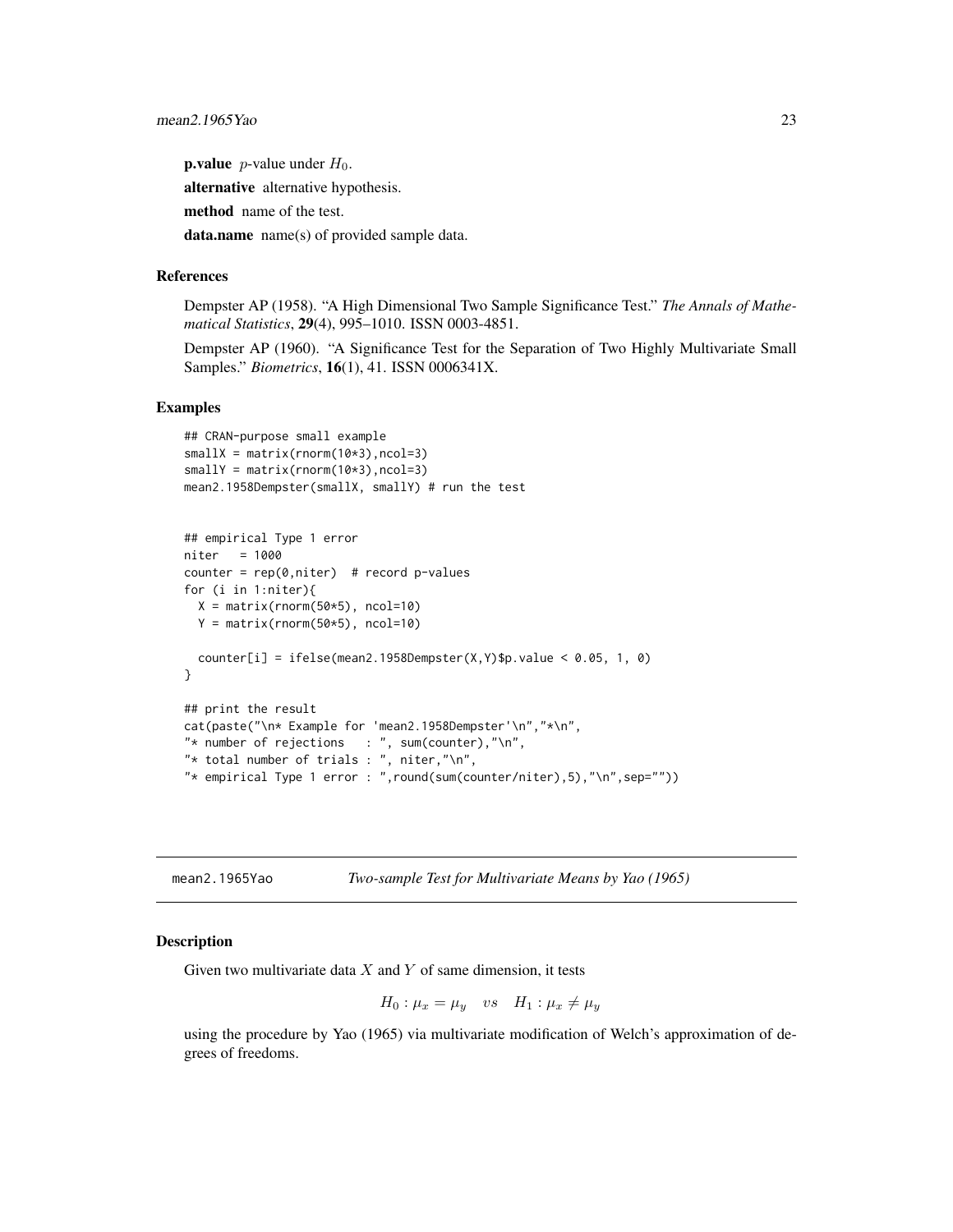#### Usage

mean2.1965Yao(X, Y)

#### Arguments

|   | an $(n_x \times p)$ data matrix of 1st sample. |
|---|------------------------------------------------|
| v | an $(n_u \times p)$ data matrix of 2nd sample. |

#### Value

a (list) object of S3 class htest containing:

statistic a test statistic.

**p.value** *p*-value under  $H_0$ .

alternative alternative hypothesis.

method name of the test.

data.name name(s) of provided sample data.

## References

Yao Y (1965). "An Approximate Degrees of Freedom Solution to the Multivariate Behrens Fisher Problem." *Biometrika*, 52(1/2), 139. ISSN 00063444.

```
## CRAN-purpose small example
smallx = matrix(rnorm(10*3), ncol=3)smallY = matrix(rnorm(10*3), ncol=3)mean2.1965Yao(smallX, smallY) # run the test
## empirical Type 1 error
niter = 1000
counter = rep(0,niter) # record p-values
for (i in 1:niter){
 X = matrix(rnorm(50*5), ncol=10)Y = matrix(rnorm(50*5), ncol=10)counter[i] = ifelse(mean2.1965Yao(X,Y)$p.value < 0.05, 1, 0)
}
## print the result
cat(paste("\n* Example for 'mean2.1965Yao'\n","*\n",
"* number of rejections : ", sum(counter),"\n",
"* total number of trials : ", niter,"\n",
"* empirical Type 1 error : ",round(sum(counter/niter),5),"\n",sep=""))
```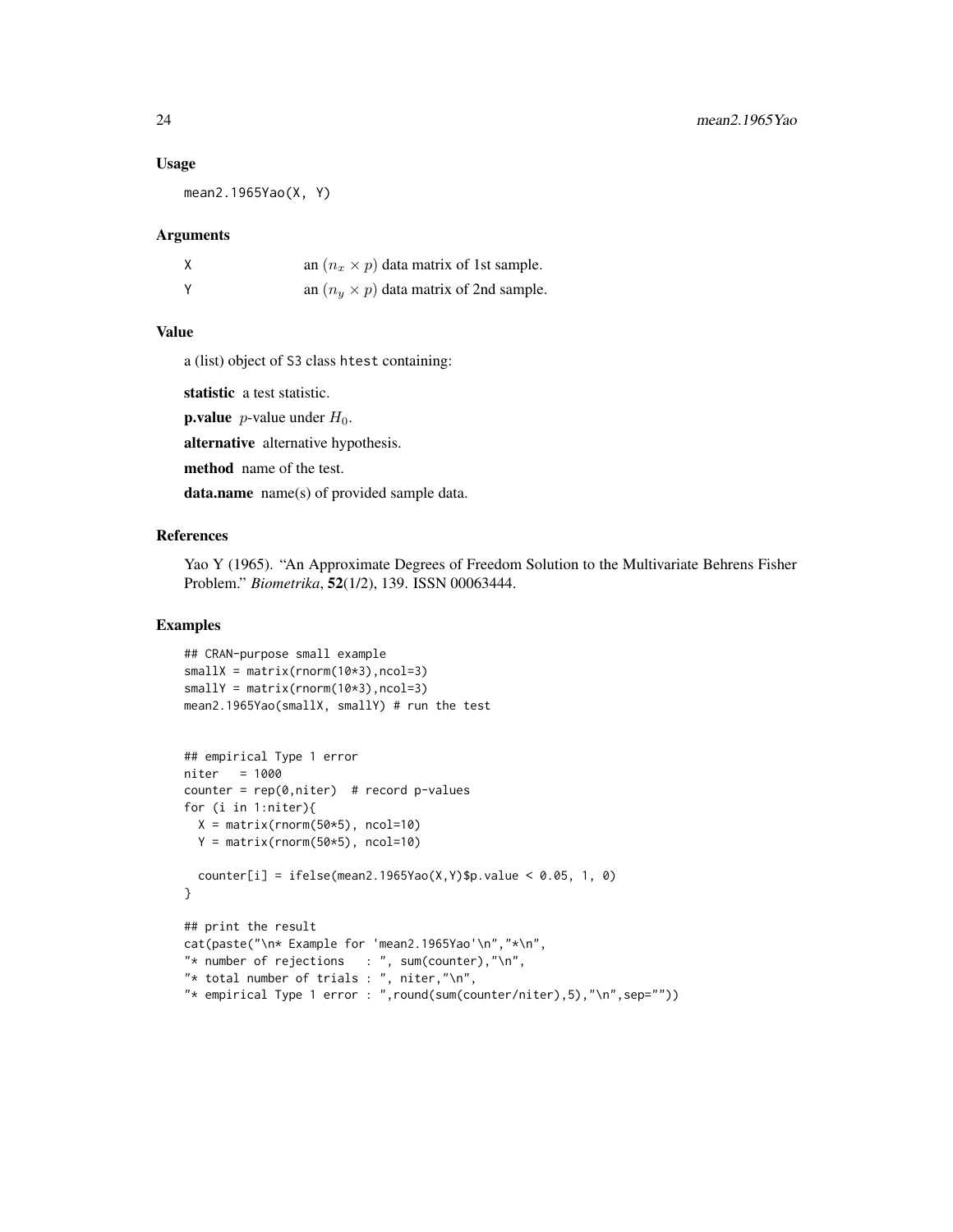<span id="page-24-0"></span>mean2.1980Johansen *Two-sample Test for Multivariate Means by Johansen (1980)*

#### Description

Given two multivariate data  $X$  and  $Y$  of same dimension, it tests

 $H_0: \mu_x = \mu_y$  vs  $H_1: \mu_x \neq \mu_y$ 

using the procedure by Johansen (1980) by adapting Welch-James approximation of the degree of freedom for Hotelling's  $T^2$  test.

#### Usage

mean2.1980Johansen(X, Y)

#### Arguments

| X | an $(n_x \times p)$ data matrix of 1st sample. |
|---|------------------------------------------------|
| Y | an $(n_u \times p)$ data matrix of 2nd sample. |

#### Value

a (list) object of S3 class htest containing:

statistic a test statistic.

**p.value** *p*-value under  $H_0$ .

alternative alternative hypothesis.

method name of the test.

data.name name(s) of provided sample data.

#### References

Johansen S (1980). "The Welch-James Approximation to the Distribution of the Residual Sum of Squares in a Weighted Linear Regression." *Biometrika*, 67(1), 85. ISSN 00063444.

```
## CRAN-purpose small example
smallx = matrix(rnorm(10*3), ncol=3)smallY = matrix( ^{norm(10*3)}, ^{norm(10*3)})mean2.1980Johansen(smallX, smallY) # run the test
## Not run:
## empirical Type 1 error
niter = 1000
counter = rep(0,niter) # record p-values
for (i in 1:niter){
```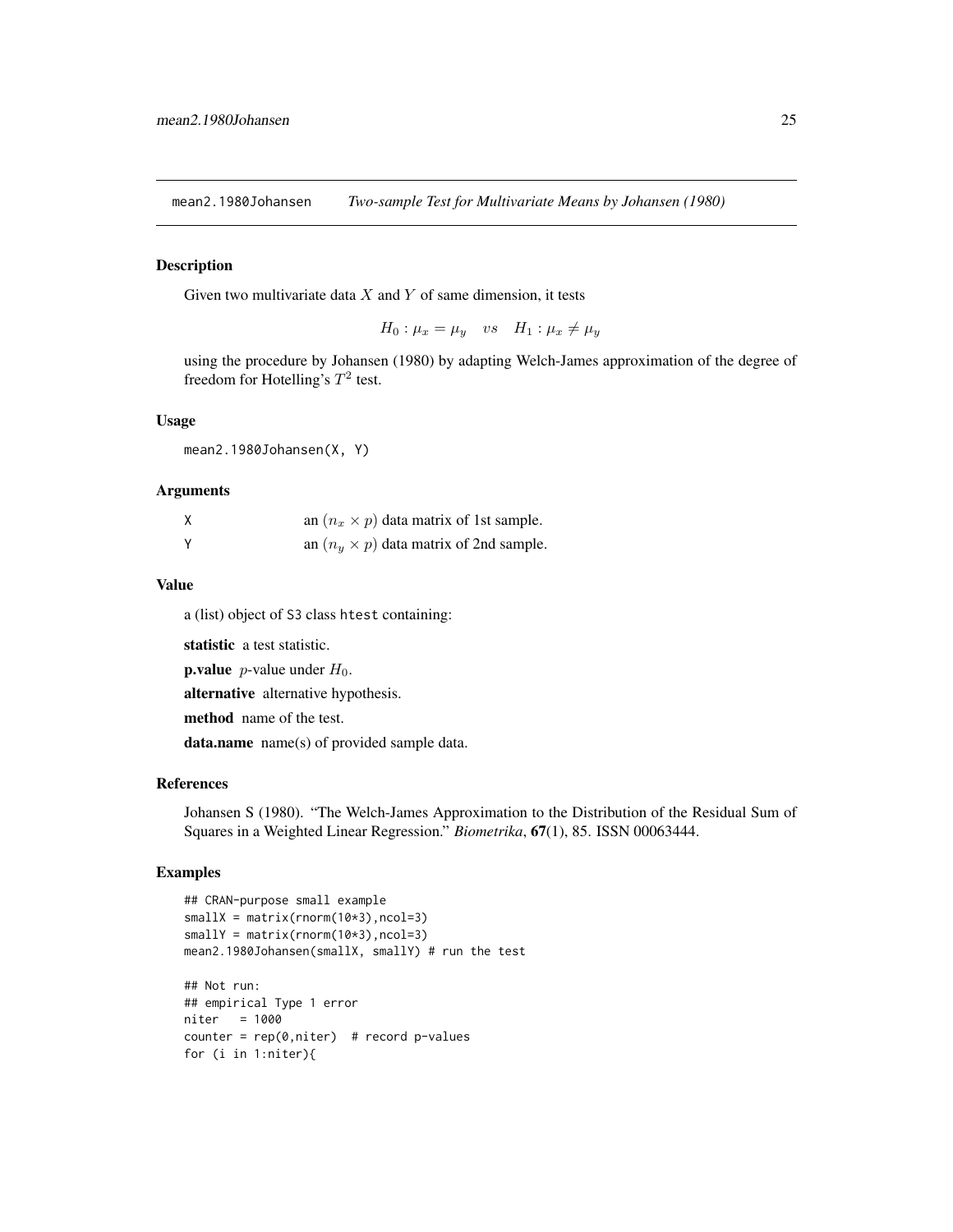```
X = matrix(rnorm(50*5), ncol=10)Y = matrix(rnorm(50*5), ncol=10)counter[i] = ifelse(mean2.1980Johansen(X,Y)$p.value < 0.05, 1, 0)
}
## print the result
cat(paste("\n* Example for 'mean2.1980Johansen'\n","*\n",
"* number of rejections : ", sum(counter), "\n",
"* total number of trials : ", niter, "\n",
"* empirical Type 1 error : ",round(sum(counter/niter),5),"\n",sep=""))
## End(Not run)
```

| mean2.1986NVM | Two-sample Test for Multivariate Means by Nel and Van der Merwe |  |  |  |  |  |
|---------------|-----------------------------------------------------------------|--|--|--|--|--|
|               | (1986)                                                          |  |  |  |  |  |

## Description

Given two multivariate data  $X$  and  $Y$  of same dimension, it tests

 $H_0: \mu_x = \mu_y$  vs  $H_1: \mu_x \neq \mu_y$ 

using the procedure by Nel and Van der Merwe (1986).

#### Usage

mean2.1986NVM(X, Y)

## Arguments

| an $(n_x \times p)$ data matrix of 1st sample. |
|------------------------------------------------|
| an $(n_u \times p)$ data matrix of 2nd sample. |

#### Value

a (list) object of S3 class htest containing:

statistic a test statistic.

**p.value** *p*-value under  $H_0$ .

alternative alternative hypothesis.

method name of the test.

data.name name(s) of provided sample data.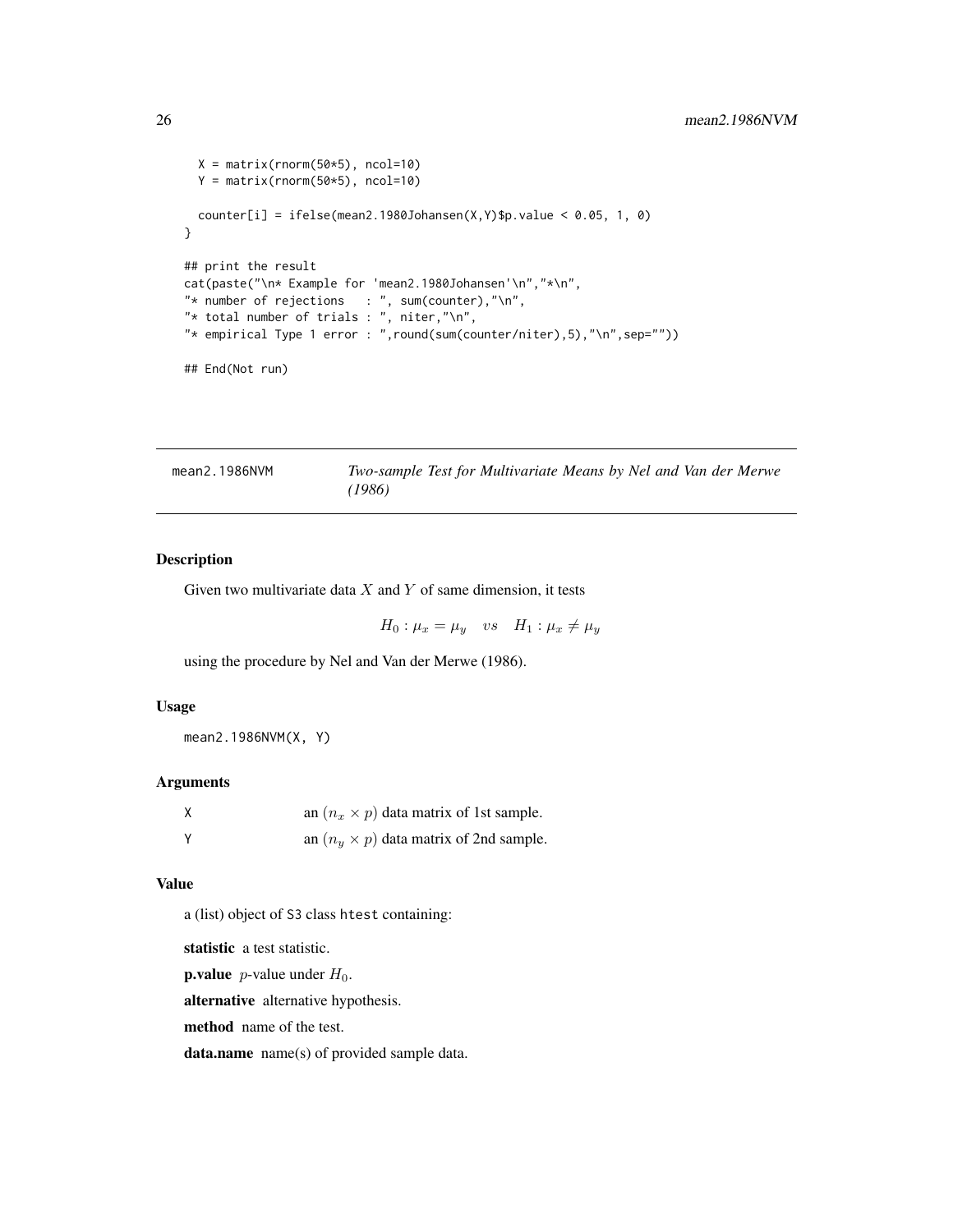## <span id="page-26-0"></span>mean2.1996BS 27

#### References

Nel DG, Van Der Merwe CA (1986). "A solution to the multivariate behrens-fisher problem." *Communications in Statistics - Theory and Methods*, 15(12), 3719–3735. ISSN 0361-0926, 1532- 415X.

## Examples

```
## CRAN-purpose small example
smallX = matrix(rnorm(10*3), ncol=3)smallY = matrix(rnorm(10*3),ncol=3)mean2.1986NVM(smallX, smallY) # run the test
## empirical Type 1 error
niter = 1000
counter = rep(0,niter) # record p-values
for (i in 1:niter){
 X = matrix(rnorm(50*5), ncol=10)Y = matrix(rnorm(50*5), ncol=10)counter[i] = ifelse(mean2.1986NVM(X,Y)$p.value < 0.05, 1, 0)
}
## print the result
cat(paste("\n* Example for 'mean2.1986NVM'\n","*\n",
"* number of rejections : ", sum(counter), "\n",
"* total number of trials : ", niter,"\n",
"* empirical Type 1 error : ",round(sum(counter/niter),5),"\n",sep=""))
```
mean2.1996BS *Two-sample Test for High-Dimensional Means by Bai and Saranadasa (1996)*

#### Description

Given two multivariate data  $X$  and  $Y$  of same dimension, it tests

 $H_0: \mu_x = \mu_y$  vs  $H_1: \mu_x \neq \mu_y$ 

using the procedure by Bai and Saranadasa (1996).

#### Usage

mean2.1996BS(X, Y)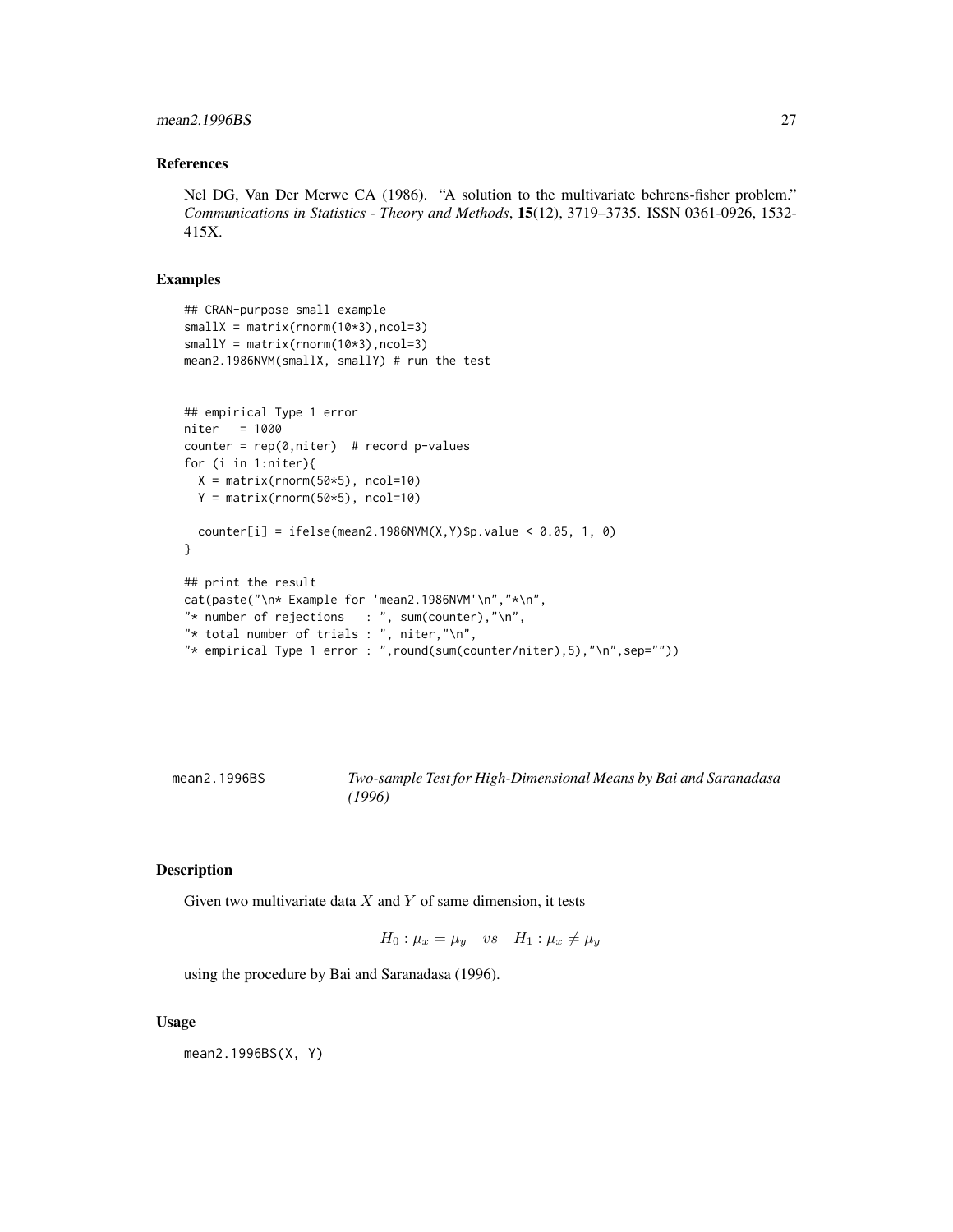#### Arguments

| X        | an $(n_x \times p)$ data matrix of 1st sample. |
|----------|------------------------------------------------|
| <b>Y</b> | an $(n_u \times p)$ data matrix of 2nd sample. |

## Value

a (list) object of S3 class htest containing:

statistic a test statistic.

**p.value** *p*-value under  $H_0$ .

alternative alternative hypothesis.

method name of the test.

data.name name(s) of provided sample data.

## References

Bai Z, Saranadasa H (1996). "HIGH DIMENSION: BY AN EXAMPLE OF A TWO SAMPLE PROBLEM." *Statistica Sinica*, 6(2), 311–329. ISSN 10170405, 19968507.

```
## CRAN-purpose small example
smallX = matrix(rnorm(10*3), ncol=3)smallY = matrix(rnorm(10*3),ncol=3)mean2.1996BS(smallX, smallY) # run the test
## empirical Type 1 error
niter = 1000
counter = rep(0,niter) # record p-values
for (i in 1:niter){
 X = matrix(rnorm(50*5), ncol=10)Y = matrix(rnorm(50*5), ncol=10)counter[i] = ifelse(mean2.1996BS(X,Y)$p.value < 0.05, 1, 0)
}
## print the result
cat(paste("\n* Example for 'mean2.1996BS'\n","*\n",
"* number of rejections : ", sum(counter), "\n",
"* total number of trials : ", niter,"\n",
"* empirical Type 1 error : ",round(sum(counter/niter),5),"\n",sep=""))
```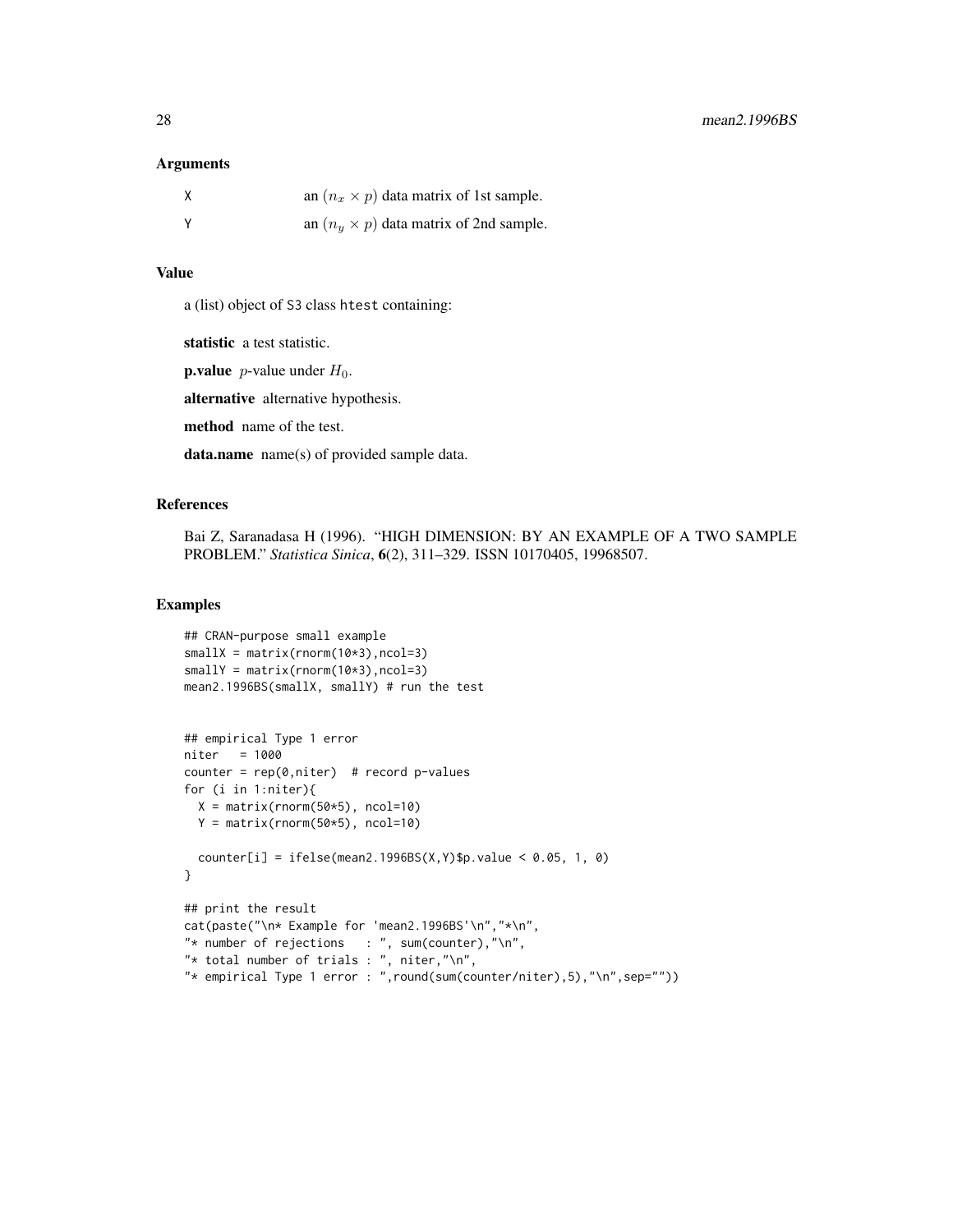<span id="page-28-0"></span>

## Description

Given two multivariate data  $X$  and  $Y$  of same dimension, it tests

$$
H_0: \mu_x = \mu_y \quad vs \quad H_1: \mu_x \neq \mu_y
$$

using the procedure by Krishnamoorthy and Yu (2004), which is a modified version of Nel and Van der Merwe (1986).

## Usage

mean2.2004KY(X, Y)

#### Arguments

| an $(n_x \times p)$ data matrix of 1st sample. |
|------------------------------------------------|
| an $(n_u \times p)$ data matrix of 2nd sample. |

#### Value

a (list) object of S3 class htest containing:

statistic a test statistic.

**p.value** *p*-value under  $H_0$ .

alternative alternative hypothesis.

method name of the test.

data.name name(s) of provided sample data.

## References

Krishnamoorthy K, Yu J (2004). "Modified Nel and Van der Merwe test for the multivariate Behrens–Fisher problem." *Statistics \& Probability Letters*, 66(2), 161–169. ISSN 01677152.

```
## CRAN-purpose small example
smallx = matrix(rnorm(10*3),ncol=3)smallY = matrix(rnorm(10*3), ncol=3)mean2.2004KY(smallX, smallY) # run the test
## Not run:
## empirical Type 1 error
niter = 1000
counter = rep(0,niter) # record p-values
```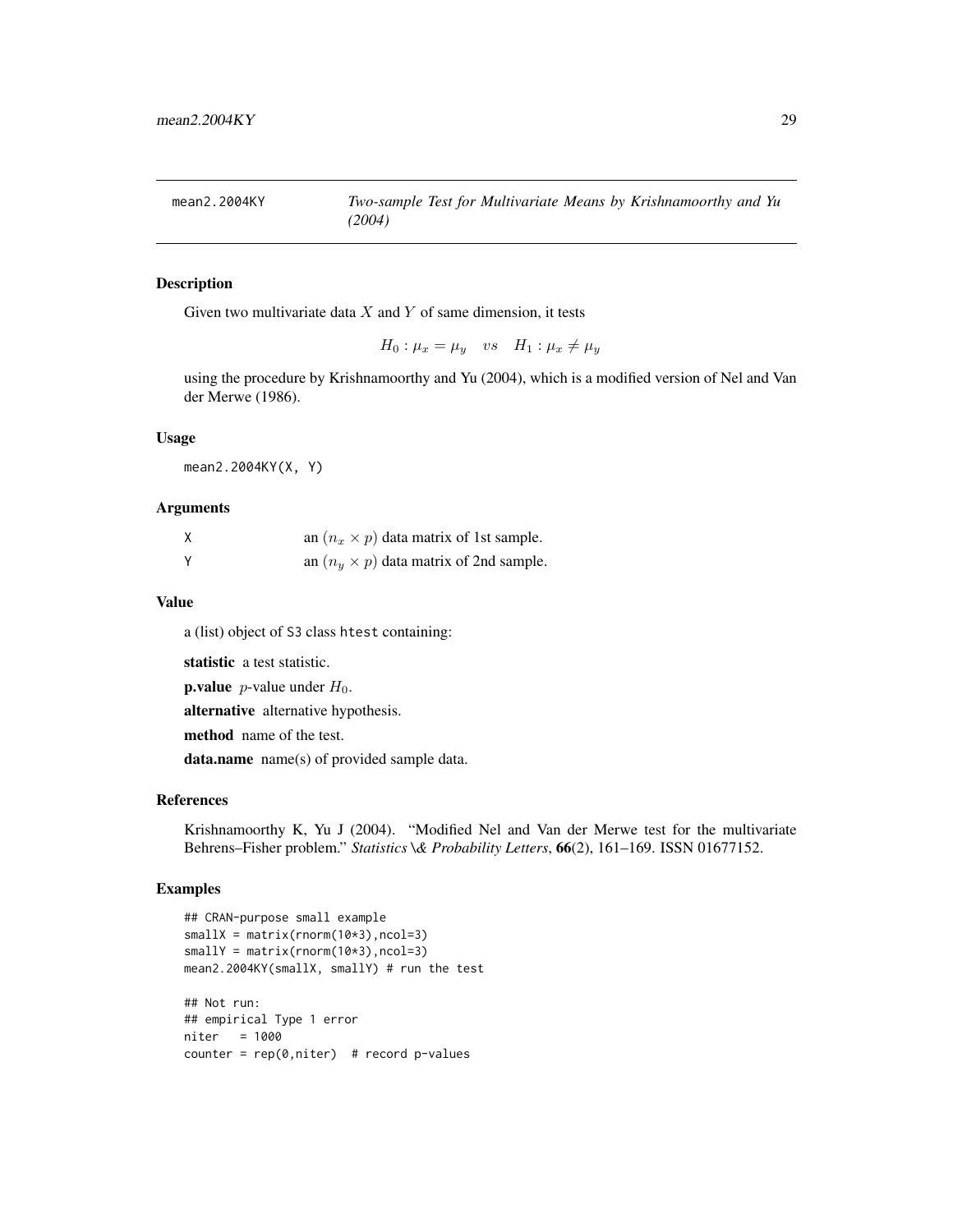```
for (i in 1:niter){
  X = matrix(rnorm(50*5), ncol=10)Y = matrix(rnorm(50*5), ncol=10)
  counter[i] = ifelse(mean2.2004KY(X, Y)$p.value < 0.05, 1, 0)
}
## print the result
cat(paste("\n* Example for 'mean2.2004KY'\n","*\n",
"* number of rejections : ", sum(counter), "\n",
"* total number of trials : ", niter,"\n",
"* empirical Type 1 error : ",round(sum(counter/niter),5),"\n",sep=""))
```

```
## End(Not run)
```
mean2.2008SD *Two-sample Test for High-Dimensional Means by Srivastava and Du (2008)*

#### Description

Given two multivariate data  $X$  and  $Y$  of same dimension, it tests

 $H_0: \mu_x = \mu_y$  vs  $H_1: \mu_x \neq \mu_y$ 

using the procedure by Srivastava and Du (2008).

#### Usage

mean2.2008SD(X, Y)

#### Arguments

| Χ | an $(n_x \times p)$ data matrix of 1st sample. |
|---|------------------------------------------------|
| Y | an $(n_u \times p)$ data matrix of 2nd sample. |

#### Value

a (list) object of S3 class htest containing:

statistic a test statistic.

**p.value** *p*-value under  $H_0$ .

alternative alternative hypothesis.

method name of the test.

data.name name(s) of provided sample data.

<span id="page-29-0"></span>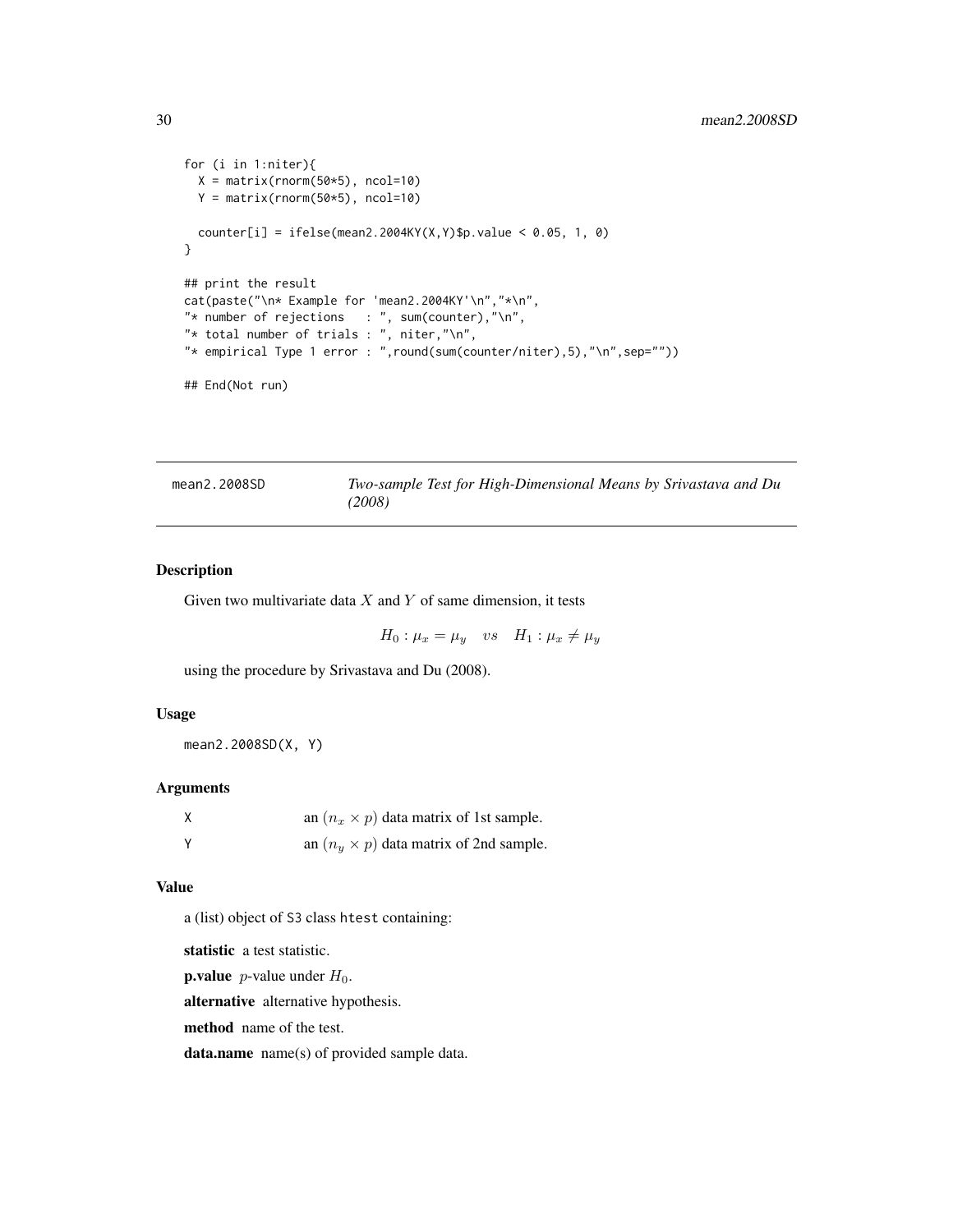## <span id="page-30-0"></span>mean2.2011LJW 31

#### References

Srivastava MS, Du M (2008). "A test for the mean vector with fewer observations than the dimension." *Journal of Multivariate Analysis*, 99(3), 386–402. ISSN 0047259X.

#### Examples

```
## CRAN-purpose small example
smallX = matrix(rnorm(10*3),ncol=3)smallY = matrix(rnorm(10*3), ncol=3)mean2.2008SD(smallX, smallY) # run the test
## empirical Type 1 error
niter = 1000
counter = rep(0,niter) # record p-values
for (i in 1:niter){
 X = matrix(rnorm(50*5), ncol=10)Y = matrix(rnorm(50*5), ncol=10)counter[i] = ifelse(mean2.2008SD(X,Y)$p.value < 0.05, 1, 0)
}
## print the result
cat(paste("\n* Example for 'mean2.2008SD'\n","*\n",
"* number of rejections : ", sum(counter), "\n",
"* total number of trials : ", niter,"\n",
"* empirical Type 1 error : ",round(sum(counter/niter),5),"\n",sep=""))
```

| mean2.2011LJW | Two-sample Test for Multivariate Means by Lopes, Jacob, and Wain- |
|---------------|-------------------------------------------------------------------|
|               | wright $(2011)$                                                   |

## Description

Given two multivariate data  $X$  and  $Y$  of same dimension, it tests

$$
H_0: \mu_x = \mu_y \quad vs \quad H_1: \mu_x \neq \mu_y
$$

using the procedure by Lopes, Jacob, and Wainwright (2011) using random projection. Due to solving system of linear equations, we suggest you to opt for asymptotic-based *p*-value computation unless truly necessary for random permutation tests.

#### Usage

```
mean2.2011LJW(X, Y, method = c("asymptotic", "MC"), nreps = 1000)
```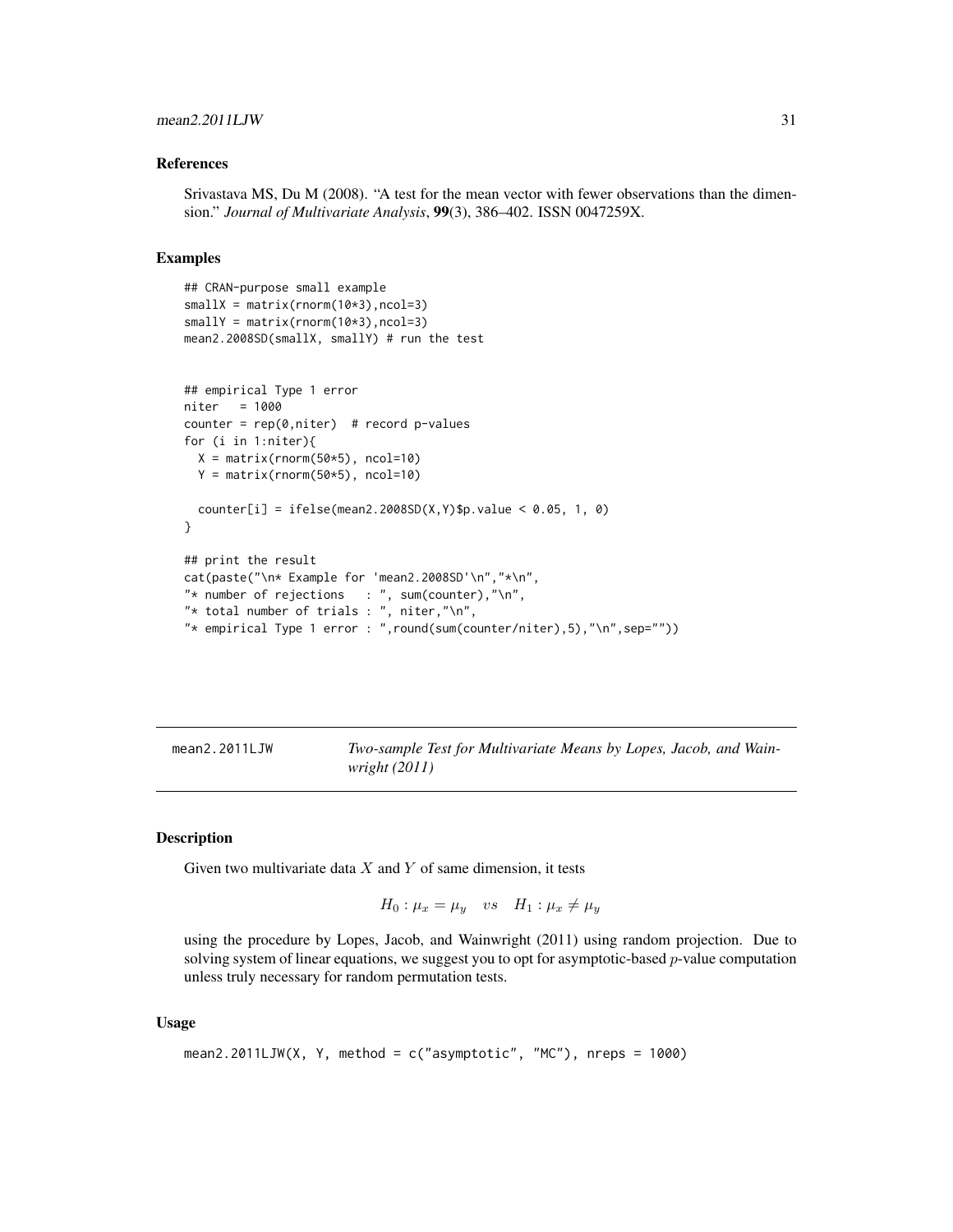## Arguments

| X      | an $(n_x \times p)$ data matrix of 1st sample.                                                                                                                                                |
|--------|-----------------------------------------------------------------------------------------------------------------------------------------------------------------------------------------------|
| Y      | an $(n_u \times p)$ data matrix of 2nd sample.                                                                                                                                                |
| method | method to compute p-value. "asymptotic" for using approximating null distri-<br>bution, and "MC" for random permutation tests. Using initials is possible, "a"<br>for asymptotic for example. |
| nreps  | the number of permutation iterations to be run when method="MC".                                                                                                                              |
|        |                                                                                                                                                                                               |

## Value

a (list) object of S3 class htest containing:

statistic a test statistic.

**p.value** *p*-value under  $H_0$ .

alternative alternative hypothesis.

method name of the test.

data.name name(s) of provided sample data.

## References

Lopes ME, Jacob L, Wainwright MJ (2011). "A More Powerful Two-sample Test in High Dimensions Using Random Projection." In *Proceedings of the 24th International Conference on Neural Information Processing Systems*, NIPS'11, 1206–1214. ISBN 978-1-61839-599-3.

```
## CRAN-purpose small example
smallX = matrix(rnorm(10*3), ncol=10)
smallY = matrix(rnorm(10*3), ncol=10)mean2.2011LJW(smallX, smallY) # run the test
## empirical Type 1 error
niter = 1000
counter = rep(0,niter) # record p-values
for (i in 1:niter){
  X = matrix(rnorm(10*20), ncol=20)Y = matrix(rnorm(10*20), ncol=20)counter[i] = ifelse(mean2.2011LJW(X,Y)\p.value < 0.05, 1, 0)
}
## print the result
cat(paste("\n* Example for 'mean2.2011LJW'\n","*\n",
"* number of rejections : ", sum(counter), "\n",
"* total number of trials : ", niter,"\n",
"* empirical Type 1 error : ",round(sum(counter/niter),5),"\n",sep=""))
```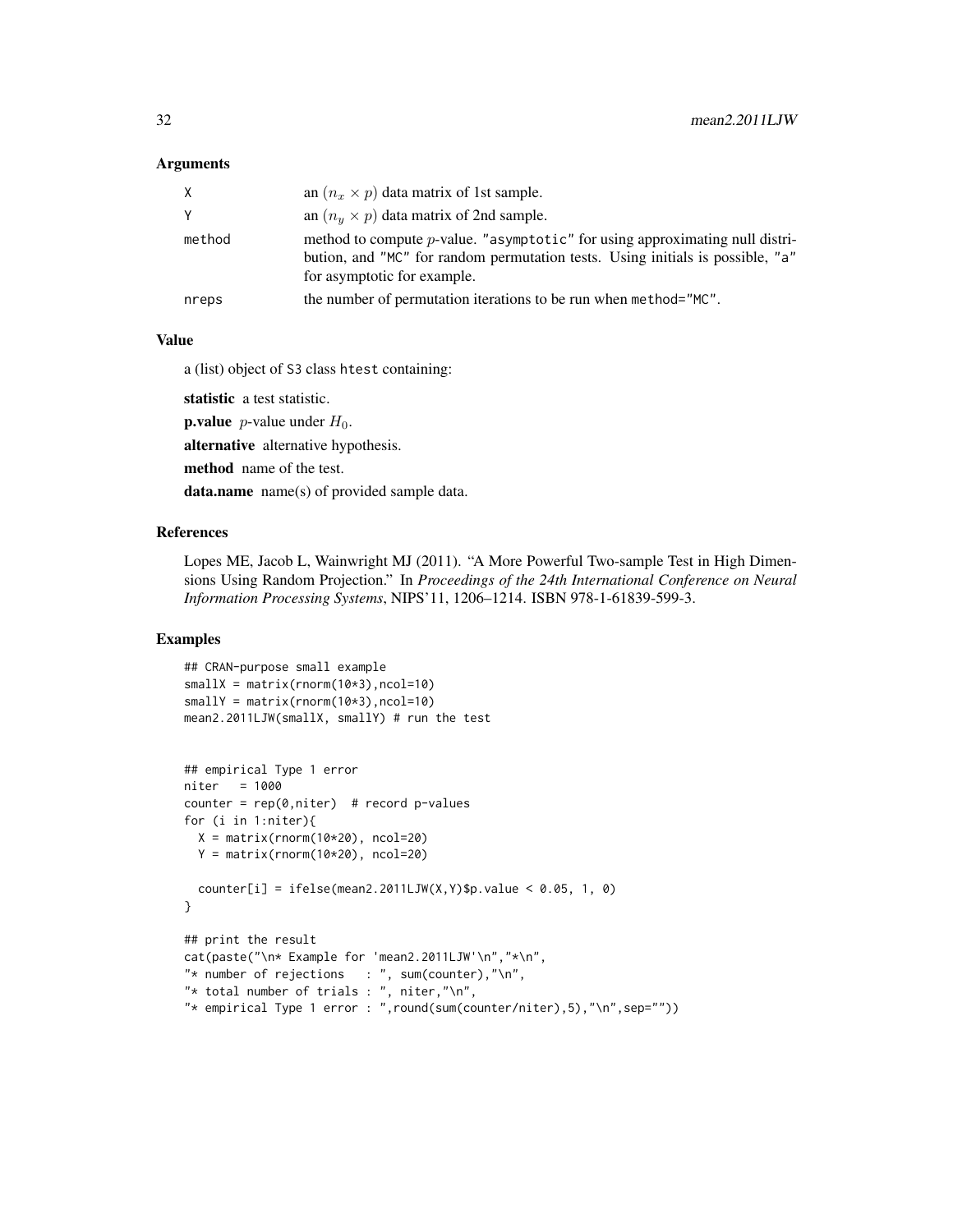<span id="page-32-0"></span>mean2.2014CLX *Two-sample Test for High-Dimensional Means by Cai, Liu, and Xia (2014)*

## Description

Given two multivariate data  $X$  and  $Y$  of same dimension, it tests

$$
H_0: \mu_x = \mu_y \quad vs \quad H_1: \mu_x \neq \mu_y
$$

using the procedure by Cai, Liu, and Xia (2014) which is equivalent to test

$$
H_0: \Omega(\mu_x - \mu_y) = 0
$$

for an inverse covariance (or precision)  $\Omega$ . When  $\Omega$  is not given and known to be sparse, it is first estimated with CLIME estimator. Otherwise, adaptive thresholding estimator is used. Also, if two samples are assumed to have different covariance structure, it uses weighting scheme for adjustment.

#### Usage

```
mean2.2014CLX(
  X,
  Y,
  precision = c("sparse", "unknown"),
  delta = 2,
  Omega = NULL,
  cov.equal = TRUE
)
```
## Arguments

| X         | an $(n_x \times p)$ data matrix of 1st sample.                                                                        |
|-----------|-----------------------------------------------------------------------------------------------------------------------|
| Υ         | an $(n_u \times p)$ data matrix of 2nd sample.                                                                        |
| precision | type of assumption for a precision matrix (default: "sparse").                                                        |
| delta     | an algorithmic parameter for adaptive thresholding estimation (default: 2).                                           |
| Omega     | precision matrix; if NULL, an estimate is used. Otherwise, a $(p \times p)$ inverse<br>covariance should be provided. |
| cov.equal | a logical to determine homogeneous covariance assumption.                                                             |

#### Value

a (list) object of S3 class htest containing:

statistic a test statistic.

**p.value** *p*-value under  $H_0$ .

alternative alternative hypothesis.

method name of the test.

data.name name(s) of provided sample data.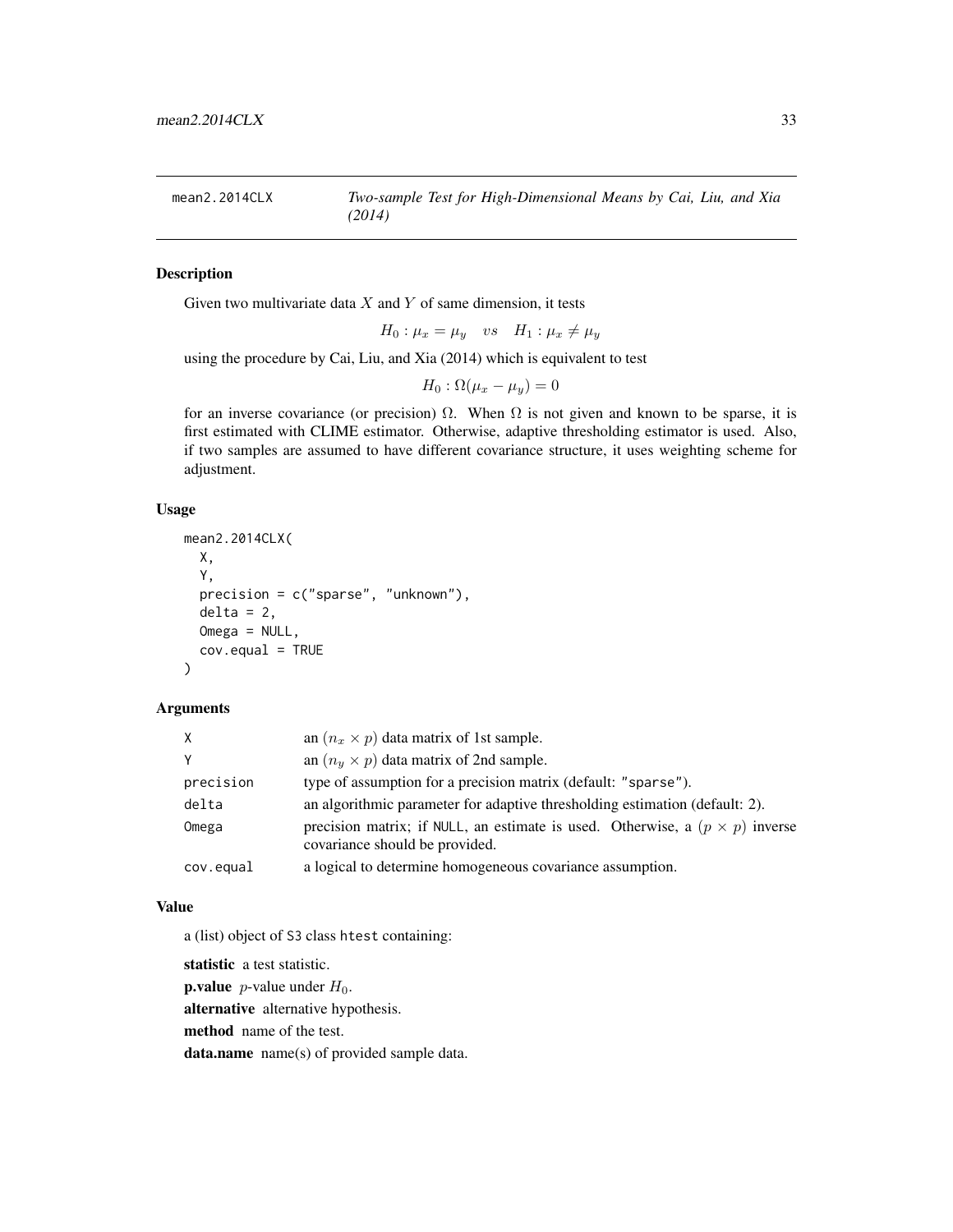#### <span id="page-33-0"></span>References

Cai TT, Liu W, Xia Y (2014). "Two-sample test of high dimensional means under dependence." *Journal of the Royal Statistical Society: Series B (Statistical Methodology)*, 76(2), 349–372. ISSN 13697412.

#### Examples

```
## CRAN-purpose small example
smallx = matrix(rnorm(10*3), ncol=3)smallY = matrix(rnorm(10*3), ncol=3)mean2.2014CLX(smallX, smallY, precision="unknown")
mean2.2014CLX(smallX, smallY, precision="sparse")
## Not run:
## empirical Type 1 error
niter = 100
counter = rep(\emptyset, niter) # record p-values
for (i in 1:niter){
 X = matrix(rnorm(50*5), ncol=10)Y = matrix(rnorm(50*5), ncol=10)counter[i] = ifelse(mean2.2014CLX(X, Y)$p.value < 0.05, 1, 0)
}
## print the result
cat(paste("\n* Example for 'mean2.2014CLX'\n","*\n",
"* number of rejections : ", sum(counter), "\n",
"* total number of trials : ", niter, "\n",
"* empirical Type 1 error : ",round(sum(counter/niter),5),"\n",sep=""))
## End(Not run)
```
mean2.2014Thulin *Two-sample Test for Multivariate Means by Thulin (2014)*

#### **Description**

Given two multivariate data  $X$  and  $Y$  of same dimension, it tests

 $H_0: \mu_x = \mu_y$  vs  $H_1: \mu_x \neq \mu_y$ 

using the procedure by Thulin (2014) using random subspace methods. We did not enable parallel computing schemes for this in that it might incur huge computational burden since it entirely depends on random permutation scheme.

#### Usage

```
mean2.2014Thulin(X, Y, B = 100, nreps = 1000)
```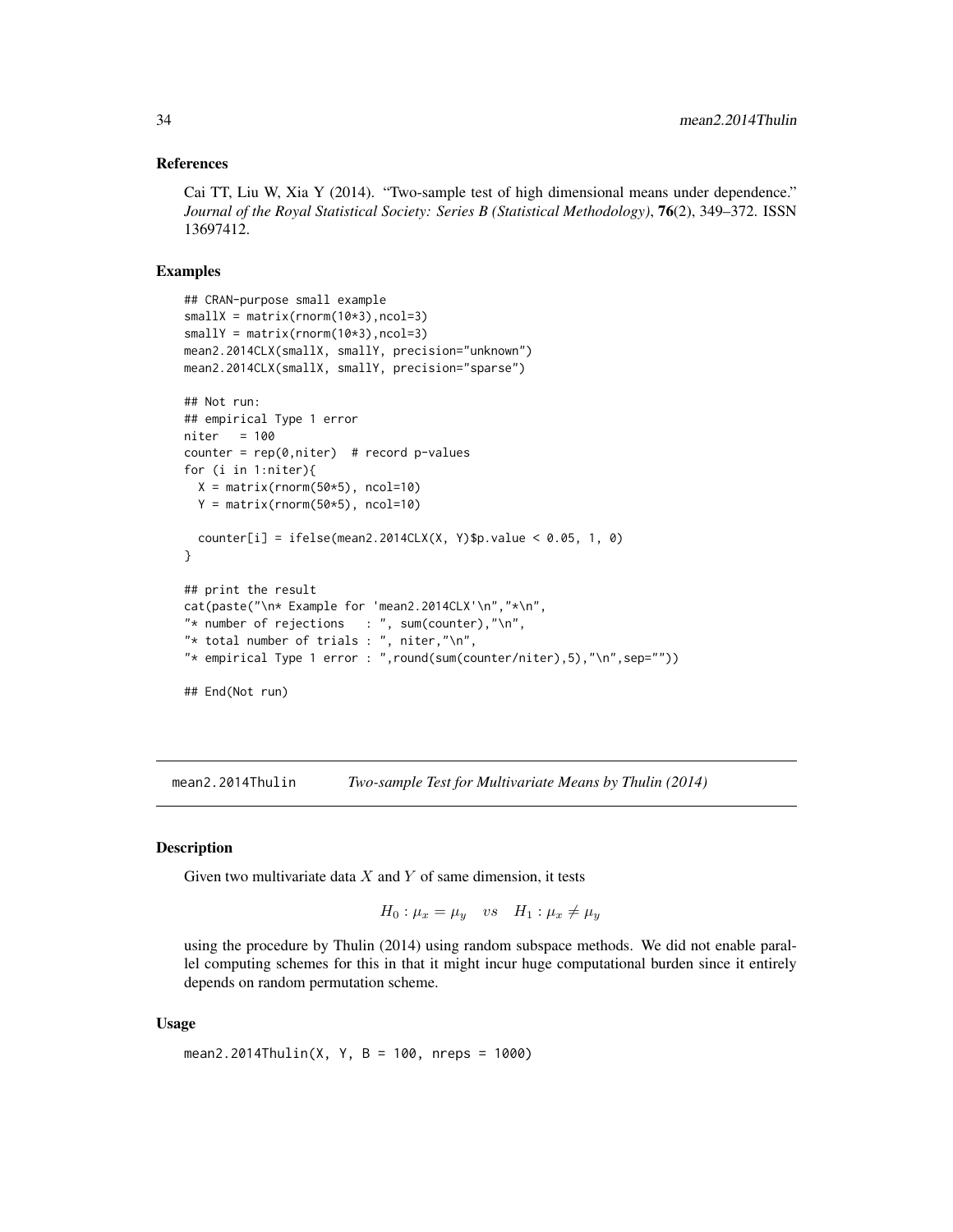#### Arguments

| X     | an $(n_x \times p)$ data matrix of 1st sample.                            |
|-------|---------------------------------------------------------------------------|
| Y     | an $(n_u \times p)$ data matrix of 2nd sample.                            |
| -B    | the number of selected subsets for averaging. $B \ge 100$ is recommended. |
| nreps | the number of permutation iterations to be run.                           |

#### Value

a (list) object of S3 class htest containing:

statistic a test statistic.

**p.value** *p*-value under  $H_0$ .

alternative alternative hypothesis.

method name of the test.

data.name name(s) of provided sample data.

## References

Thulin M (2014). "A high-dimensional two-sample test for the mean using random subspaces." *Computational Statistics \& Data Analysis*, 74, 26–38. ISSN 01679473.

#### Examples

```
## CRAN-purpose small example
smallx = matrix(rnorm(10*3), ncol=10)smallY = matrix(rnorm(10*3), ncol=10)mean2.2014Thulin(smallX, smallY, B=10, nreps=10) # run the test
```

```
## Compare with 'mean2.2011LJW'
## which is based on random projection.
n = 33 # number of observations for each sample
p = 100 # dimensionality
```
X = matrix(rnorm(n\*p), ncol=p) Y = matrix(rnorm(n\*p), ncol=p)

```
## run both methods with 100 permutations
mean2.2011LJW(X,Y,nreps=100,method="m") # 2011LJW requires 'm' to be set.
mean2.2014Thulin(X,Y,nreps=100)
```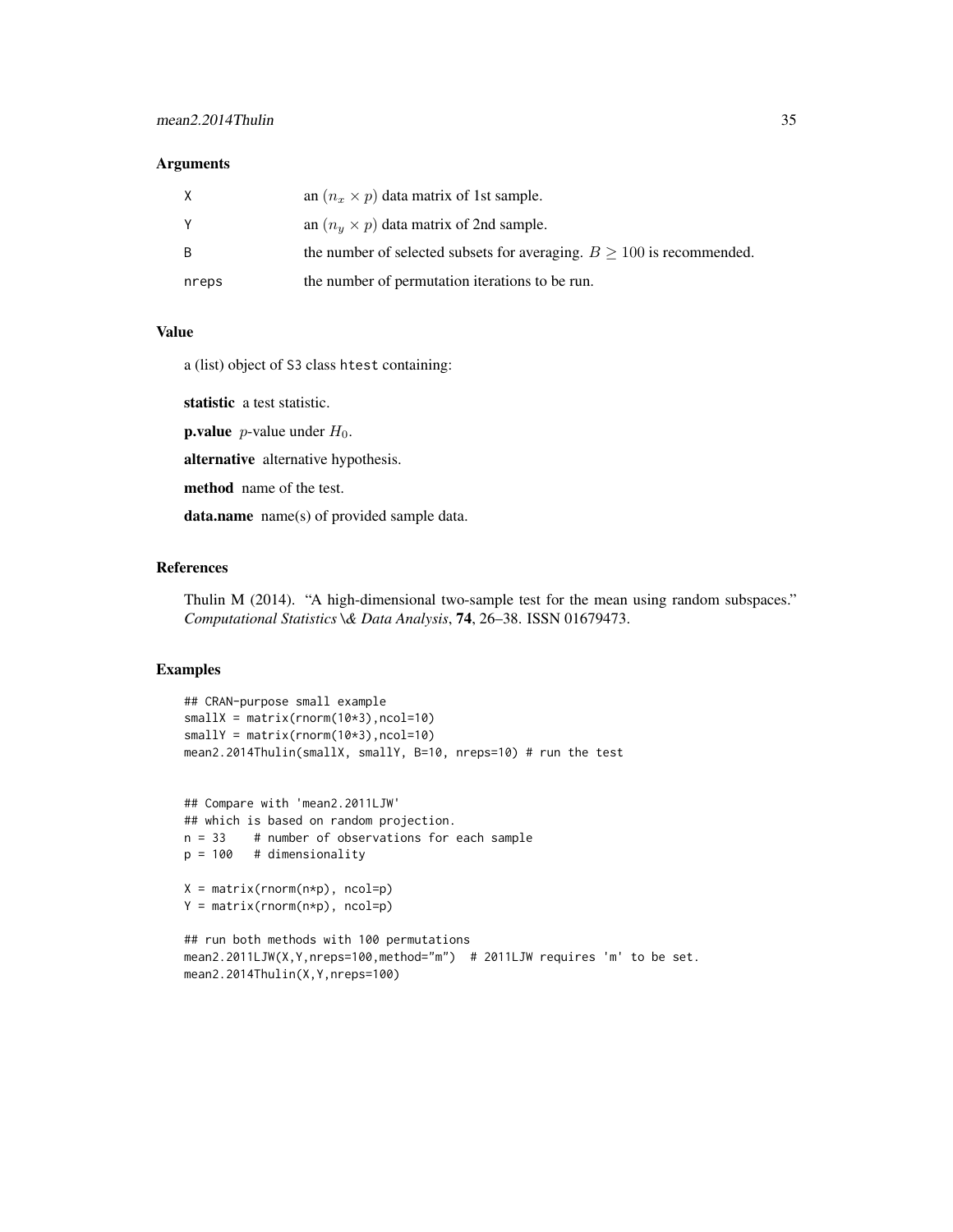<span id="page-35-0"></span>

## Description

Not Written Here - No Reference Yet.

## Usage

```
mean2.mxPBF(X, Y, a0 = 0, b0 = 0, gamma = 1, nthreads = 1)
```
## Arguments

| $\times$ | an $(n_x \times p)$ data matrix of 1st sample.                    |
|----------|-------------------------------------------------------------------|
| Y        | an $(n_u \times p)$ data matrix of 2nd sample.                    |
| a0       | shape parameter for inverse-gamma prior (default: 0).             |
| b0       | scale parameter for inverse-gamma prior (default: 0).             |
| gamma    | non-negative variance scaling parameter (default: 1).             |
| nthreads | number of threads for parallel execution via OpenMP (default: 1). |

## Value

a (list) object of S3 class htest containing:

statistic maximum of pairwise Bayes factor.

alternative alternative hypothesis.

method name of the test.

data.name name(s) of provided sample data.

log.BF.vec vector of pairwise Bayes factors in natural log.

```
## Not run:
## empirical Type 1 error with BF threshold = 10
niter = 1000
counter = rep(0,niter) # record p-values
for (i in 1:niter){
 X = matrix(rnorm(100*10), ncol=10)Y = matrix(rnorm(200*10), ncol=10)counter[i] = ifelse(mean2.mxPBF(X,Y)$statistic > 10, 1, 0)
}
## print the result
cat(paste("\n* Example for 'mean2.mxPBF'\n","*\n",
"* number of rejections : ", sum(counter), "\n",
```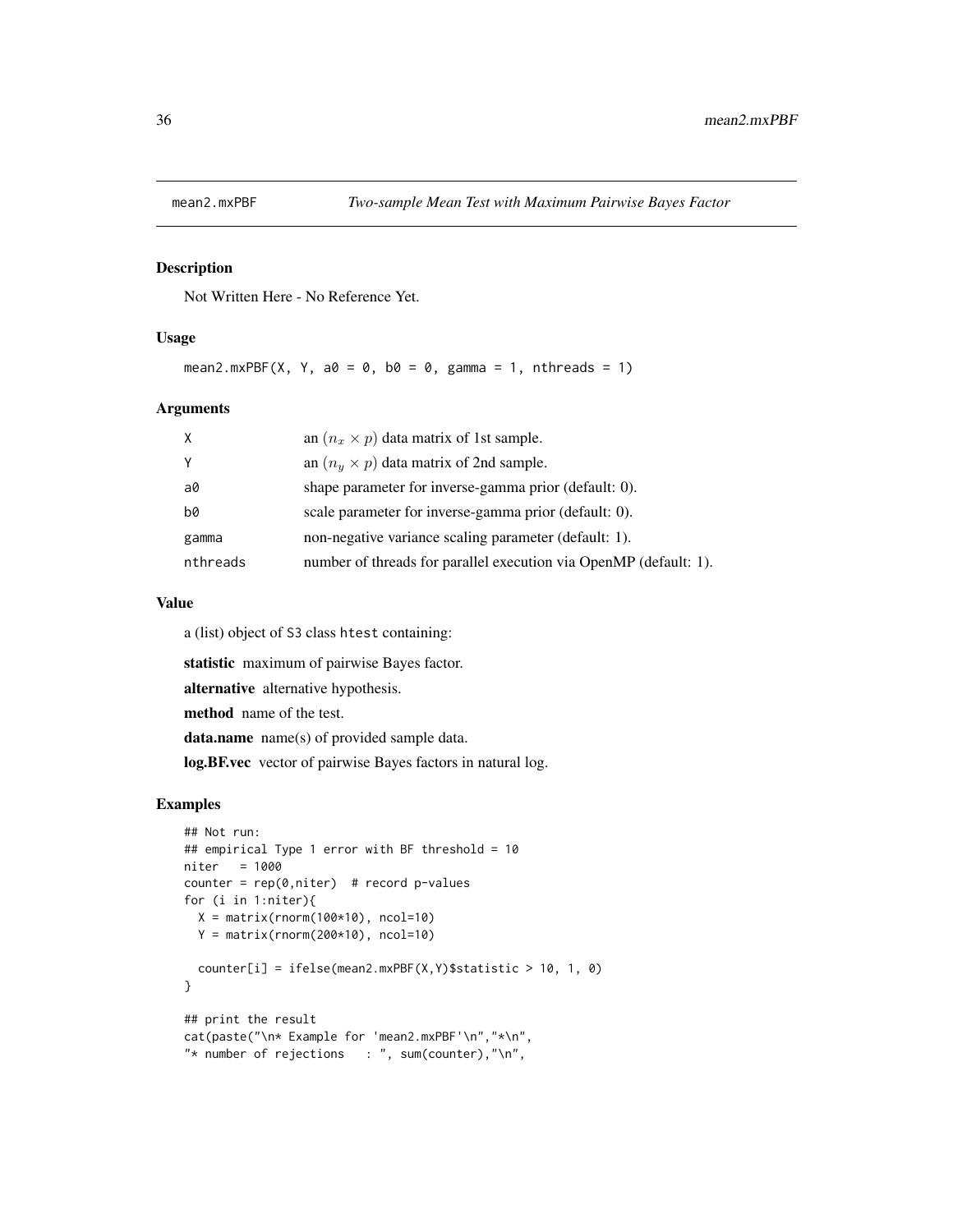### mean2.ttest 37

```
"* total number of trials : ", niter,"\n",
"* empirical Type 1 error : ",round(sum(counter/niter),5),"\n",sep=""))
## End(Not run)
```
# mean2.ttest *Two-sample Student's t-test for Univariate Means*

## Description

Given two univariate samples  $x$  and  $y$ , it tests

 $H_0: \mu_x^2 \left\{=,\geq,\leq\right\} \mu_y^2 \quad vs \quad H_1: \mu_x^2 \left\{\neq,<,\gt\right\} \mu_y^2$ 

using the procedure by Student (1908) and Welch (1947).

## Usage

```
mean2.ttest(
  x,
  y,
  alternative = c("two-sided", "less", "greater"),paired = FALSE,
  var.equal = FALSE
\mathcal{L}
```
# Arguments

| $\mathsf{x}$ | a length- $n$ data vector.                         |
|--------------|----------------------------------------------------|
| <b>V</b>     | a length- $m$ data vector.                         |
| alternative  | specifying the alternative hypothesis.             |
| paired       | a logical; whether consider two samples as paired. |
| var.equal    | a logical; if FALSE, use Welch's correction.       |

#### Value

a (list) object of S3 class htest containing:

statistic a test statistic.

**p.value** *p*-value under  $H_0$ .

alternative alternative hypothesis.

method name of the test.

data.name name(s) of provided sample data.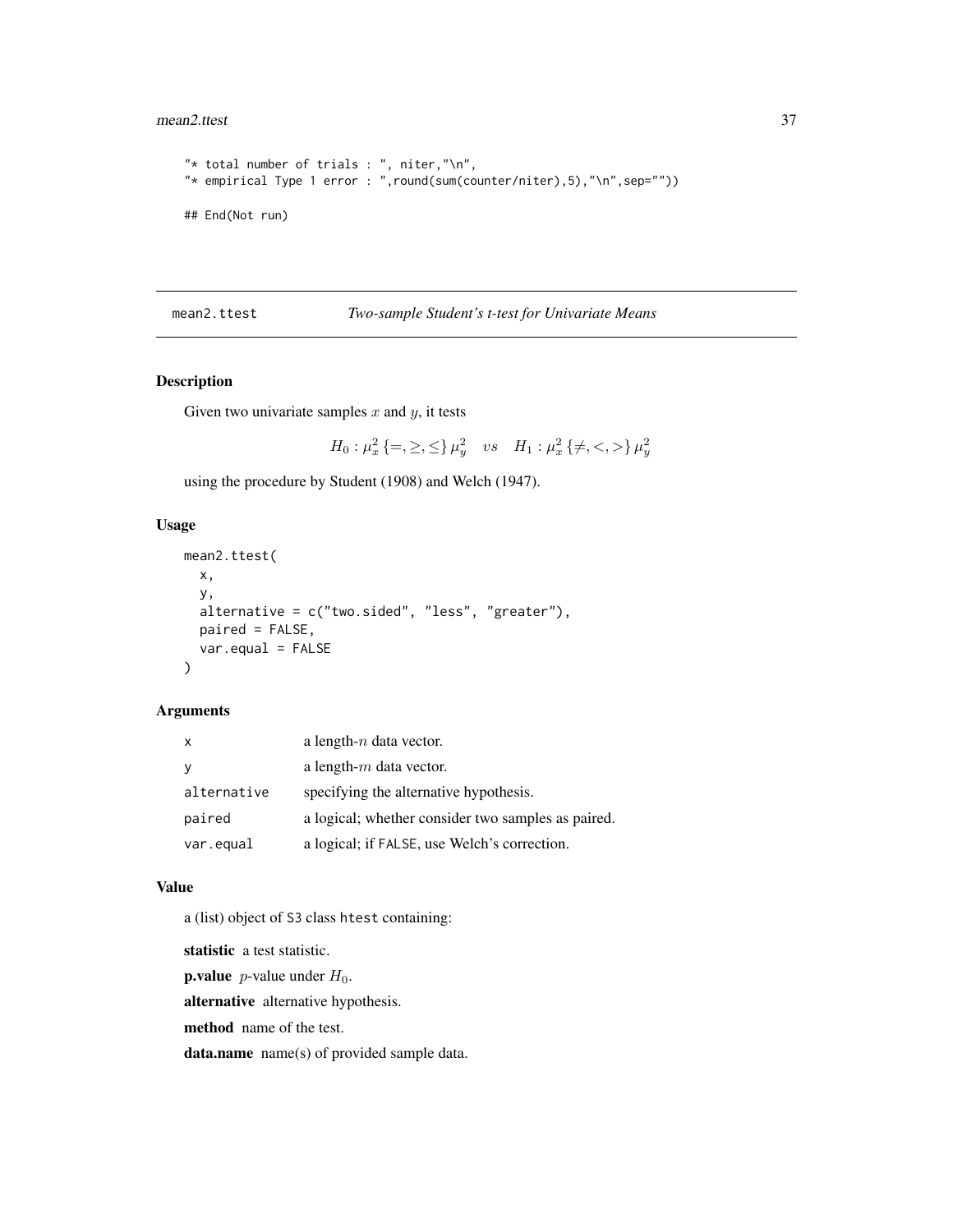### References

Student (1908). "The Probable Error of a Mean." *Biometrika*, 6(1), 1. ISSN 00063444.

Student (1908). "Probable Error of a Correlation Coefficient." *Biometrika*, 6(2-3), 302–310. ISSN 0006-3444, 1464-3510.

Welch BL (1947). "The Generalization of 'Student's' Problem when Several Different Population Variances are Involved." *Biometrika*, 34(1/2), 28. ISSN 00063444.

## Examples

```
## empirical Type 1 error
niter = 1000
counter = rep(0,niter) # record p-values
for (i in 1:niter){
  x = rnorm(57) # sample x from N(0,1)y = rnorm(89) # sample y from N(0,1)counter[i] = ifelse(mean2.ttest(x,y)$p.value < 0.05, 1, 0)
}
## print the result
cat(paste("\n* Example for 'mean2.ttest'\n","*\n",
"* number of rejections : ", sum(counter),"\n",
"* total number of trials : ", niter,"\n",
"* empirical Type 1 error : ",round(sum(counter/niter),5),"\n",sep=""))
```
meank.2007Schott *Test for Equality of Means by Schott (2007)*

## Description

Given univariate samples  $X_1, \ldots, X_k$ , it tests

 $H_0: \mu_1 = \cdots \mu_k$  vs  $H_1$ : at least one equality does not hold

using the procedure by Schott (2007). It can be considered as a generalization of two-sample testing procedure proposed by [Bai and Saranadasa \(1996\)](#page-0-0).

### Usage

```
meank.2007Schott(dlist)
```
### Arguments

dlist a list of length k where each element is a sample matrix of same dimension.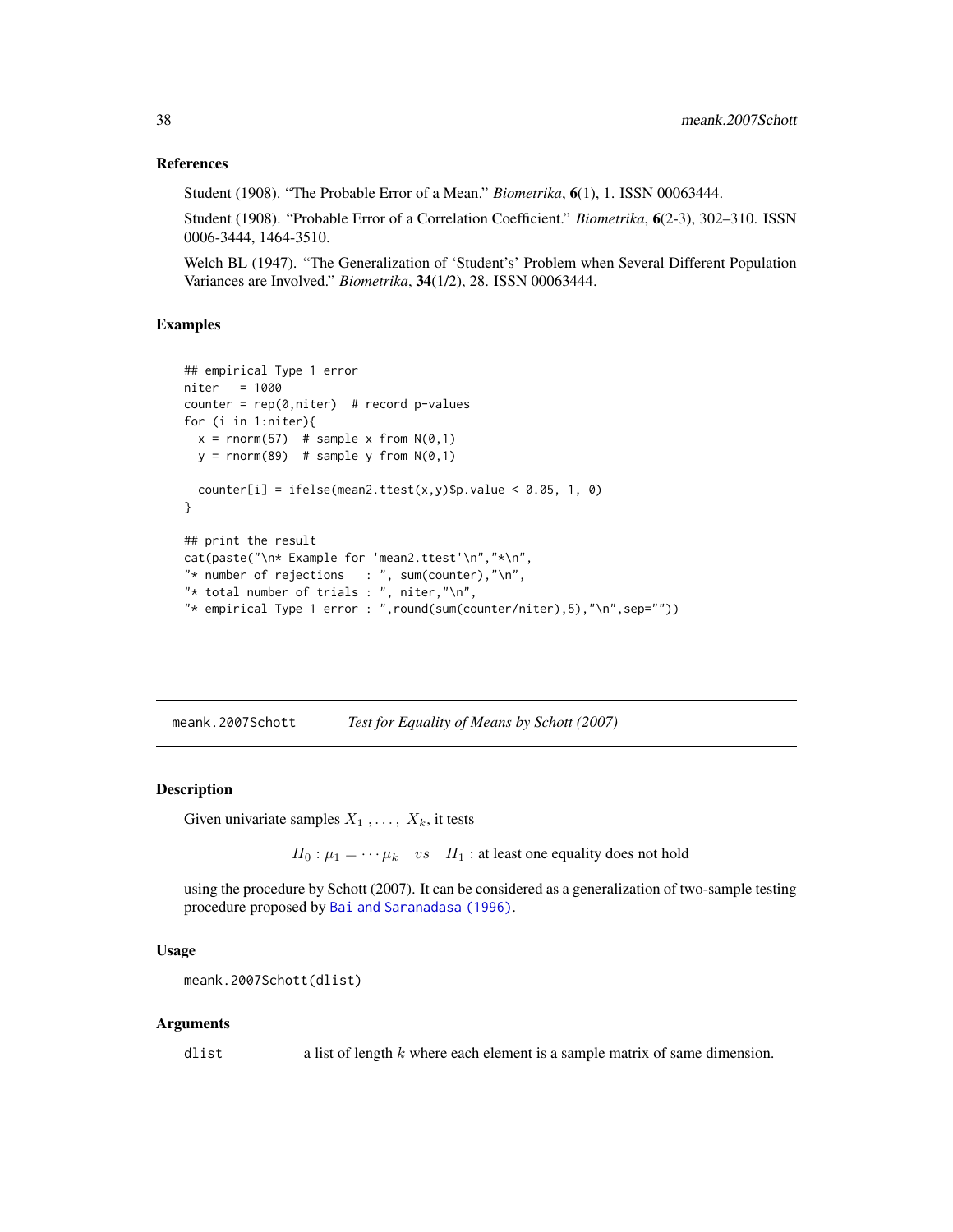# Value

a (list) object of S3 class htest containing:

statistic a test statistic.

**p.value** *p*-value under  $H_0$ .

alternative alternative hypothesis.

method name of the test.

data.name name(s) of provided sample data.

## References

Schott JR (2007). "Some high-dimensional tests for a one-way MANOVA." *Journal of Multivariate Analysis*, 98(9), 1825–1839. ISSN 0047259X.

```
## CRAN-purpose small example
tinylist = list()
for (i in 1:3){ # consider 3-sample case
  tinylist[[i]] = matrix(rnorm(10*3), ncol=3)}
meank.2007Schott(tinylist)
## test when k=5 samples with (n,p) = (10,50)
## empirical Type 1 error
niter = 1000
counter = rep(0,niter) # record p-values
for (i in 1:niter){
 mylist = list()
  for (j in 1:5){
    mylist[[j]] = matrix(rnorm(10*5),ncol=5)
  }
  counter[i] = ifelse(meank.2007Schott(mylist)$p.value < 0.05, 1, 0)
}
## print the result
cat(paste("\n* Example for 'meank.2007Schott'\n","*\n",
"* number of rejections : ", sum(counter), "\n",
"* total number of trials : ", niter, "\n",
"* empirical Type 1 error : ",round(sum(counter/niter),5),"\n",sep=""))
```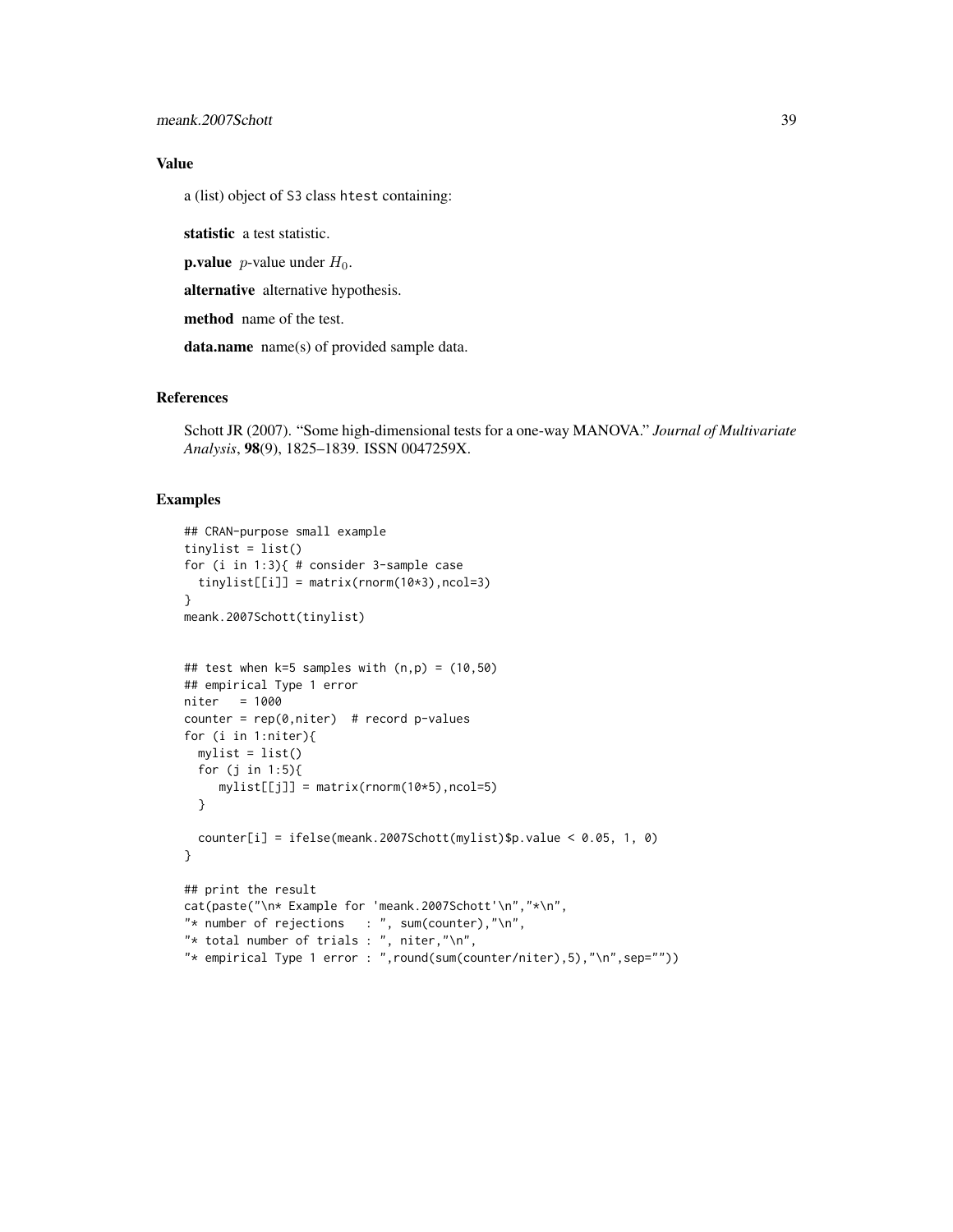Given univariate samples  $X_1, \ldots, X_k$ , it tests

 $H_0: \mu_1 = \cdots \mu_k$  vs  $H_1$ : at least one equality does not hold

using the procedure by Zhang and Xu (2009) by applying multivariate extension of Scheffe's method of transformation.

### Usage

```
meank.2009ZX(dlist, method = c("L", "T"))
```
## Arguments

| dlist  | a list of length $k$ where each element is a sample matrix of same dimension.                                                                                                       |
|--------|-------------------------------------------------------------------------------------------------------------------------------------------------------------------------------------|
| method | a method to be applied for the transformed problem. "L" for $L^2$ -norm based<br>method, and "T" for Hotelling's test, which might fail due to dimensionality.<br>Case insensitive. |

#### Value

a (list) object of S3 class htest containing:

statistic a test statistic.

**p.value** *p*-value under  $H_0$ .

alternative alternative hypothesis.

method name of the test.

data.name name(s) of provided sample data.

## References

Zhang J, Xu J (2009). "On the k-sample Behrens-Fisher problem for high-dimensional data." *Science in China Series A: Mathematics*, 52(6), 1285–1304. ISSN 1862-2763.

```
## CRAN-purpose small example
tinylist = list()
for (i in 1:3){ # consider 3-sample case
  tinylist[[i]] = matrix(rnorm(10*3), ncol=3)}
meank.2009ZX(tinylist) # run the test
```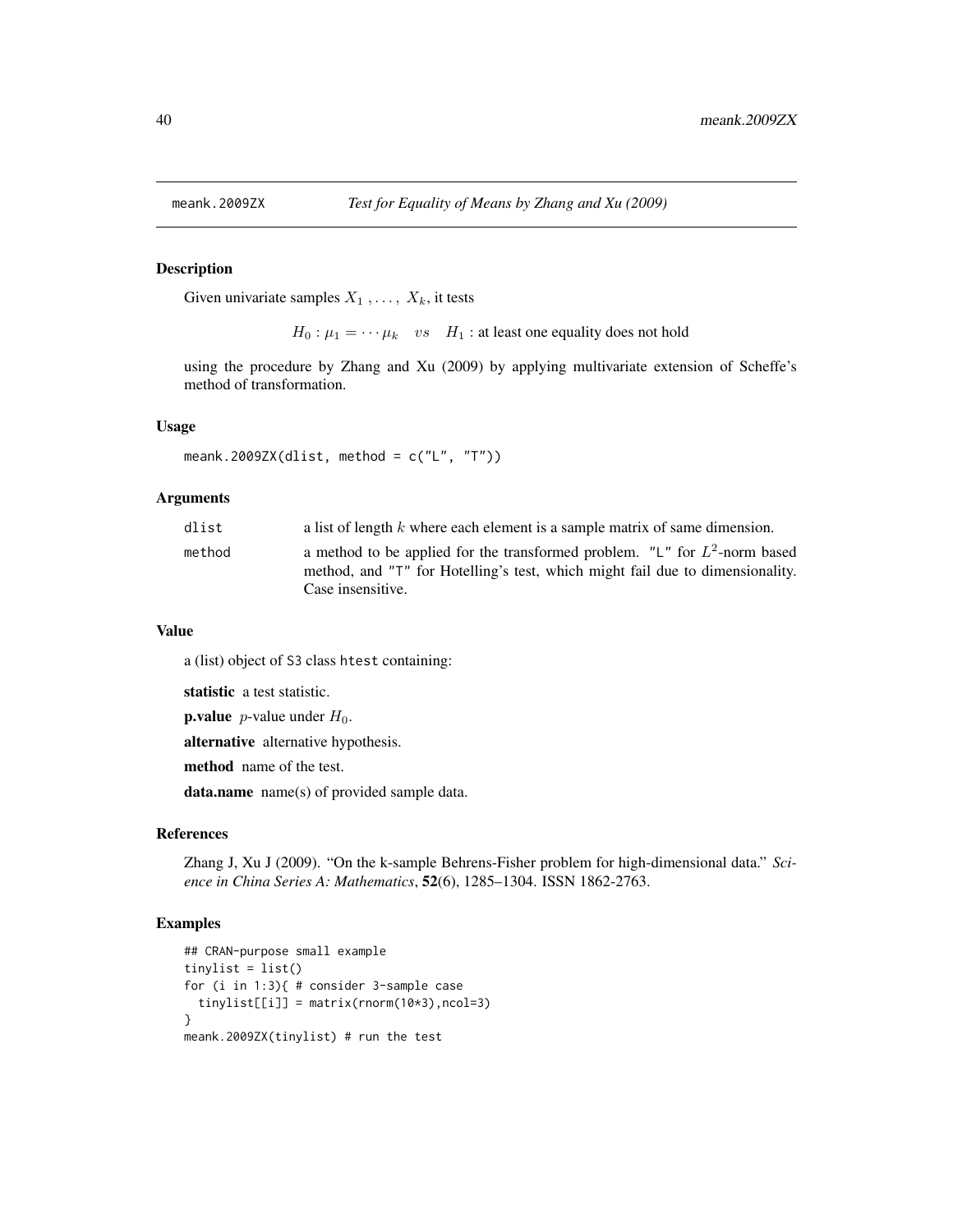```
## test when k=5 samples with (n,p) = (100,20)## empirical Type 1 error
niter = 1000
counter = rep(0,niter) # record p-values
for (i in 1:niter){
  mylist = list()for (j in 1:5){
     mylist[[j]] = matrix(rnorm(100*10),ncol=10)
  }
  counter[i] = ifelse(meank.2009ZX(mylist, method="L")$p.value < 0.05, 1, 0)
}
## print the result
cat(paste("\n* Example for 'meank.2009ZX'\n","*\n",
"* number of rejections : ", sum(counter), "\n",
"* total number of trials : ", niter,"\n",
"* empirical Type 1 error : ",round(sum(counter/niter),5),"\n",sep=""))
```
meank.2019CPH *Test for Equality of Means by Cao, Park, and He (2019)*

# Description

Given univariate samples  $X_1, \ldots, X_k$ , it tests

 $H_0: \mu_1 = \cdots \mu_k$  vs  $H_1$ : at least one equality does not hold

using the procedure by Cao, Park, and He (2019).

## Usage

```
meank.2019CPH(dlist, method = c("original", "Hu"))
```
## Arguments

| dlist  | a list of length $k$ where each element is a sample matrix of same dimension.                                                                               |
|--------|-------------------------------------------------------------------------------------------------------------------------------------------------------------|
| method | a method to be applied to estimate variance parameter. "original" for the<br>estimator proposed in the paper, and "Hu" for the one used in 2017 paper by Hu |
|        | et al. Case insensitive and initials can be used as well.                                                                                                   |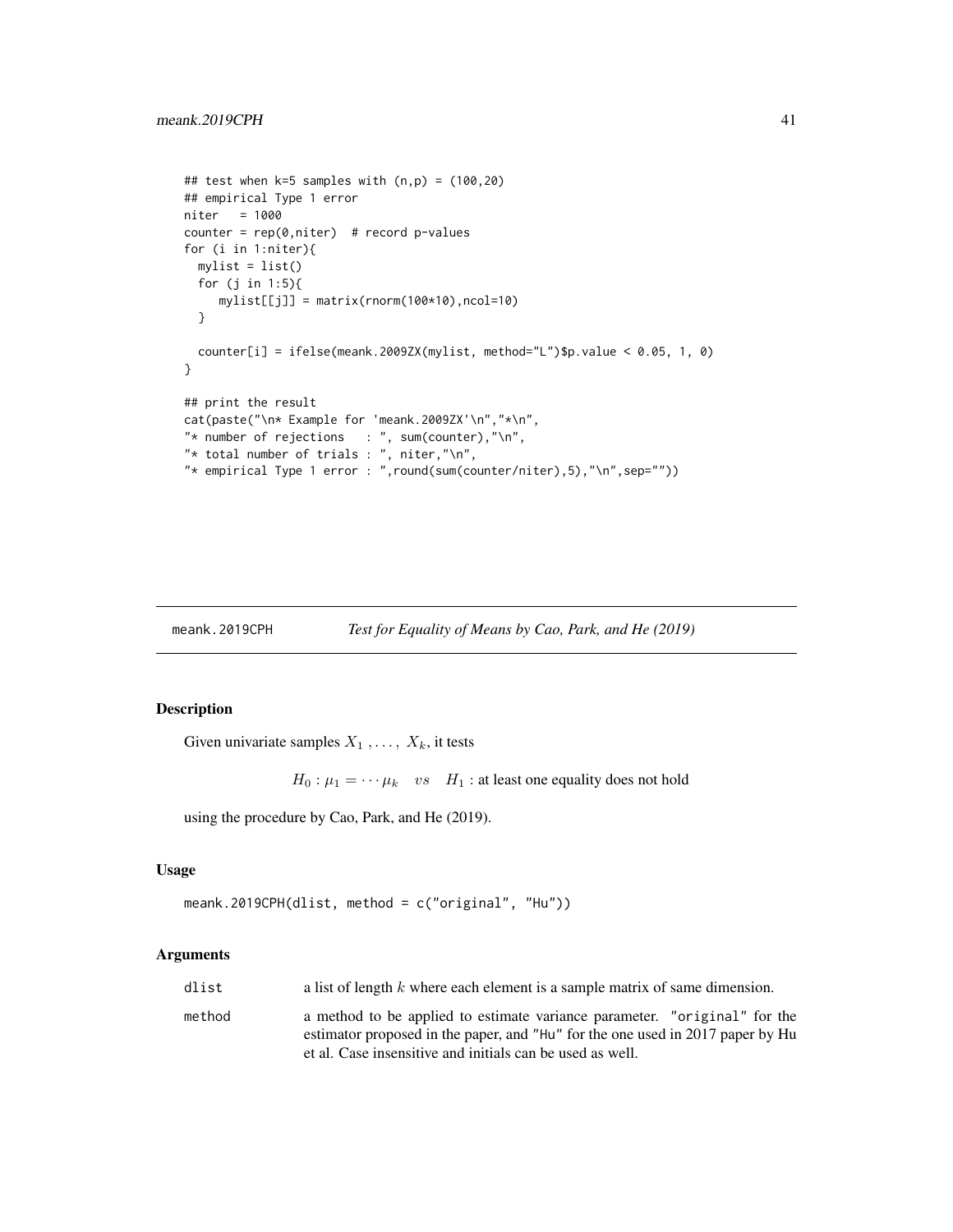# Value

a (list) object of S3 class htest containing:

statistic a test statistic.

**p.value** *p*-value under  $H_0$ .

alternative alternative hypothesis.

method name of the test.

data.name name(s) of provided sample data.

## References

Cao M, Park J, He D (2019). "A test for the k sample Behrens–Fisher problem in high dimensional data." *Journal of Statistical Planning and Inference*, 201, 86–102. ISSN 03783758.

```
## CRAN-purpose small example
tinylist = list()
for (i in 1:3){ # consider 3-sample case
  tinylist[[i]] = matrix(rnorm(10*3), ncol=3)}
meank.2019CPH(tinylist, method="o") # newly-proposed variance estimator
meank.2019CPH(tinylist, method="h") # adopt one from 2017Hu
## Not run:
## test when k=5 samples with (n,p) = (10,50)## empirical Type 1 error
niter = 10000
counter = rep(0,niter) # record p-values
for (i in 1:niter){
 mylist = list()
  for (j in 1:5){
     mylist[[j]] = matrix(rnorm(10*50),ncol=50)
  }
  counter[i] = ifelse(meank.2019CPH(mylist)$p.value < 0.05, 1, 0)
}
## print the result
cat(paste("\n* Example for 'meank.2019CPH'\n","*\n",
"* number of rejections : ", sum(counter), "\n",
"* total number of trials : ", niter, "\n",
"* empirical Type 1 error : ",round(sum(counter/niter),5),"\n",sep=""))
## End(Not run)
```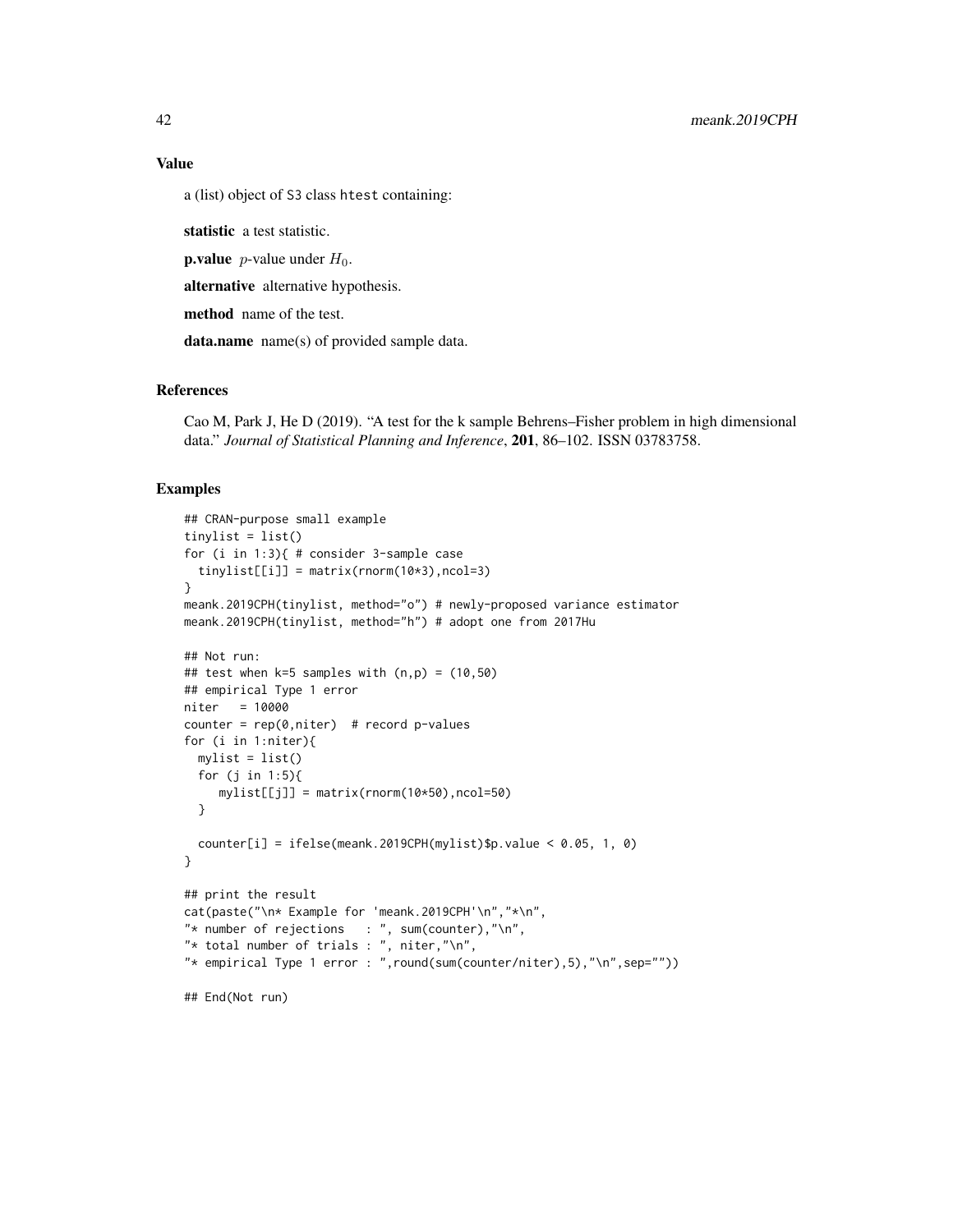Given univariate samples  $X_1, \ldots, X_k$ , it tests

 $H_0: \mu_1^2 = \cdots \mu_k^2$  vs  $H_1$ : at least one equality does not hold.

## Usage

```
meank.anova(dlist)
```
### **Arguments**

dlist a list of length  $k$  where each element is a sample vector.

## Value

a (list) object of S3 class htest containing:

statistic a test statistic. **p.value** *p*-value under  $H_0$ . alternative alternative hypothesis. method name of the test. data.name name(s) of provided sample data.

```
## test when k=5 (samples)
## empirical Type 1 error
niter = 1000
counter = rep(0,niter) # record p-values
for (i in 1:niter){
 mylist = list()
 for (j in 1:5){
    mylist[[j]] = rnorm(50)
 }
 counter[i] = ifelse(meank.anova(mylist)$p.value < 0.05, 1, 0)
}
## print the result
cat(paste("\n* Example for 'meank.anova'\n","*\n",
"* number of rejections : ", sum(counter), "\n",
"* total number of trials : ", niter,"\n",
"* empirical Type 1 error : ",round(sum(counter/niter),5),"\n",sep=""))
```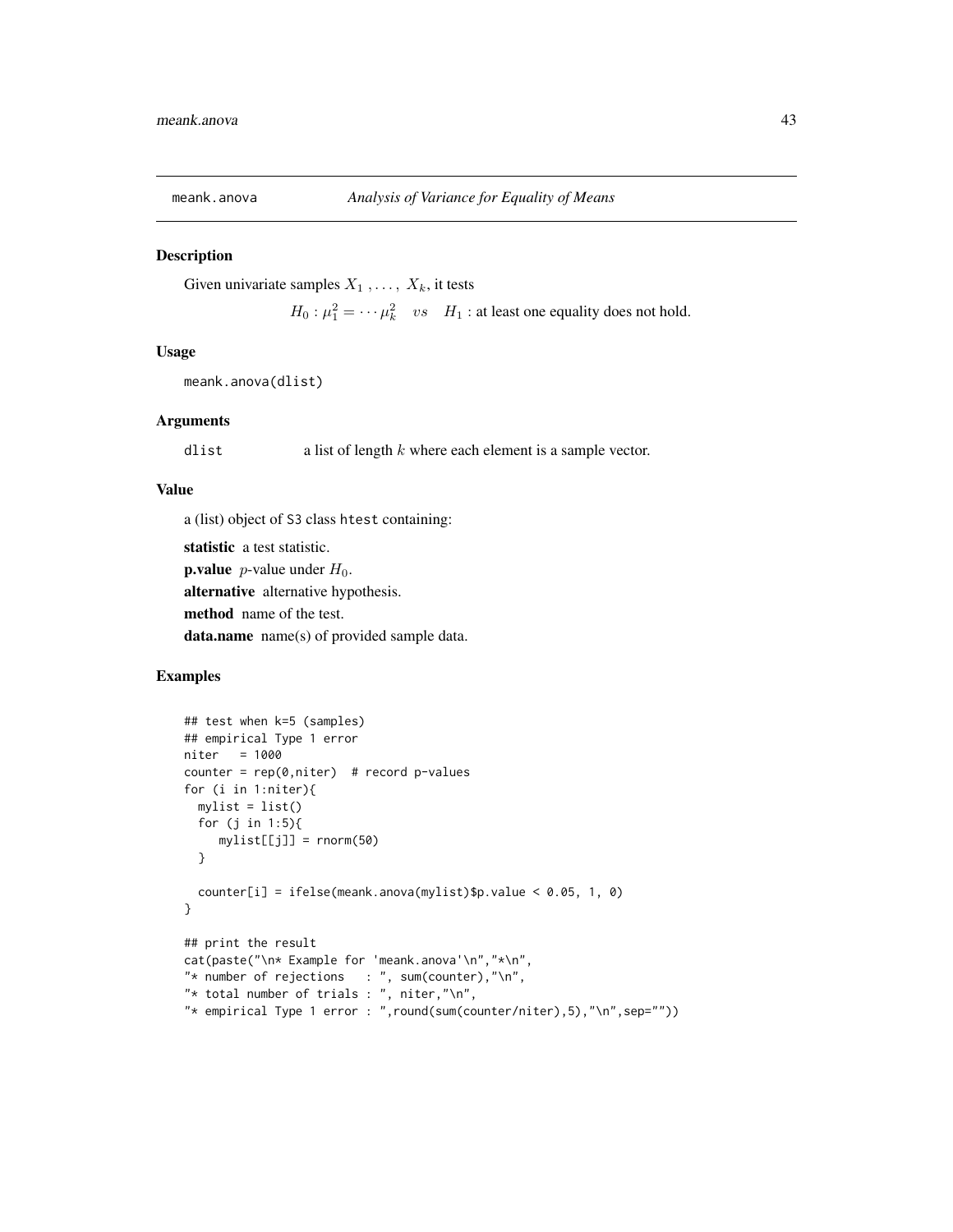Given two univariate samples  $x$  and  $y$ , it tests

$$
H_0: \mu_x = \mu_0, \sigma_x^2 = \sigma_0^2
$$
 vs  $H_1$ : not  $H_0$ 

using asymptotic likelihood ratio test.

### Usage

 $mvar1.1998AS(x, mu0 = 0, var0 = 1)$ 

# Arguments

| X    | a length- $n$ data vector.           |
|------|--------------------------------------|
| mu0  | hypothesized mean $\mu_0$ .          |
| var0 | hypothesized variance $\sigma_0^2$ . |

## Value

a (list) object of S3 class htest containing:

statistic a test statistic.

**p.value** *p*-value under  $H_0$ .

alternative alternative hypothesis.

method name of the test.

data.name name(s) of provided sample data.

## References

Arnold BC, Shavelle RM (1998). "Joint Confidence Sets for the Mean and Variance of a Normal Distribution." *The American Statistician*, 52(2), 133–140.

```
## CRAN-purpose small example
mvar1.1998AS(rnorm(10))
## Not run:
## empirical Type 1 error
niter = 1000
counter = rep(0,niter) # record p-values
for (i in 1:niter){
```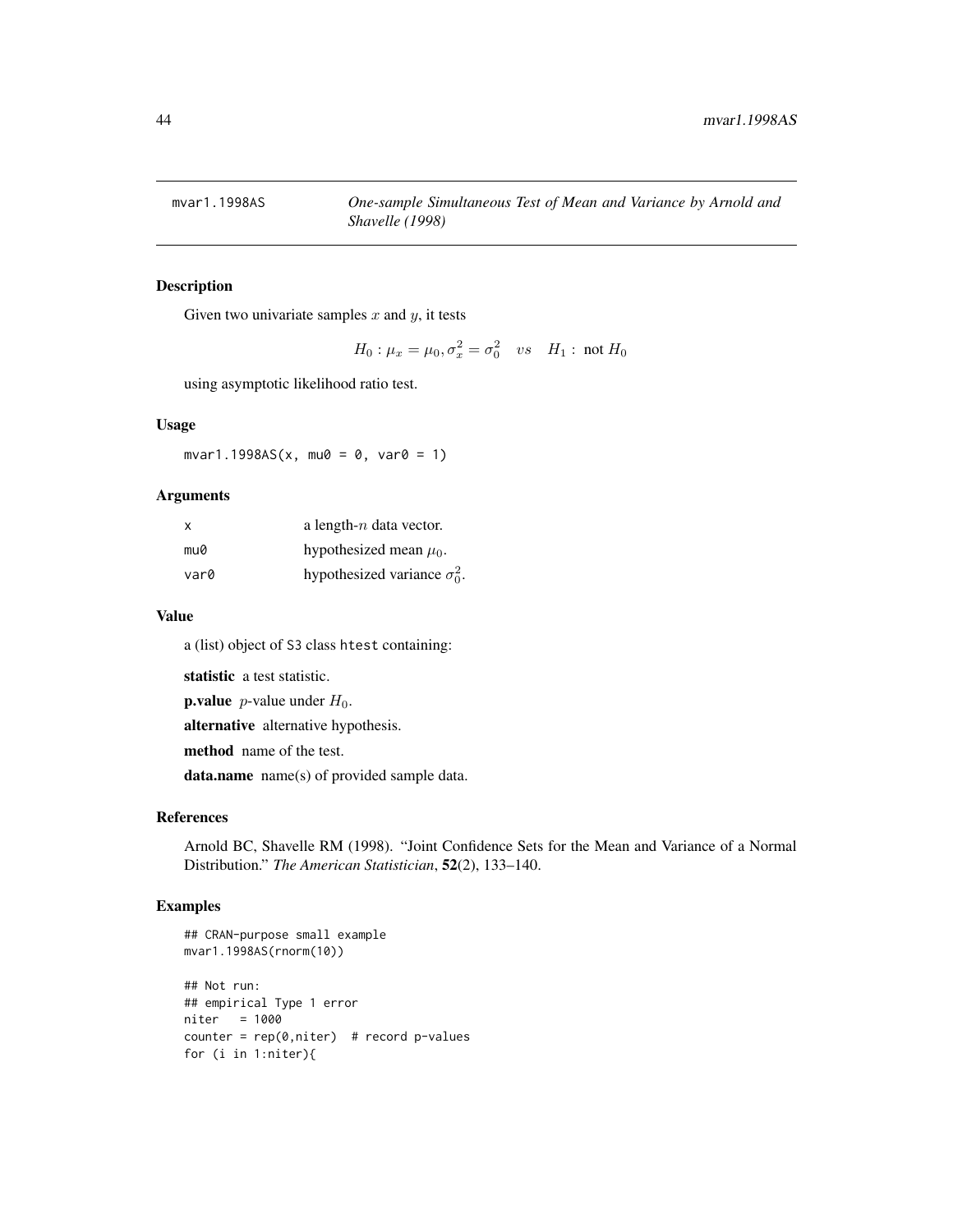### mvar1.LRT 45

```
x = rnorm(100) # sample x from N(0,1)counter[i] = ifelse(mvar1.1998AS(x)$p.value < 0.05, 1, 0)
}
## print the result
cat(paste("\n* Example for 'mvar1.1998AS'\n","*\n",
"* number of rejections : ", sum(counter), "\n",
"* total number of trials : ", niter,"\n",
"* empirical Type 1 error : ",round(sum(counter/niter),5),"\n",sep=""))
## End(Not run)
```
mvar1.LRT *One-sample Simultaneous Likelihood Ratio Test of Mean and Variance*

## Description

Given two univariate samples  $x$  and  $y$ , it tests

$$
H_0: \mu_x = \mu_0, \sigma_x^2 = \sigma_0^2
$$
 vs  $H_1$ : not  $H_0$ 

.

using likelihood ratio test.

# Usage

 $mvar1.LRT(x, mu0 = 0, var0 = 1)$ 

# Arguments

| x    | a length- $n$ data vector.         |
|------|------------------------------------|
| mu0  | hypothesized mean $\mu_0$ .        |
| var0 | hypothesized variance $\sigma_0^2$ |

### Value

a (list) object of S3 class htest containing:

statistic a test statistic.

**p.value** *p*-value under  $H_0$ .

alternative alternative hypothesis.

method name of the test.

data.name name(s) of provided sample data.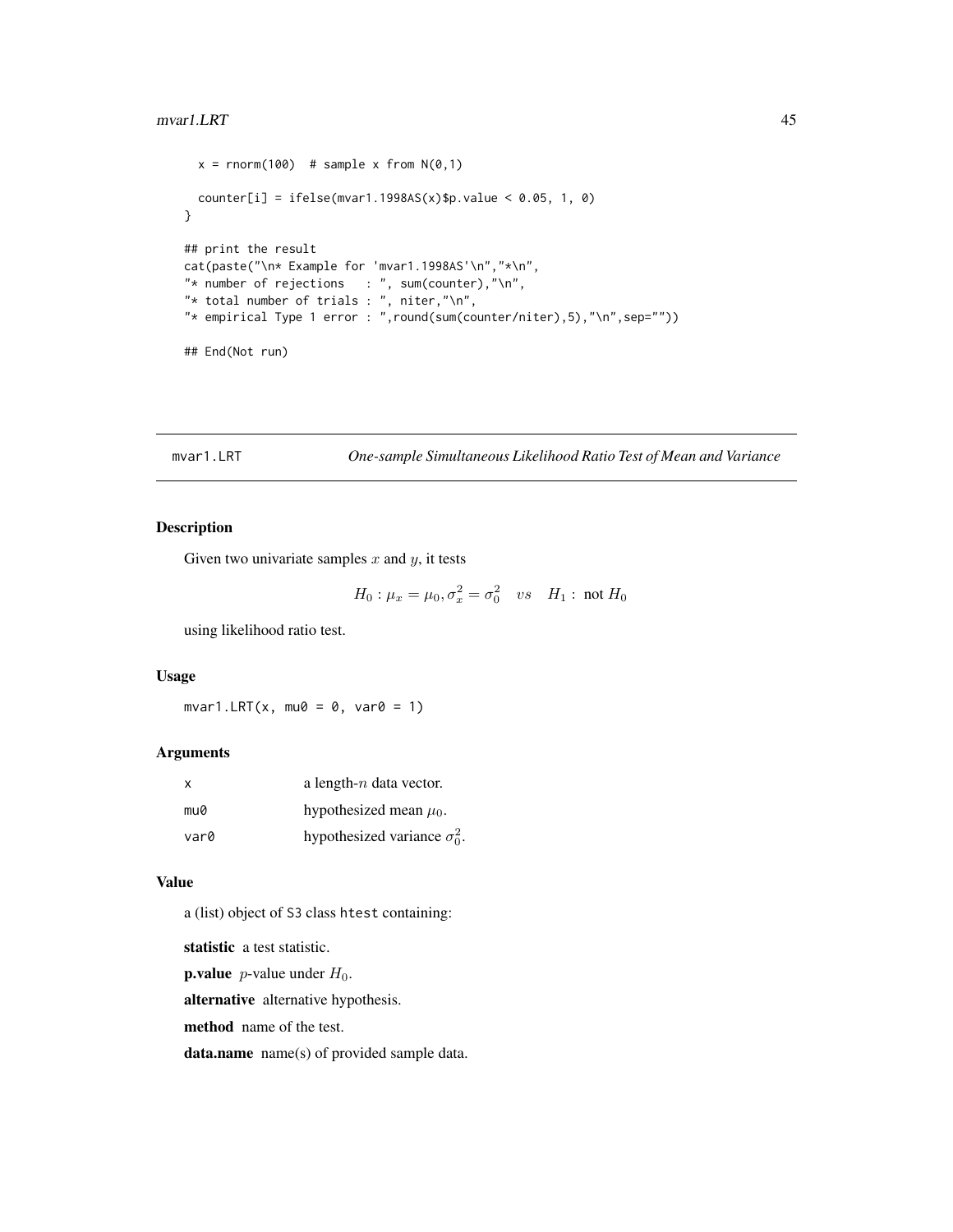## Examples

```
## CRAN-purpose small example
mvar1.LRT(rnorm(10))
## Not run:
## empirical Type 1 error
niter = 1000
counter = rep(0,niter) # record p-values
for (i in 1:niter){
 x = rnorm(100) # sample x from N(0,1)counter[i] = ifelse(mvar1.LRT(x)$p.value < 0.05, 1, 0)
}
## print the result
cat(paste("\n* Example for 'mvar1.LRT'\n","*\n",
"* number of rejections : ", sum(counter), "\n",
"* total number of trials : ", niter,"\n",
"* empirical Type 1 error : ",round(sum(counter/niter),5),"\n",sep=""))
## End(Not run)
```

| mvar2.1930PN | Two-sample Simultaneous Test of Mean and Variance by Pearson and |
|--------------|------------------------------------------------------------------|
|              | <i>Neyman</i> (1930)                                             |

# Description

Given two univariate samples  $x$  and  $y$ , it tests

$$
H_0: \mu_x = \mu_y, \sigma_x^2 = \sigma_y^2 \quad vs \quad H_1: \text{ not } H_0
$$

by approximating the null distribution with Beta distribution using the first two moments matching.

### Usage

mvar2.1930PN(x, y)

# Arguments

| x   | a length- $n$ data vector. |
|-----|----------------------------|
| - V | a length- $m$ data vector. |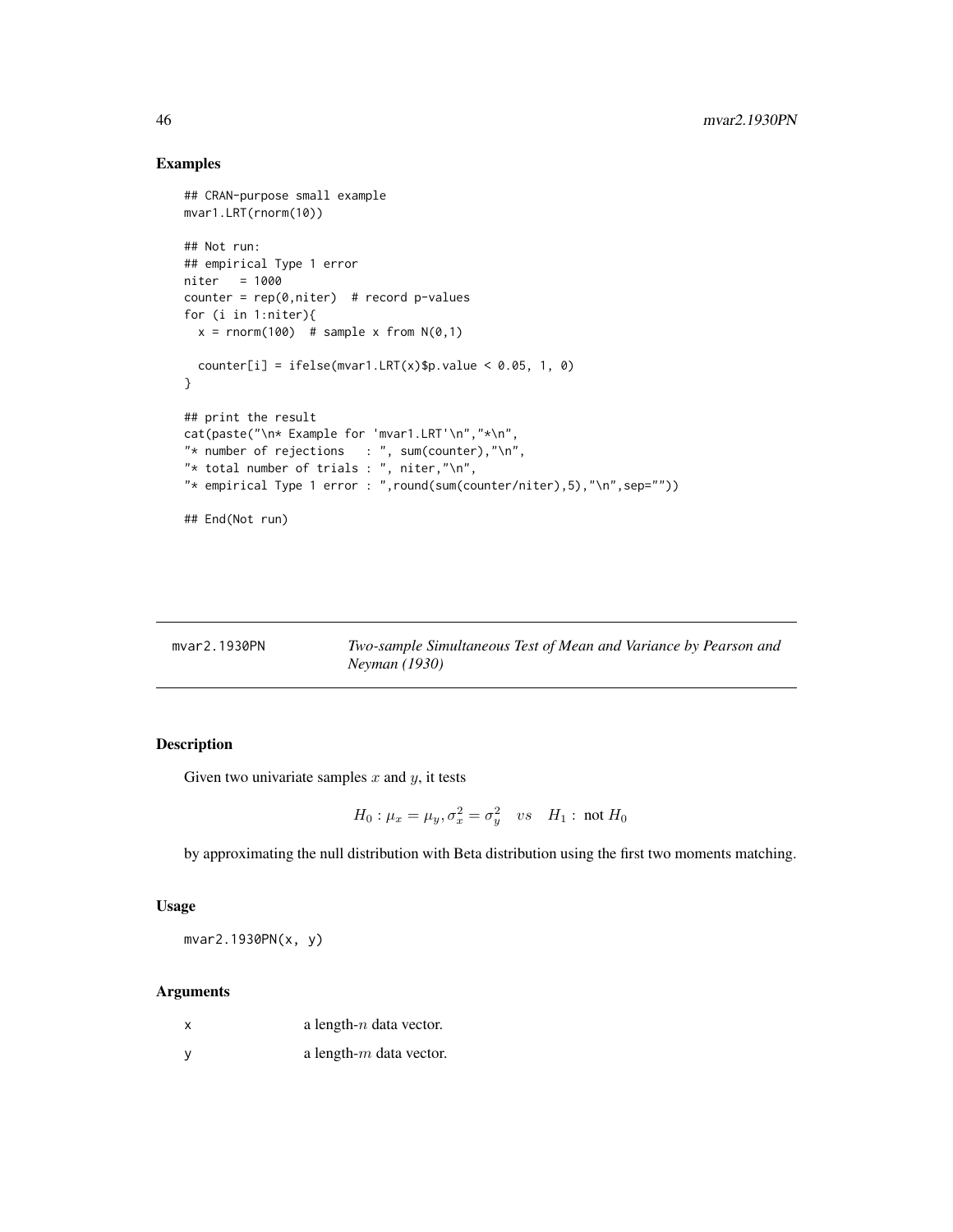mvar2.1976PL 47

## Value

a (list) object of S3 class htest containing:

statistic a test statistic.

**p.value** *p*-value under  $H_0$ .

alternative alternative hypothesis.

method name of the test.

data.name name(s) of provided sample data.

## Examples

```
## CRAN-purpose small example
x = rnorm(10)y = rnorm(10)mvar2.1930PN(x, y)
## Not run:
## empirical Type 1 error
niter = 1000
counter = rep(0,niter) # record p-values
for (i in 1:niter){
  x = rnorm(100) # sample x from N(0,1)y = rnorm(100) # sample y from N(0,1)counter[i] = ifelse(mvar2.1930PN(x,y)$p.value < 0.05, 1, 0)
}
## print the result
cat(paste("\n* Example for 'mvar2.1930PN'\n","*\n",
"* number of rejections : ", sum(counter), "\n",
"* total number of trials : ", niter, "\n",
"* empirical Type 1 error : ",round(sum(counter/niter),5),"\n",sep=""))
## End(Not run)
```
mvar2.1976PL *Two-sample Simultaneous Test of Mean and Variance by Perng and Littell (1976)*

# Description

Given two univariate samples  $x$  and  $y$ , it tests

$$
H_0: \mu_x=\mu_y, \sigma_x^2=\sigma_y^2 \quad vs \quad H_1: \text{ not } H_0
$$

using Fisher's method of merging two p-values.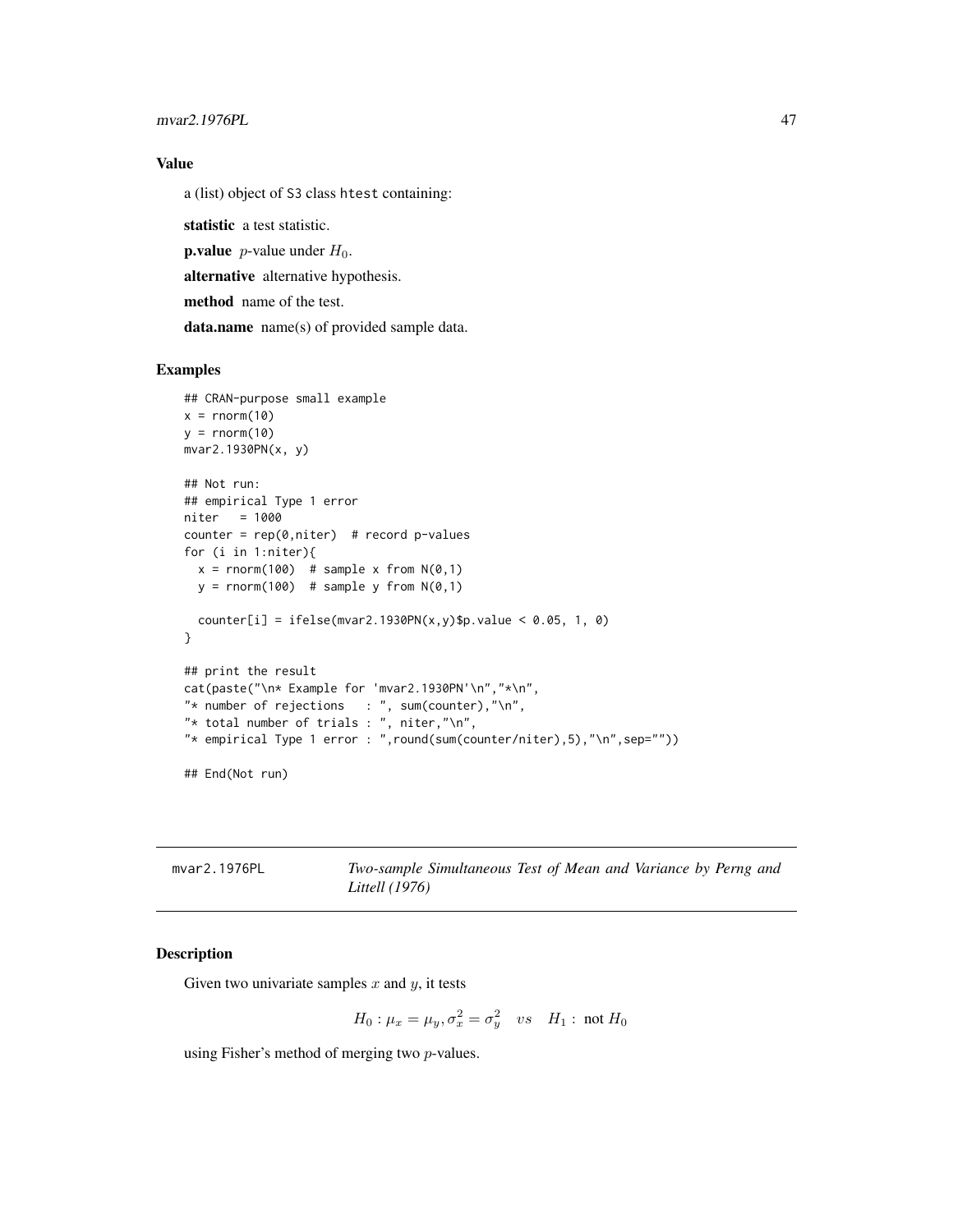### Usage

mvar2.1976PL(x, y)

#### Arguments

| x | a length- $n$ data vector. |
|---|----------------------------|
| ٧ | a length- $m$ data vector. |

### Value

a (list) object of S3 class htest containing:

statistic a test statistic.

**p.value** *p*-value under  $H_0$ .

alternative alternative hypothesis.

method name of the test.

data.name name(s) of provided sample data.

### References

Perng SK, Littell RC (1976). "A Test of Equality of Two Normal Population Means and Variances." *Journal of the American Statistical Association*, 71(356), 968–971. ISSN 0162-1459, 1537-274X.

```
## CRAN-purpose small example
x = rnorm(10)y = rnorm(10)mvar2.1976PL(x, y)
## Not run:
## empirical Type 1 error
niter = 1000
counter = rep(0,niter) # record p-values
for (i in 1:niter){
 x = rnorm(100) # sample x from N(0,1)y = rnorm(100) # sample y from N(0,1)counter[i] = ifelse(mvar2.1976PL(x,y)$p.value < 0.05, 1, 0)
}
## print the result
cat(paste("\n* Example for 'mvar2.1976PL'\n","*\n",
"* number of rejections : ", sum(counter),"\n",
"* total number of trials : ", niter, "\n",
"* empirical Type 1 error : ",round(sum(counter/niter),5),"\n",sep=""))
## End(Not run)
```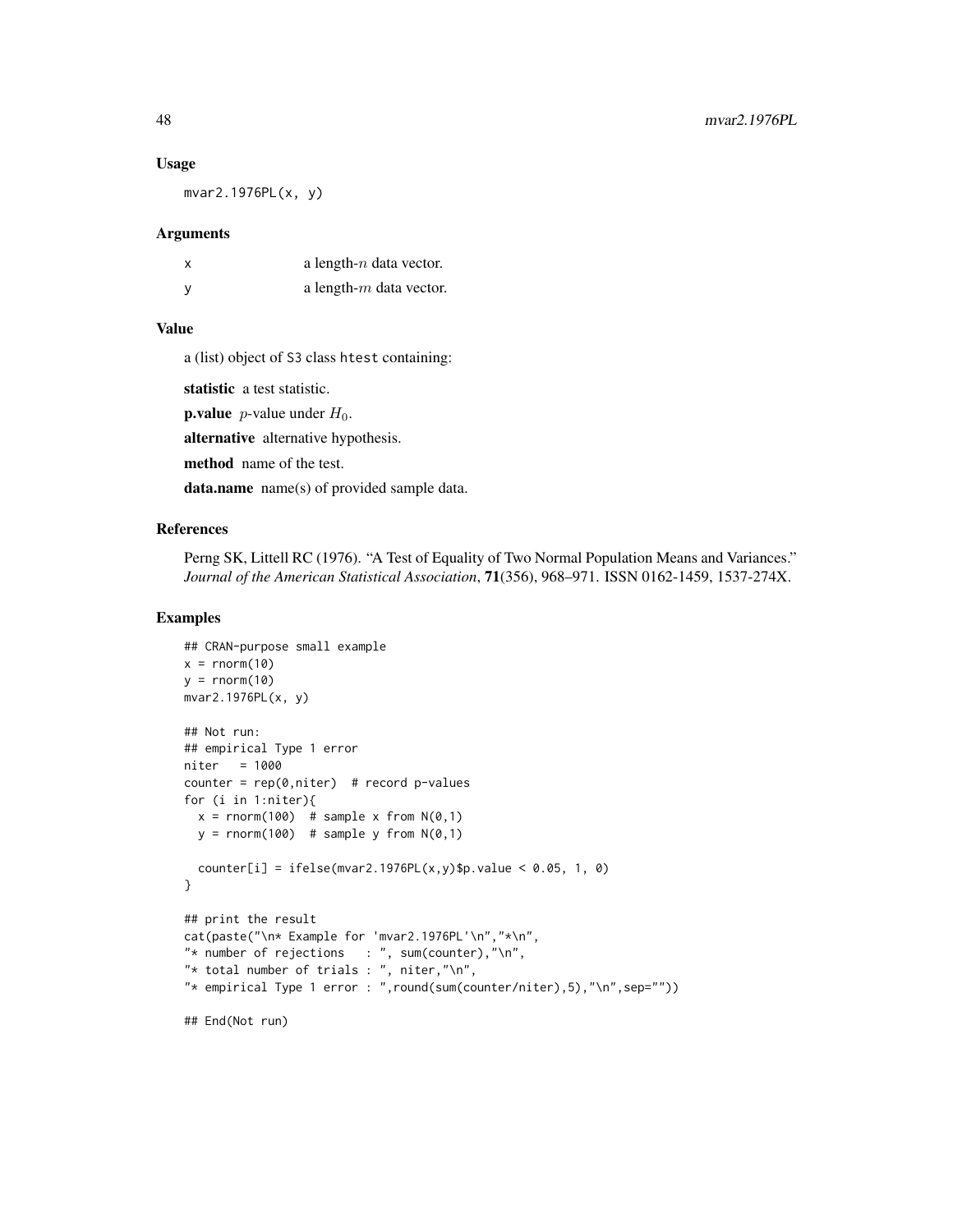mvar2.1982Muirhead *Two-sample Simultaneous Test of Mean and Variance by Muirhead Approximation (1982)*

# Description

Given two univariate samples  $x$  and  $y$ , it tests

 $H_0: \mu_x=\mu_y, \sigma_x^2=\sigma_y^2\quad vs \quad H_1: \text{ not } H_0$ 

using Muirhead's approximation for small-sample problem.

### Usage

mvar2.1982Muirhead(x, y)

### Arguments

| X | a length- $n$ data vector. |
|---|----------------------------|
| v | a length- $m$ data vector. |

### Value

a (list) object of S3 class htest containing:

statistic a test statistic.

**p.value** *p*-value under  $H_0$ .

alternative alternative hypothesis.

method name of the test.

data.name name(s) of provided sample data.

# References

Muirhead RJ (1982). *Aspects of multivariate statistical theory*, Wiley series in probability and mathematical statistics. Wiley, New York. ISBN 978-0-471-09442-5.

```
## CRAN-purpose small example
x = \text{norm}(10)y = rnorm(10)mvar2.1982Muirhead(x, y)
## Not run:
## empirical Type 1 error
niter = 1000
counter = rep(0,niter) # record p-values
for (i in 1:niter){
```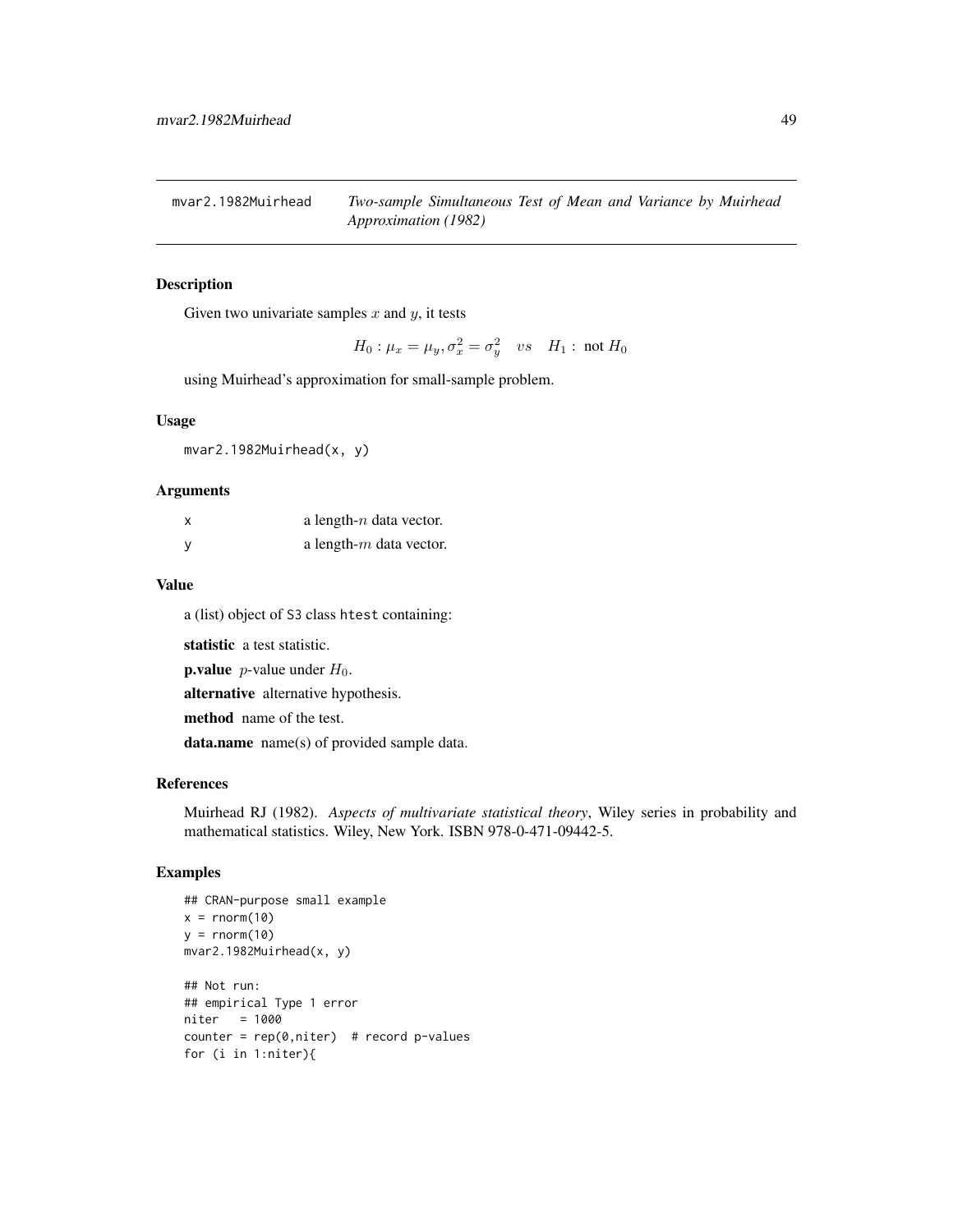```
x = rnorm(100) # sample x from N(0,1)y = rnorm(100) # sample y from N(0,1)counter[i] = ifelse(mvar2.1982Muirhead(x,y)$p.value < 0.05, 1, 0)
}
## print the result
cat(paste("\n* Example for 'mvar2.1982Muirhead'\n","*\n",
"* number of rejections : ", sum(counter), "\n",
"* total number of trials : ", niter, "\n",
"* empirical Type 1 error : ",round(sum(counter/niter),5),"\n",sep=""))
## End(Not run)
```
mvar2.2012ZXC *Two-sample Simultaneous Test of Mean and Variance by Zhang, Xu, and Chen (2012)*

# Description

Given two univariate samples  $x$  and  $y$ , it tests

$$
H_0: \mu_x = \mu_y, \sigma_x^2 = \sigma_y^2 \quad vs \quad H_1: \text{ not } H_0
$$

using exact null distribution for likelihood ratio statistic.

### Usage

mvar2.2012ZXC(x, y)

### Arguments

| X | a length- $n$ data vector. |
|---|----------------------------|
|   | a length- $m$ data vector. |

### Value

a (list) object of S3 class htest containing:

statistic a test statistic.

**p.value** *p*-value under  $H_0$ .

alternative alternative hypothesis.

method name of the test.

data.name name(s) of provided sample data.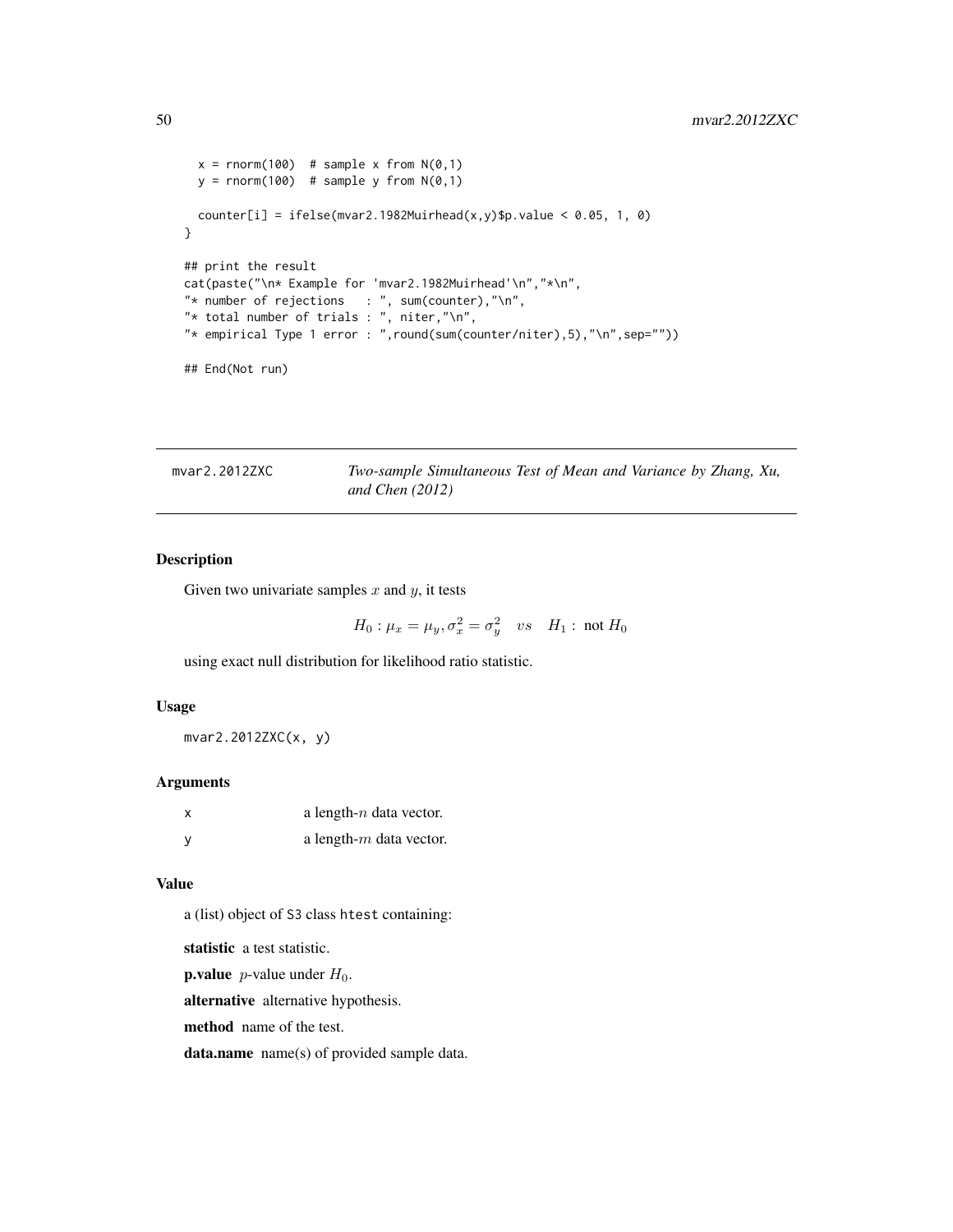### $m\text{var}2.LRT$  51

## References

Zhang L, Xu X, Chen G (2012). "The Exact Likelihood Ratio Test for Equality of Two Normal Populations." *The American Statistician*, 66(3), 180–184. ISSN 0003-1305, 1537-2731.

### Examples

```
## CRAN-purpose small example
x = rnorm(10)y = rnorm(10)mvar2.2012ZXC(x, y)
## Not run:
## empirical Type 1 error
niter = 1000
counter = rep(0,niter) # record p-values
for (i in 1:niter){
 x = rnorm(100) # sample x from N(0,1)y = rnorm(100) # sample y from N(0,1)counter[i] = ifelse(mvar2.2012ZXC(x,y)$p.value < 0.05, 1, 0)
  print(paste("* mvar2.2012ZXC : iteration ",i,"/",niter," complete.",sep=""))
}
## print the result
cat(paste("\n* Example for 'mvar2.2012ZXC'\n","*\n",
"* number of rejections : ", sum(counter), "\n",
"* total number of trials : ", niter,"\n",
"* empirical Type 1 error : ",round(sum(counter/niter),5),"\n",sep=""))
## End(Not run)
```
mvar2.LRT *Two-sample Simultaneous Likelihood Ratio Test of Mean and Variance*

## Description

Given two univariate samples  $x$  and  $y$ , it tests

$$
H_0: \mu_x = \mu_y, \sigma_x^2 = \sigma_y^2 \quad vs \quad H_1: \text{ not } H_0
$$

using classical likelihood ratio test.

## Usage

mvar2.LRT(x, y)

### Arguments

| a length- $n$ data vector. |
|----------------------------|
| a length- $m$ data vector. |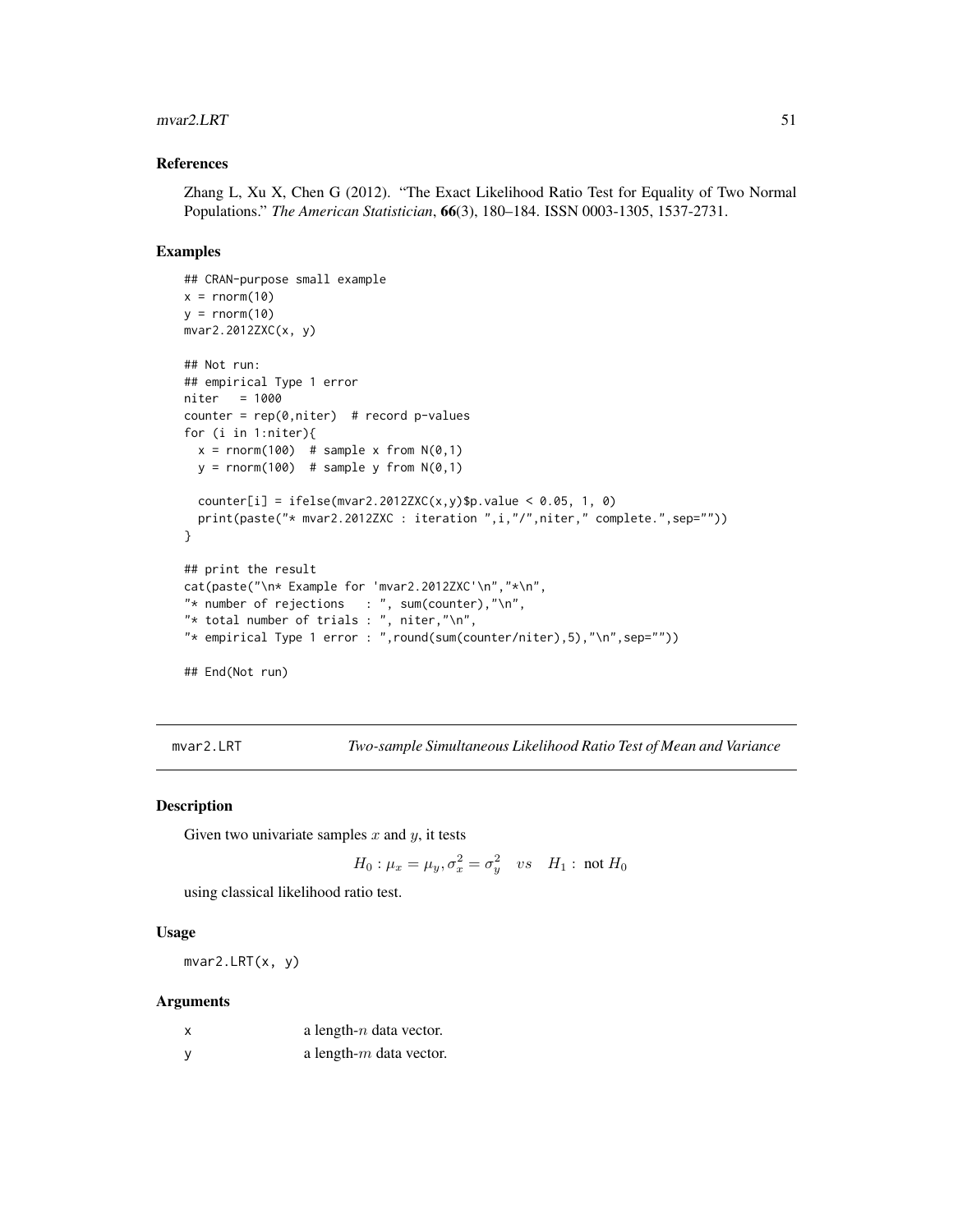## Value

a (list) object of S3 class htest containing:

statistic a test statistic.

**p.value** *p*-value under  $H_0$ .

alternative alternative hypothesis.

method name of the test.

data.name name(s) of provided sample data.

## Examples

```
## CRAN-purpose small example
x = rnorm(10)y = rnorm(10)mvar2.LRT(x, y)
## Not run:
## empirical Type 1 error
niter = 1000
counter = rep(0,niter) # record p-values
for (i in 1:niter){
 x = rnorm(100) # sample x from N(0,1)y = rnorm(100) # sample y from N(0,1)counter[i] = ifelse(mvar2.LRT(x,y)$p.value < 0.05, 1, 0)
}
## print the result
cat(paste("\n* Example for 'mvar2.LRT'\n","*\n",
"* number of rejections : ", sum(counter), "\n",
"* total number of trials : ", niter,"\n",
"* empirical Type 1 error : ",round(sum(counter/niter),5),"\n",sep=""))
## End(Not run)
```
norm.1965SW *Univariate Test of Normality by Shapiro and Wilk (1965)*

#### **Description**

Given an univariate sample  $x$ , it tests

 $H_0$ : x is from normal distribution vs  $H_1$ : not  $H_0$ 

using a test procedure by Shapiro and Wilk (1965). Actual computation of  $p$ -value is done via an approximation scheme by Royston (1992).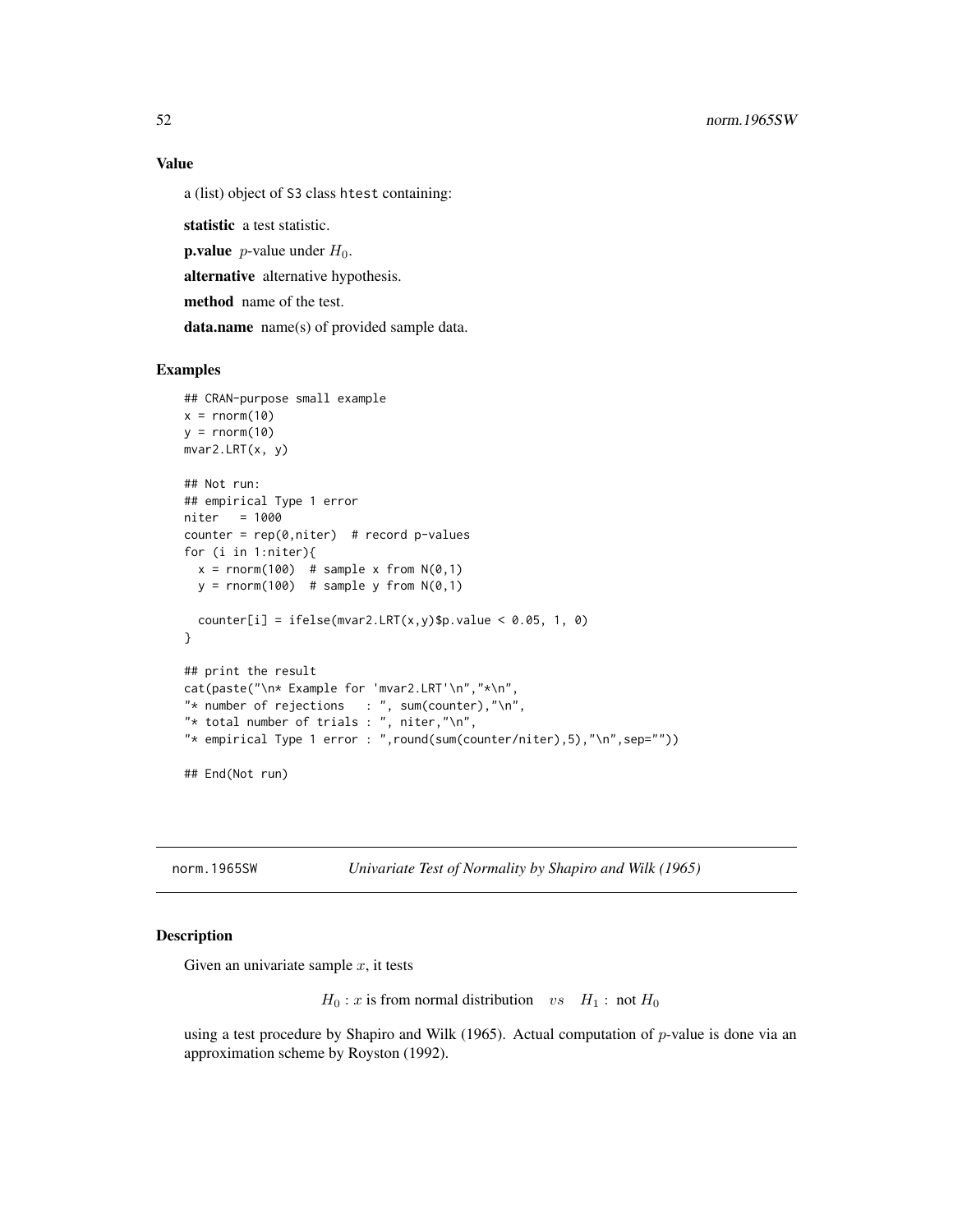## $normal.1972SF$  53

### Usage

norm.1965SW(x)

## Arguments

 $x \neq a$  length-*n* data vector.

## Value

a (list) object of S3 class htest containing:

statistic a test statistic.

**p.value** *p*-value under  $H_0$ .

alternative alternative hypothesis.

method name of the test.

data.name name(s) of provided sample data.

## References

Shapiro SS, Wilk MB (1965). "An Analysis of Variance Test for Normality (Complete Samples)." *Biometrika*, 52(3/4), 591. ISSN 00063444.

Royston P (1992). "Approximating the Shapiro-Wilk W-test for non-normality." *Statistics and Computing*, 2(3), 117–119. ISSN 0960-3174, 1573-1375.

### Examples

```
## generate samples from several distributions
x = stats::runif(28) # uniform
y = stats::rgamma(28, shape=2) # gammaz = stats::rlnorm(28) # log-normal## test above samples
test.x = norm.1965SW(x) # uniform
test.y = norm.1965SW(y) # gamma
test.z = norm.1965SW(z) # log-normal
```
norm.1972SF *Univariate Test of Normality by Shapiro and Francia (1972)*

#### Description

Given an univariate sample  $x$ , it tests

 $H_0$ : x is from normal distribution vs  $H_1$ : not  $H_0$ 

using a test procedure by Shapiro and Francia (1972), which is an approximation to Shapiro and Wilk (1965).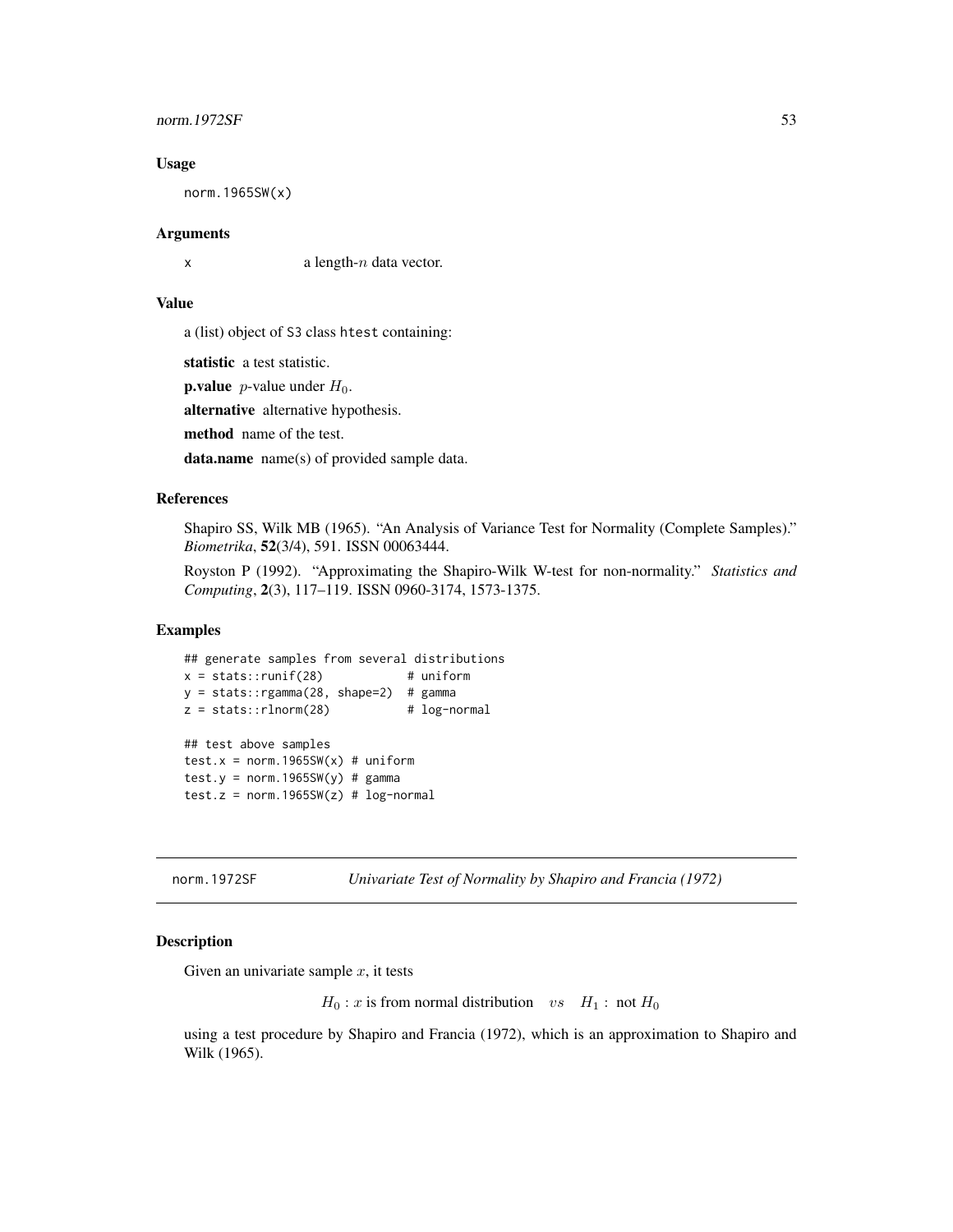### Usage

norm.1972SF(x)

## Arguments

 $x$  a length-n data vector.

## Value

a (list) object of S3 class htest containing:

statistic a test statistic.

**p.value** *p*-value under  $H_0$ .

alternative alternative hypothesis.

method name of the test.

data.name name(s) of provided sample data.

# References

Shapiro SS, Francia RS (1972). "An Approximate Analysis of Variance Test for Normality." *Journal of the American Statistical Association*, 67(337), 215–216. ISSN 0162-1459, 1537-274X.

```
## CRAN-purpose small example
x = rnorm(10)norm.1972SF(x) # run the test
## generate samples from several distributions
x = stats::runif(496) # uniform
y = stats::rgamma(496, shape=2) # gamma
z = stats::rlnorm(496) # log-normal## test above samples
test.x = norm.1972SF(x) # uniformtest.y = norm.1972SF(y) # gammatest.z = norm.1972SF(z) # log-normal
```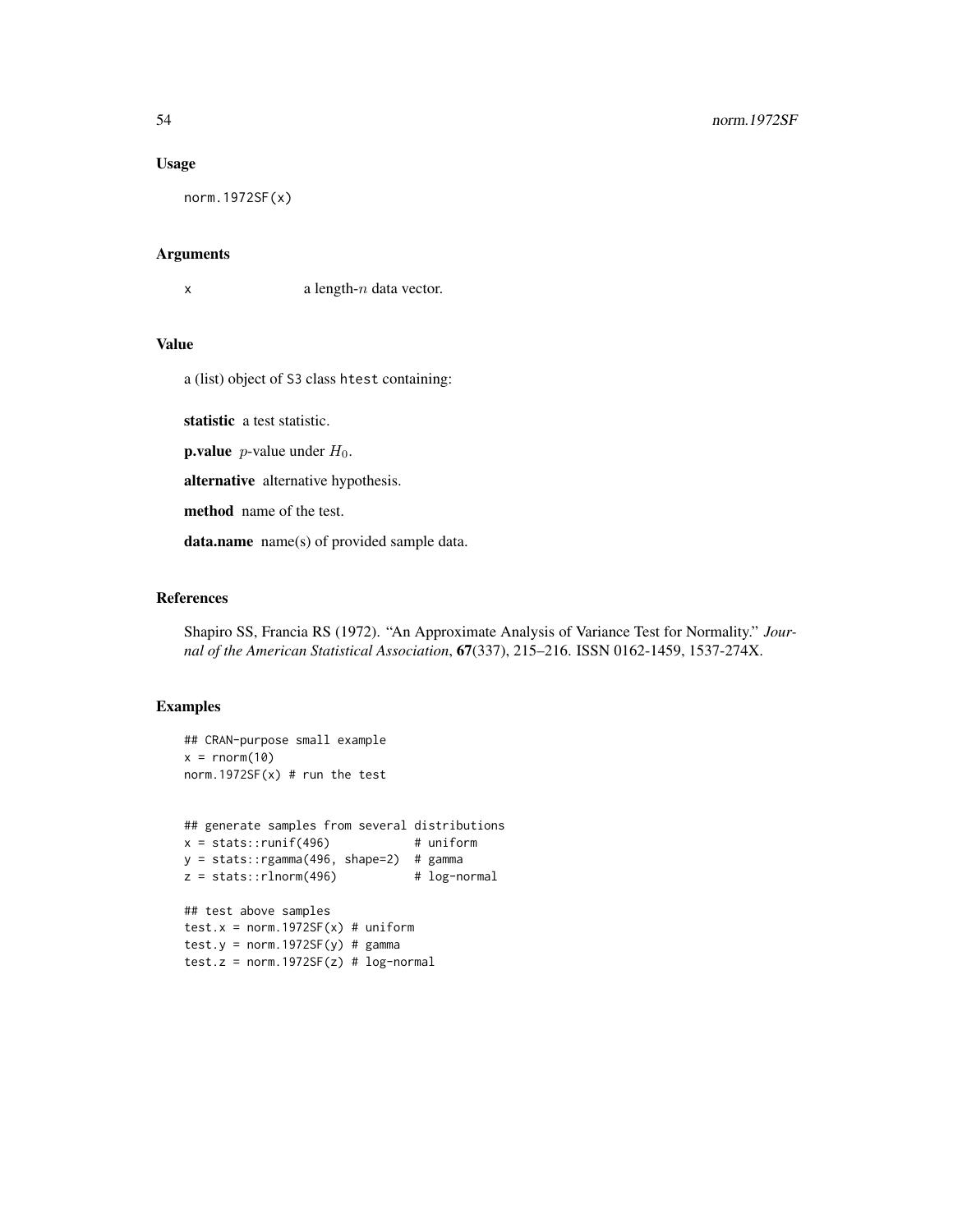Given an univariate sample  $x$ , it tests

 $H_0$ : x is from normal distribution vs  $H_1$ : not  $H_0$ 

using a test procedure by Jarque and Bera (1980).

### Usage

```
norm.1980JB(x, method = c("asymptotic", "MC"), nreps = 2000)
```
### **Arguments**

| X      | a length- $n$ data vector.                                                                                          |
|--------|---------------------------------------------------------------------------------------------------------------------|
| method | method to compute <i>p</i> -value. Using initials is possible, "a" for asymptotic for<br>example. Case insensitive. |
| nreps  | the number of Monte Carlo simulations to be run when method="MC".                                                   |

### Value

a (list) object of S3 class htest containing:

statistic a test statistic.

**p.value** *p*-value under  $H_0$ .

alternative alternative hypothesis.

method name of the test.

data.name name(s) of provided sample data.

#### References

Jarque CM, Bera AK (1980). "Efficient tests for normality, homoscedasticity and serial independence of regression residuals." *Economics Letters*, 6(3), 255–259. ISSN 01651765.

Jarque CM, Bera AK (1987). "A Test for Normality of Observations and Regression Residuals." *International Statistical Review / Revue Internationale de Statistique*, 55(2), 163. ISSN 03067734.

```
## generate samples from uniform distribution
x = runif(28)## test with both methods of attaining p-values
test1 = norm.1980JB(x, method="a") # Asymptotics
test2 = norm.1980JB(x, \text{ method="m"}) # Monte Carlo
```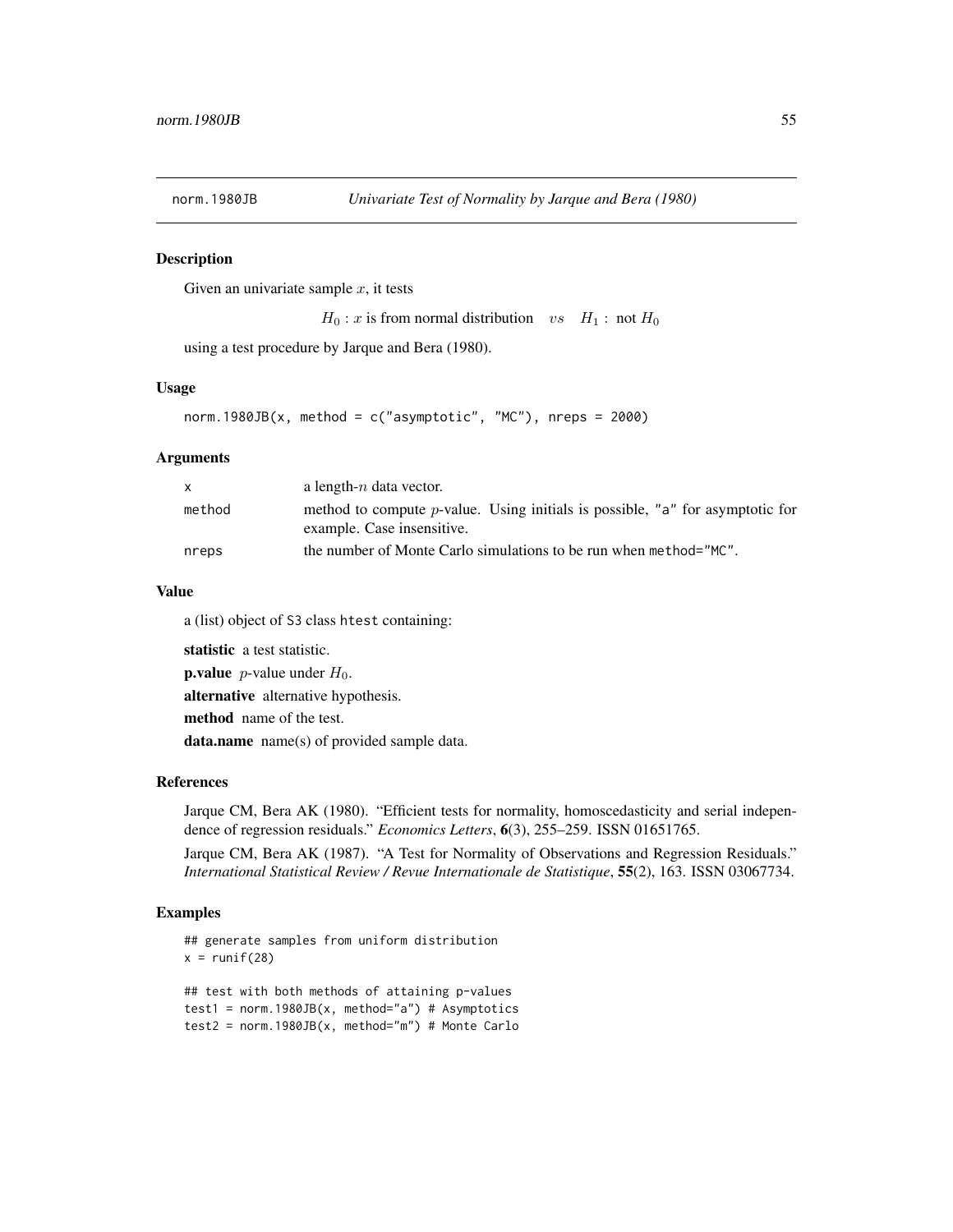Given an univariate sample  $x$ , it tests

```
H_0: x is from normal distribution vs H_1: not H_0
```
using a test procedure by Urzua (1996), which is a modification of Jarque-Bera test.

# Usage

```
norm.1996AJB(x, method = c("asymptotic", "MC"), nreps = 2000)
```
### **Arguments**

| $\mathsf{x}$ | a length- $n$ data vector.                                                                        |
|--------------|---------------------------------------------------------------------------------------------------|
| method       | method to compute <i>p</i> -value. Using initials is possible, "a" for asymptotic for<br>example. |
| nreps        | the number of Monte Carlo simulations to be run when method="MC".                                 |

#### Value

a (list) object of S3 class htest containing:

statistic a test statistic.

**p.value** *p*-value under  $H_0$ .

alternative alternative hypothesis.

method name of the test.

data.name name(s) of provided sample data.

## References

```
Urzúa CM (1996). "On the correct use of omnibus tests for normality." Economics Letters, 53(3),
247–251. ISSN 01651765.
```

```
## generate samples from uniform distribution
x = runif(28)## test with both methods of attaining p-values
test1 = norm.1996AJB(x, method="a") # Asymptotics
test2 = norm.1996AJB(x, method="m") # Monte Carlo
```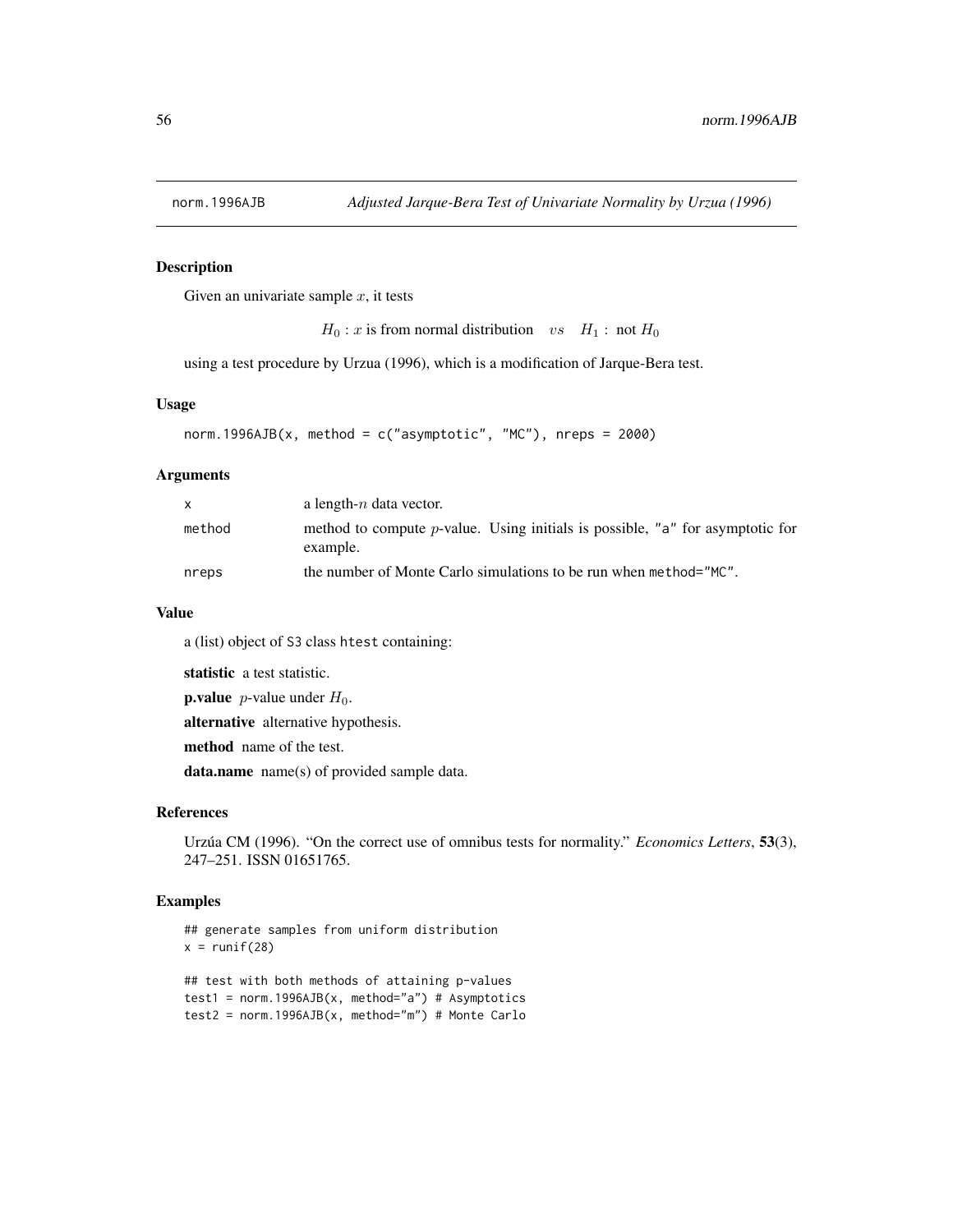Given an univariate sample  $x$ , it tests

 $H_0$ : x is from normal distribution vs  $H_1$ : not  $H_0$ 

using a test procedure by Gel and Gastwirth (2008), which is a robustified version Jarque-Bera test.

### Usage

```
norm.2008RJB(x, C1 = 6, C2 = 24, method = c("asymptotic", "MC"), nreps = 2000)
```
### Arguments

| $\mathsf{x}$   | a length- $n$ data vector.                                                                   |
|----------------|----------------------------------------------------------------------------------------------|
| -C1            | a control constant. Authors proposed $C1 = 6$ for nominal level of $\alpha = 0.05$ .         |
| C <sub>2</sub> | a control constant. Authors proposed $C2 = 24$ for nominal level of $\alpha = 0.05$ .        |
| method         | method to compute $p$ -value. Using initials is possible, "a" for asymptotic for<br>example. |
| nreps          | the number of Monte Carlo simulations to be run when method="MC".                            |

## Value

a (list) object of S3 class htest containing:

statistic a test statistic.

**p.value** *p*-value under  $H_0$ . alternative alternative hypothesis. method name of the test. data.name name(s) of provided sample data.

# References

Gel YR, Gastwirth JL (2008). "A robust modification of the Jarque–Bera test of normality." *Economics Letters*, 99(1), 30–32. ISSN 01651765.

```
## generate samples from uniform distribution
x = runif(28)## test with both methods of attaining p-values
test1 = norm.2008RJB(x, method="a") # Asymptotics
test2 = norm.2008RJB(x, method="m") # Monte Carlo
```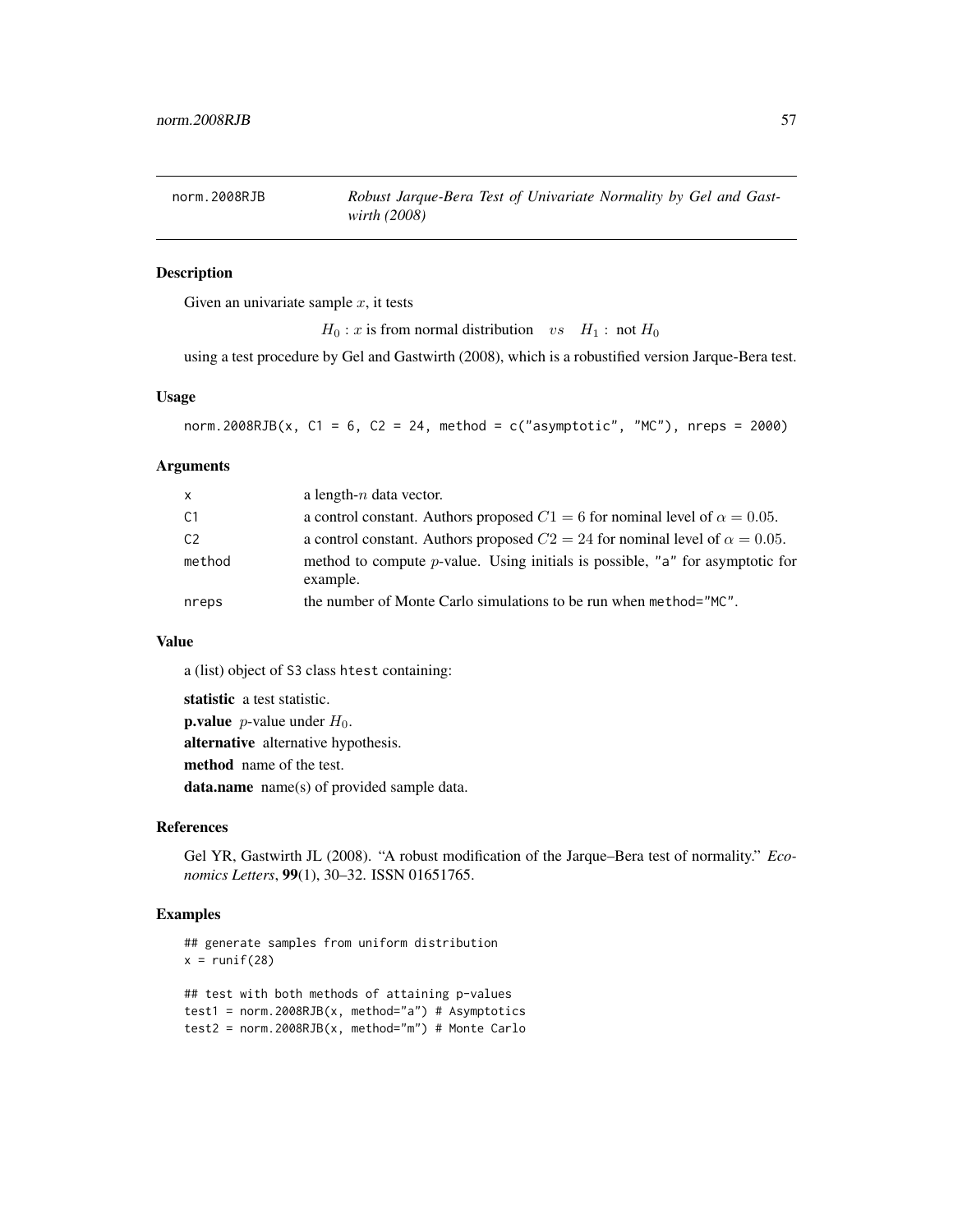Given a multivariate sample X, hypothesized mean  $\mu_0$  and covariance  $\Sigma_0$ , it tests

 $H_0: \mu_x = \mu_0$  and  $\Sigma_x = \Sigma_0$  vs  $H_1: \text{ not } H_0$ 

using the procedure by Liu et al. (2017).

### Usage

```
sim1.2017Liu(X, mu0 = rep(0, ncol(X)), Sigma0 = diag(ncol(X)))
```
#### Arguments

| X      | an $(n \times p)$ data matrix where each row is an observation. |
|--------|-----------------------------------------------------------------|
| mu0    | a length- $p$ mean vector of interest.                          |
| Sigma0 | a $(p \times p)$ given covariance matrix.                       |

## Value

a (list) object of S3 class htest containing:

statistic a test statistic.

**p.value** *p*-value under  $H_0$ .

alternative alternative hypothesis.

method name of the test.

data.name name(s) of provided sample data.

## References

Liu Z, Liu B, Zheng S, Shi N (2017). "Simultaneous testing of mean vector and covariance matrix for high-dimensional data." *Journal of Statistical Planning and Inference*, 188, 82–93. ISSN 03783758.

## Examples

```
## CRAN-purpose small example
smallX = matrix(rnorm(10*3), ncol=3)sim1.2017Liu(smallX) # run the test
```
## Not run: ## empirical Type 1 error niter = 1000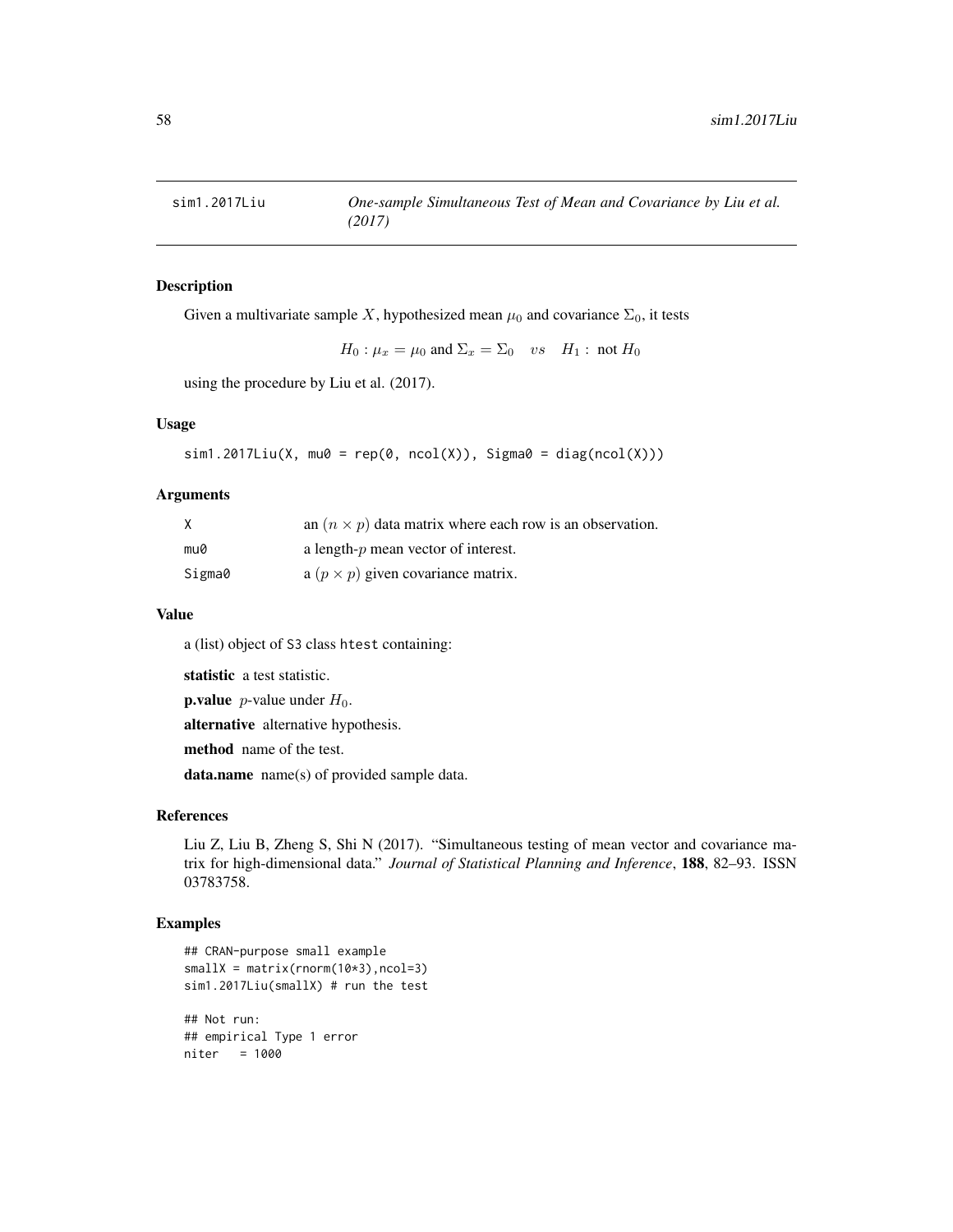### $\sin 1 \text{LRT}$  59

```
counter = rep(0,niter) # record p-values
for (i in 1:niter){
  X = matrix(rnorm(50*10), ncol=10)counter[i] = ifelse(sim1.2017Liu(X)$p.value < 0.05, 1, 0)
}
## print the result
cat(paste("\n* Example for 'sim1.2017Liu'\n","*\n",
"* number of rejections : ", sum(counter), "\n",
"* total number of trials : ", niter, "\n",
"* empirical Type 1 error : ",round(sum(counter/niter),5),"\n",sep=""))
## End(Not run)
```
sim1.LRT *One-sample Simultaneous Likelihood Ratio Test of Mean and Covariance*

# Description

Given a multivariate sample X, hypothesized mean  $\mu_0$  and covariance  $\Sigma_0$ , it tests

 $H_0: \mu_x = \mu_0$  and  $\Sigma_x = \Sigma_0$  vs  $H_1: \text{ not } H_0$ 

using the standard likelihood-ratio test procedure.

# Usage

 $sim1.LRT(X, mu0 = rep(0, ncol(X)), Signa0 = diag(ncol(X)))$ 

### Arguments

|        | an $(n \times p)$ data matrix where each row is an observation. |
|--------|-----------------------------------------------------------------|
| mu0    | a length-p mean vector of interest.                             |
| Sigma0 | a $(p \times p)$ given covariance matrix.                       |

### Value

a (list) object of S3 class htest containing:

statistic a test statistic.

**p.value** *p*-value under  $H_0$ .

alternative alternative hypothesis.

method name of the test.

data.name name(s) of provided sample data.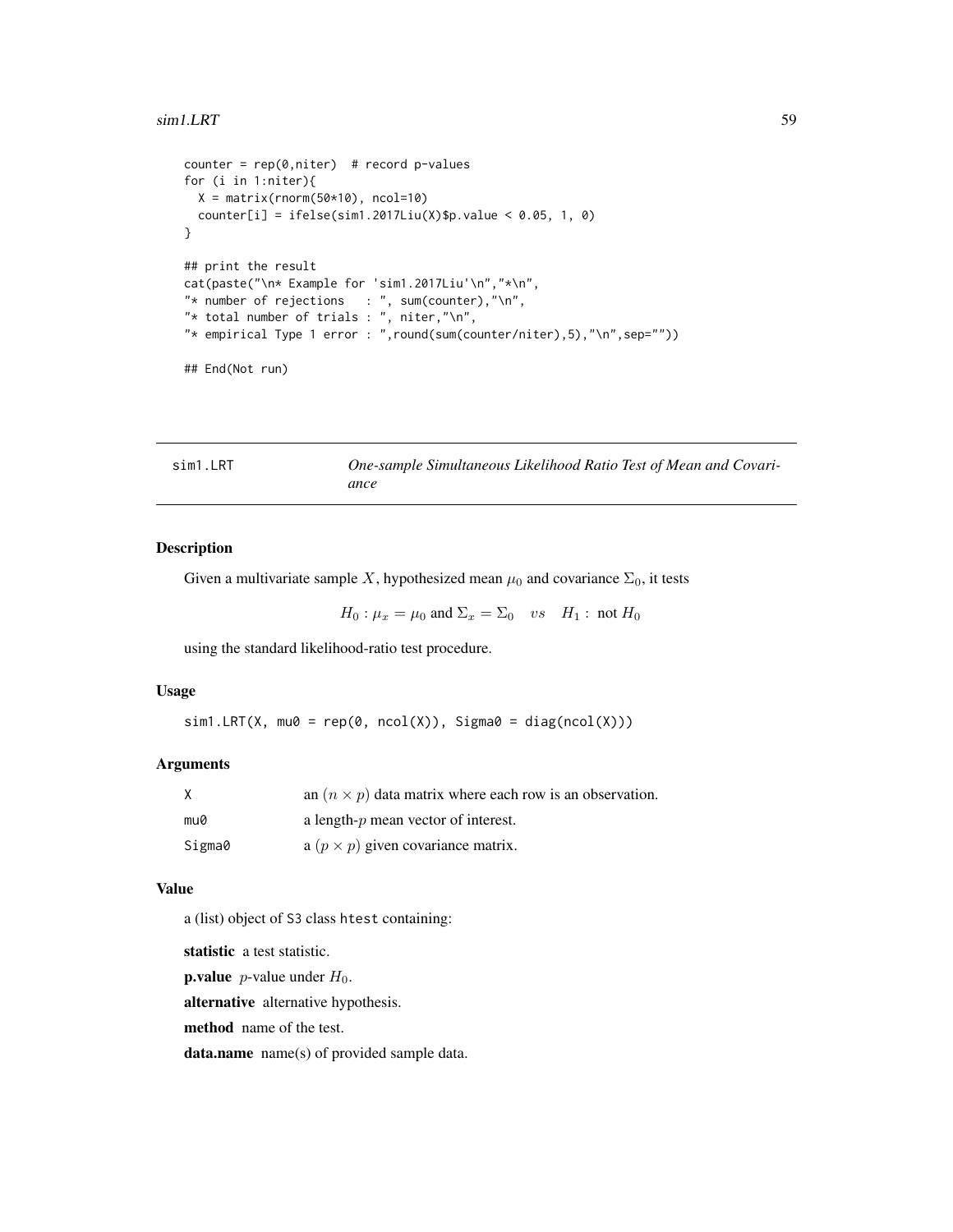## Examples

```
## CRAN-purpose small example
smallX = matrix(rnorm(10*3), ncol=3)sim1.LRT(smallX) # run the test
## Not run:
## empirical Type 1 error
niter = 1000
counter = rep(0,niter) # record p-values
for (i in 1:niter){
 X = matrix(rnorm(100*10), ncol=10)counter[i] = ifelse(sim1.LRT(X)$p.value < 0.05, 1, 0)
  print(paste("* iteration ",i,"/1000 complete..."))
}
## print the result
cat(paste("\n* Example for 'sim1.LRT'\n","*\n",
"* number of rejections : ", sum(counter), "\n",
"* total number of trials : ", niter,"\n",
"* empirical Type 1 error : ",round(sum(counter/niter),5),"\n",sep=""))
## End(Not run)
```

| sim2.2018HN | Two-sample Simultaneous Test of Means and Covariances by Hyodo |
|-------------|----------------------------------------------------------------|
|             | and Nishiyama (2018)                                           |

# Description

Given a multivariate sample X, hypothesized mean  $\mu_0$  and covariance  $\Sigma_0$ , it tests

 $H_0: \mu_x = \mu_y$  and  $\Sigma_x = \Sigma_y$  vs  $H_1: \text{not } H_0$ 

using the procedure by Hyodo and Nishiyama (2018) in a similar fashion to that of Liu et al. (2017) for one-sample test.

#### Usage

sim2.2018HN(X, Y)

#### Arguments

| X            | an $(n_x \times p)$ data matrix of 1st sample. |
|--------------|------------------------------------------------|
| $\mathsf{v}$ | an $(n_u \times p)$ data matrix of 2nd sample. |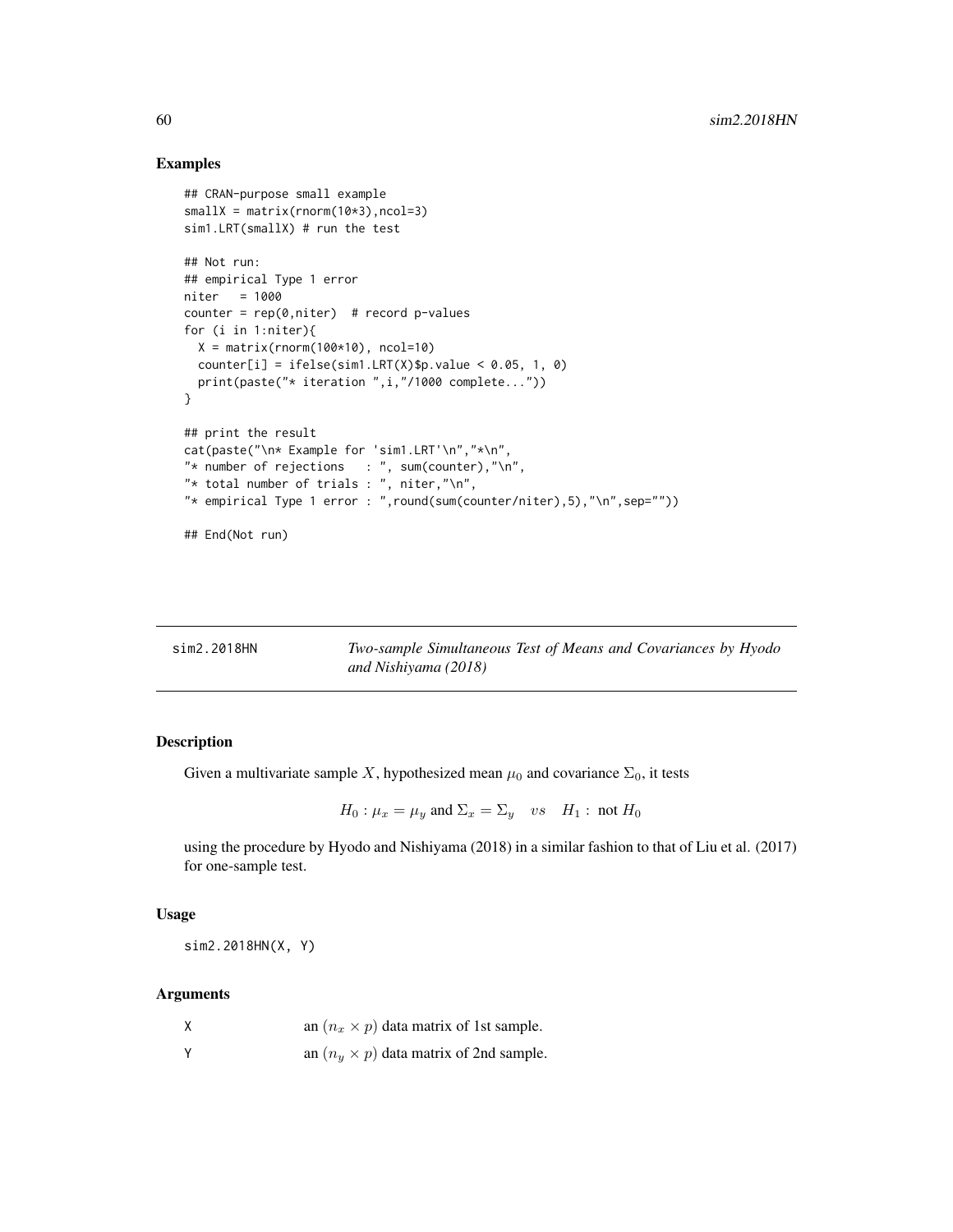# Value

a (list) object of S3 class htest containing:

statistic a test statistic.

**p.value** *p*-value under  $H_0$ .

alternative alternative hypothesis.

method name of the test.

data.name name(s) of provided sample data.

## References

Hyodo M, Nishiyama T (2018). "A simultaneous testing of the mean vector and the covariance matrix among two populations for high-dimensional data." *TEST*, 27(3), 680–699. ISSN 1133- 0686, 1863-8260.

### Examples

```
## CRAN-purpose small example
smallX = matrix(rnorm(10*3), ncol=3)smallY = matrix(rnorm(10*3), ncol=3)sim2.2018HN(smallX, smallY) # run the test
```

```
## empirical Type 1 error
niter = 1000
counter = rep(0,niter) # record p-values
for (i in 1:niter){
  X = matrix(rnorm(121*10), ncol=10)Y = matrix(rnorm(169*10), ncol=10)counter[i] = ifelse(sim2.2018HN(X,Y)$p.value < 0.05, 1, 0)
}
## print the result
cat(paste("\n* Example for 'sim2.2018HN'\n","*\n",
"* number of rejections : ", sum(counter), "\n",
"* total number of trials : ", niter,"\n",
"* empirical Type 1 error : ",round(sum(counter/niter),5),"\n",sep=""))
```
unif.2017YMi *Multivariate Test of Uniformity based on Interpoint Distances by Yang and Modarres (2017)*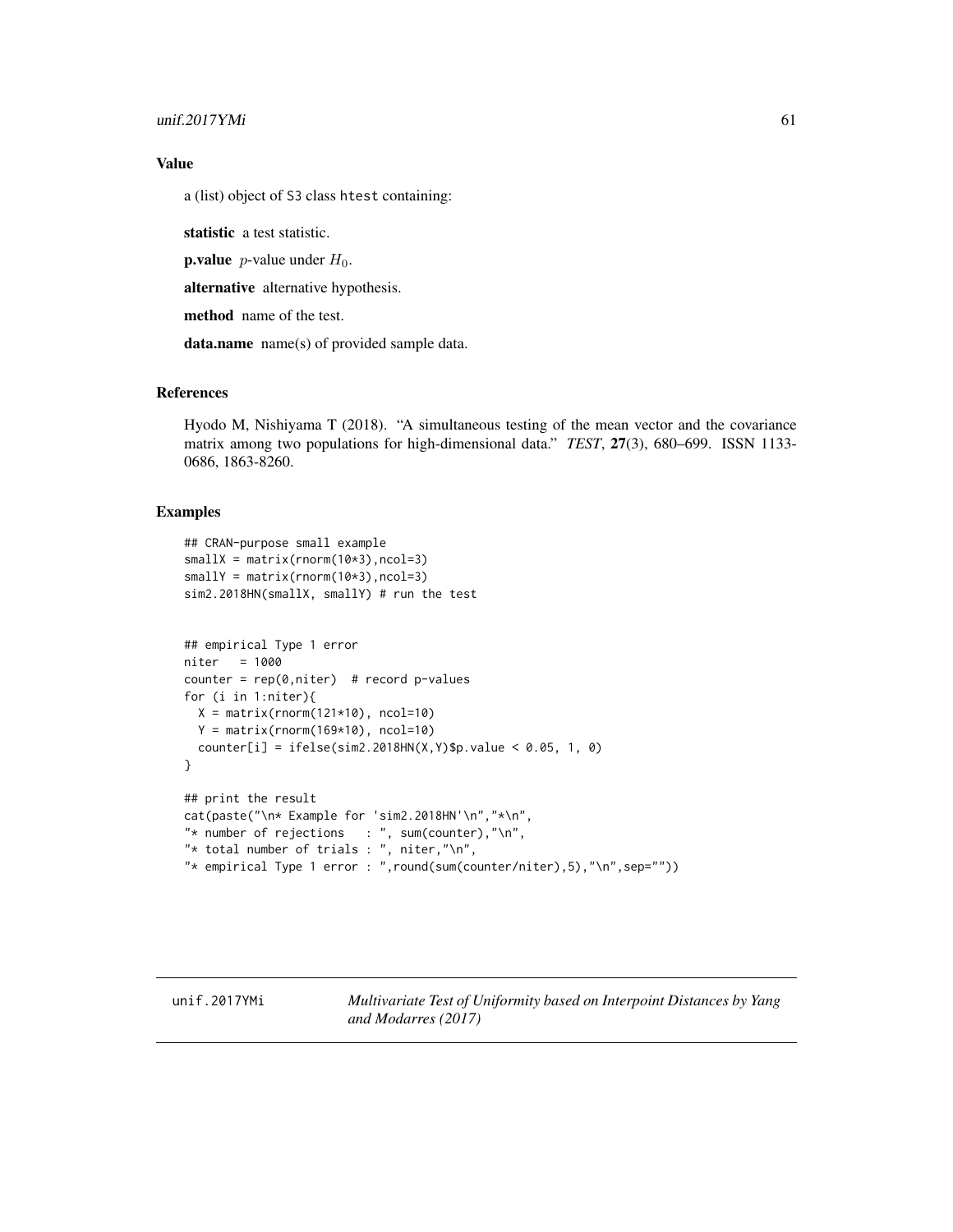Given a multivariate sample  $X$ , it tests

 $H_0: \Sigma_x = \text{ uniform on } \otimes_{i=1}^p [a_i, b_i]$  vs  $H_1: \text{ not } H_0$ 

using the procedure by Yang and Modarres (2017). Originally, it tests the goodness of fit on the unit hypercube  $[0, 1]^p$  and modified for arbitrary rectangular domain.

### Usage

```
unif.2017YMi(
 X,
  type = c("Q1", "Q2", "Q3"),
 lower = rep(0, ncol(X)),upper = rep(1, ncol(X)))
```
# Arguments

| X     | an $(n \times p)$ data matrix where each row is an observation. |
|-------|-----------------------------------------------------------------|
| type  | type of statistic to be used, one of "Q1", "Q2", and "Q3".      |
| lower | length- $p$ vector of lower bounds of the test domain.          |
| upper | length- $p$ vector of upper bounds of the test domain.          |

#### Value

a (list) object of S3 class htest containing:

statistic a test statistic.

**p.value** *p*-value under  $H_0$ .

alternative alternative hypothesis.

method name of the test.

data.name name(s) of provided sample data.

## References

Yang M, Modarres R (2017). "Multivariate tests of uniformity." *Statistical Papers*, 58(3), 627–639. ISSN 0932-5026, 1613-9798.

## Examples

```
## CRAN-purpose small example
smallX = matrix(rnorm(10*3), ncol=3)unif.2017YMi(smallX) # run the test
```
## empirical Type 1 error ## compare performances of three methods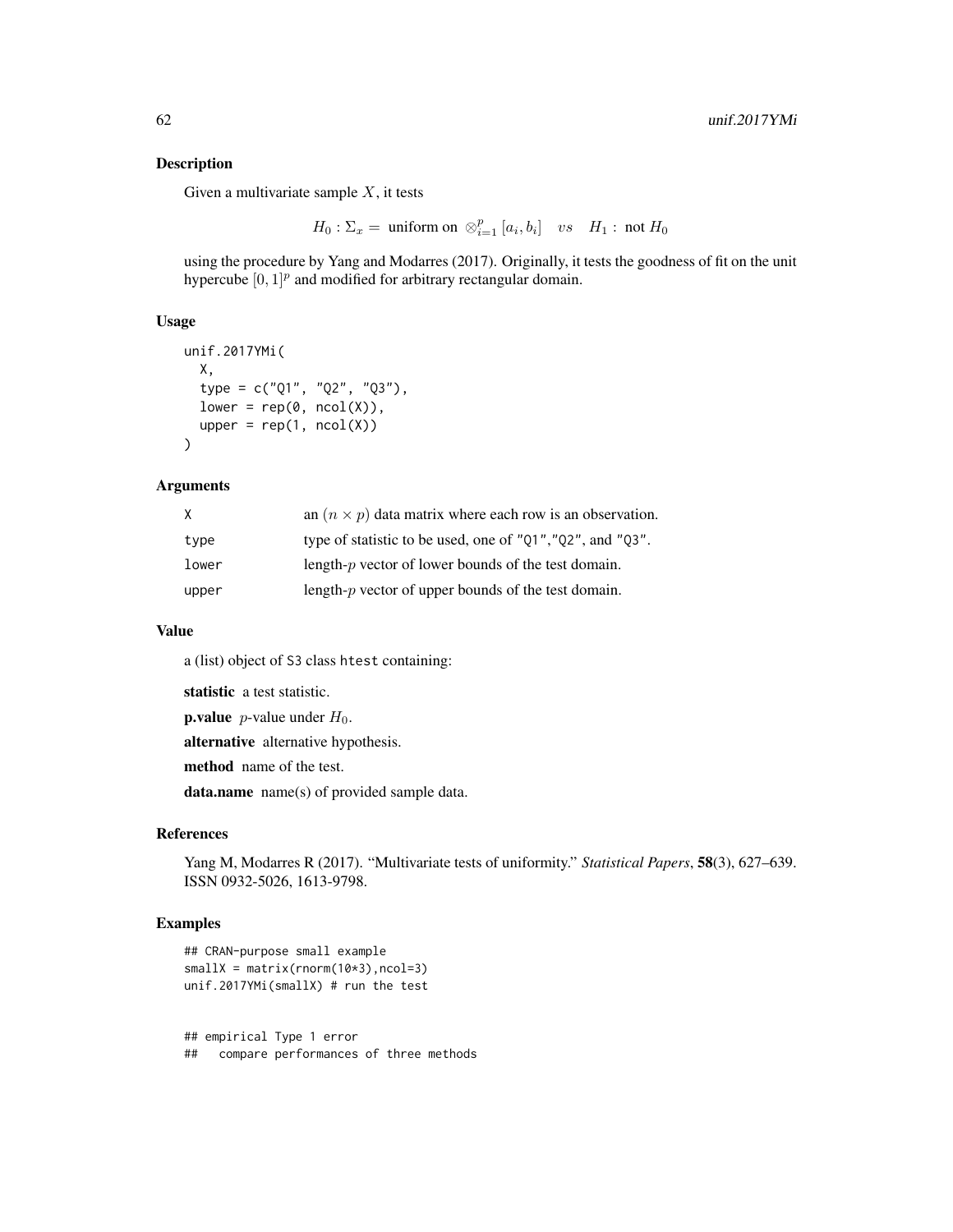# unif.2017YMq 63

```
niter = 1234
rec1 = rep(0,niter) # for Q1
rec2 = rep(0,niter) # Q2rec3 = rep(0,niter) # Q3for (i in 1:niter){
 X = matrix(runif(50*10), ncol=50) # (n,p) = (10,50)rec1[i] = ifelse(unif.2017YMi(X, type="Q1")$p.value < 0.05, 1, 0)
 rec2[i] = ifelse(unif.2017YMi(X, type="Q2")$p.value < 0.05, 1, 0)
 rec3[i] = ifelse(unif.2017YMi(X, type="Q3")$p.value < 0.05, 1, 0)
}
## print the result
cat(paste("\n* Example for 'unif.2017YMi'\n","*\n",
"* Type 1 error with Q1: ", round(sum(rec1/niter),5),"\n",
"\star 02 : ", round(sum(rec2/niter),5),"\n",
"* Q3 : ", round(sum(rec3/niter),5),"\n",sep=""))
```
unif.2017YMq *Multivariate Test of Uniformity based on Normal Quantiles by Yang and Modarres (2017)*

### Description

Given a multivariate sample  $X$ , it tests

 $H_0: \Sigma_x = \text{ uniform on } \otimes_{i=1}^p [a_i, b_i]$  vs  $H_1: \text{ not } H_0$ 

using the procedure by Yang and Modarres (2017). Originally, it tests the goodness of fit on the unit hypercube  $[0, 1]^p$  and modified for arbitrary rectangular domain. Since this method depends on quantile information, every observation should strictly reside within the boundary so that it becomes valid after transformation.

#### Usage

unif.2017YMq(X, lower = rep(0, ncol(X)), upper = rep(1, ncol(X)))

## Arguments

| X     | an $(n \times p)$ data matrix where each row is an observation. |
|-------|-----------------------------------------------------------------|
| lower | length- $p$ vector of lower bounds of the test domain.          |
| upper | length- $p$ vector of upper bounds of the test domain.          |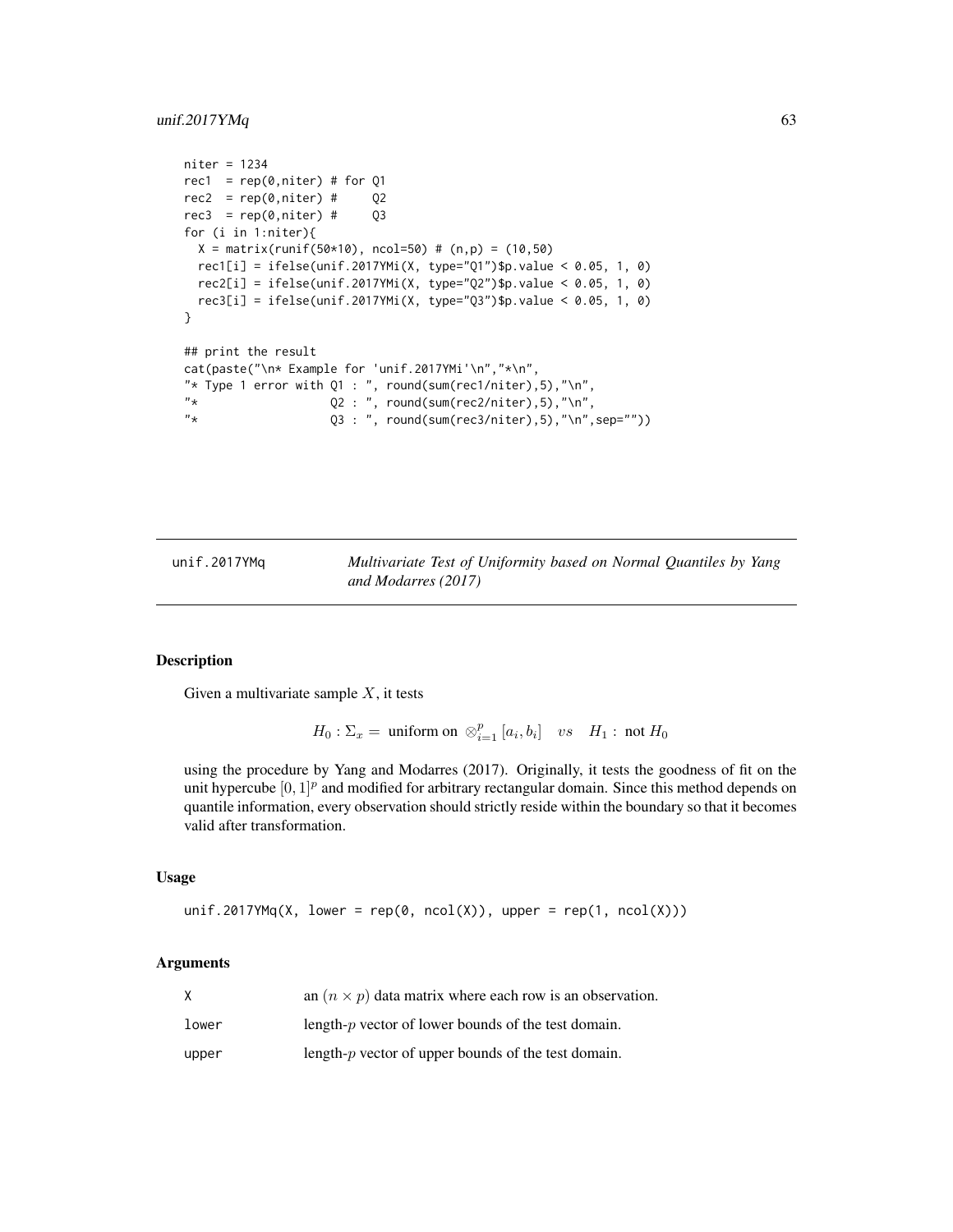64 usek1d

# Value

a (list) object of S3 class htest containing:

statistic a test statistic.

**p.value** *p*-value under  $H_0$ .

alternative alternative hypothesis.

method name of the test.

data.name name(s) of provided sample data.

## References

Yang M, Modarres R (2017). "Multivariate tests of uniformity." *Statistical Papers*, 58(3), 627–639. ISSN 0932-5026, 1613-9798.

# Examples

```
## CRAN-purpose small example
smallx = matrix(runif(10*3),ncol=3)unif.2017YMq(smallX) # run the test
```

```
## empirical Type 1 error
niter = 1234counter = rep(0,niter) # record p-values
for (i in 1:niter){
  X = matrix(runit(50*5), ncol=25)counter[i] = ifelse(unif.2017YMq(X)$p.value < 0.05, 1, 0)
}
## print the result
cat(paste("\n* Example for 'unif.2017YMq'\n","*\n",
"* number of rejections : ", sum(counter), "\n",
"* total number of trials : ", niter,"\n",
```
"\* empirical Type 1 error : ",round(sum(counter/niter),5),"\n",sep=""))

usek1d *Apply k-sample tests for two univariate samples*

### **Description**

Any k-sample method implies that it can be used for a special case of  $k = 2$ . usek1d lets any  $k$ -sample tests provided in this package be used with two univariate samples  $x$  and  $y$ .

### Usage

usek1d(x, y, test.name, ...)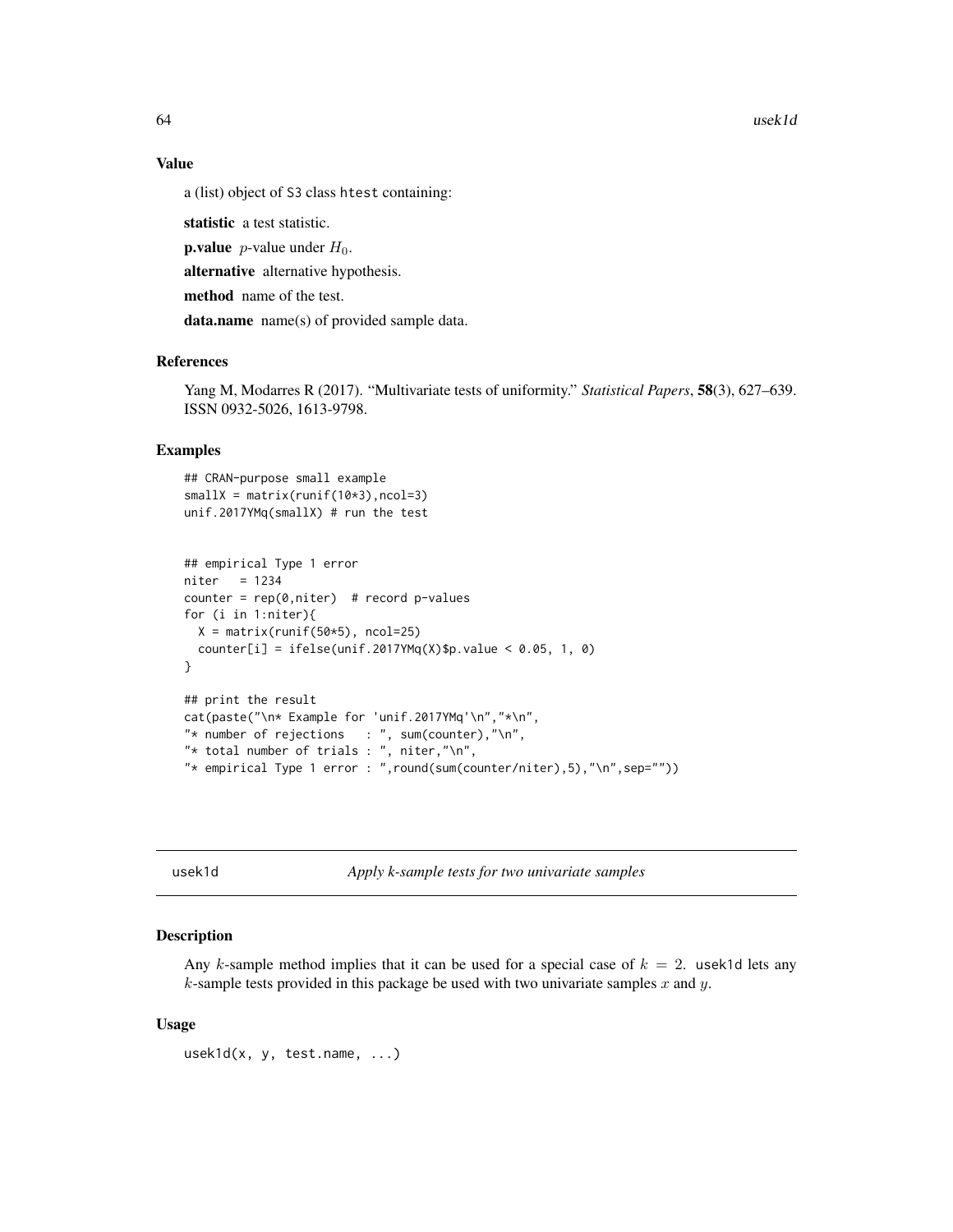### useknd 65 metal 65 metal 65 metal 65 metal 65 metal 65 metal 65 metal 65 metal 65 metal 65 metal 65 metal 65 metal 65 metal 65 metal. Anders of the state of the state of the state of the state of the state of the state of

### Arguments

|           | a length- $n$ data vector.                                 |
|-----------|------------------------------------------------------------|
|           | a length- $m$ data vector.                                 |
| test.name | character string for the name of k-sample test to be used. |
| $\cdot$   | extra arguments passed onto the function test.name.        |

# Value

a (list) object of S3 class htest containing:

statistic a test statistic.

**p.value** *p*-value under  $H_0$ .

alternative alternative hypothesis.

method name of the test.

data.name name(s) of provided sample data.

# Examples

```
### compare two-means via anova and t-test
### since they coincide when k=2
x = \text{norm}(50)y = rnorm(50)### run anova and t-test
test1 = usek1d(x, y, "meank.anova")test2 = mean2.test(x,y)## print the result
cat(paste("\n* Comparison of ANOVA and t-test \n","*\n",
"* p-value from ANOVA : ", round(test1$p.value,5),"\n",
               t-test : ", round(test2$p.value,5),"\n",sep=""))
```
useknd *Apply k-sample tests for two multivariate samples*

# Description

Any k-sample method implies that it can be used for a special case of  $k = 2$ . useknd lets any  $k$ -sample tests provided in this package be used with two multivariate samples  $X$  and  $Y$ .

## Usage

useknd(X, Y, test.name, ...)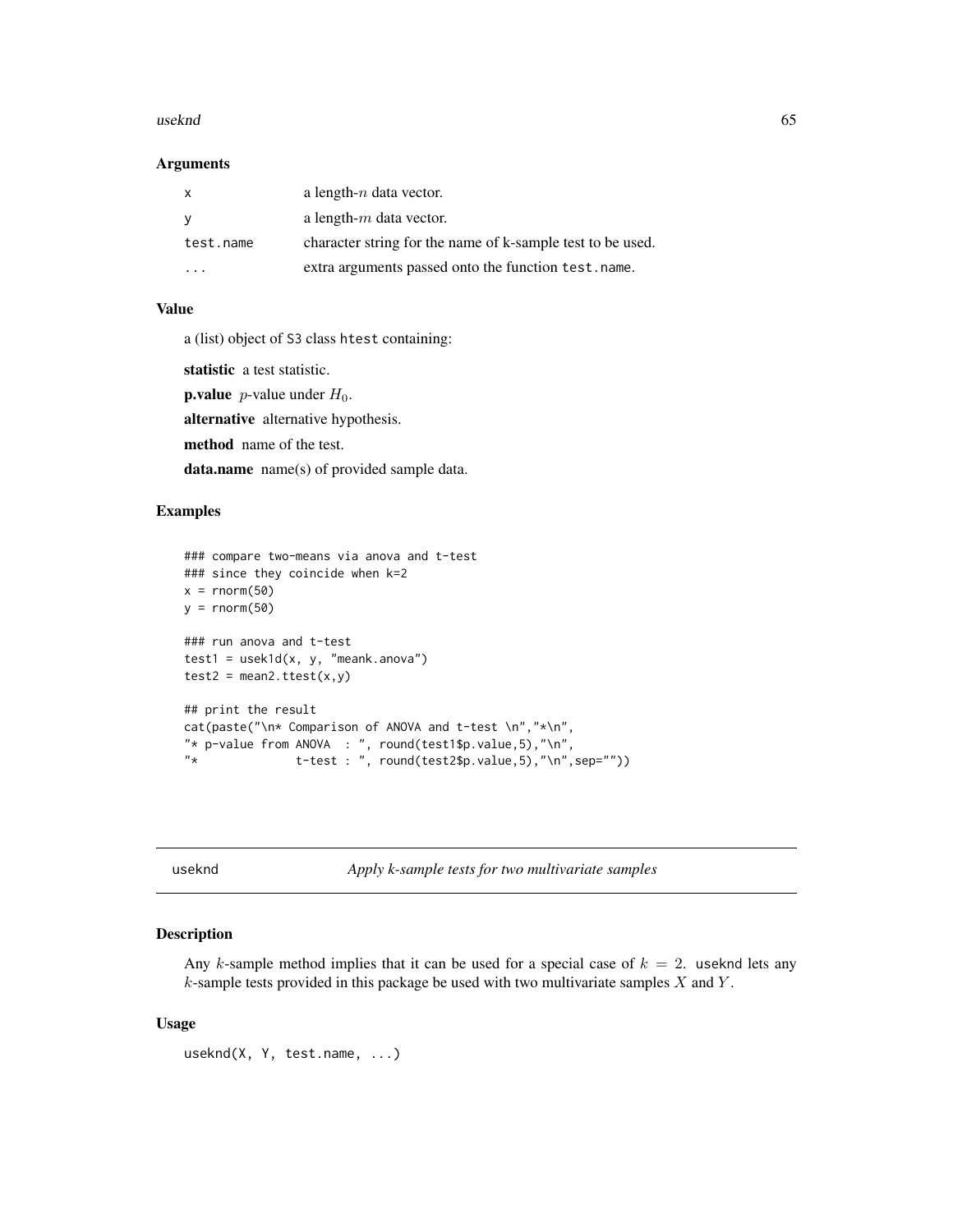### **Arguments**

| X         | an $(n_x \times p)$ data matrix of 1st sample.             |
|-----------|------------------------------------------------------------|
|           | an $(n_u \times p)$ data matrix of 2nd sample.             |
| test.name | character string for the name of k-sample test to be used. |
| .         | extra arguments passed onto the function test.name.        |

## Value

a (list) object of S3 class htest containing:

statistic a test statistic.

**p.value** *p*-value under  $H_0$ .

alternative alternative hypothesis.

method name of the test.

data.name name(s) of provided sample data.

# Examples

```
## use 'covk.2007Schott' for two-sample covariance testing
## empirical Type 1 error
niter = 1000
counter = rep(0,niter) # record p-values
for (i in 1:niter){
 X = matrix(rnorm(50*5), ncol=10)Y = matrix(rnorm(50*5), ncol=10)counter[i] = ifelse(useknd(X, Y, "covk.2007Schott")$p.value < 0.05, 1, 0)
}
## print the result
cat(paste("\n* Example for 'covk.2007Schott'\n","*\n",
"* number of rejections : ", sum(counter), "\n",
"* total number of trials : ", niter,"\n",
"* empirical Type 1 error : ",round(sum(counter/niter),5),"\n",sep=""))
```
var1.chisq *One-Sample Chi-Square Test for Variance*

# Description

.

Given an univariate sample  $x$ , it tests

 $H_0: \sigma_x^2 \{=,\geq,\leq\} \sigma_0^2$  vs  $H_1: \sigma_x^2 \{\neq, <, >\} \sigma_0^2$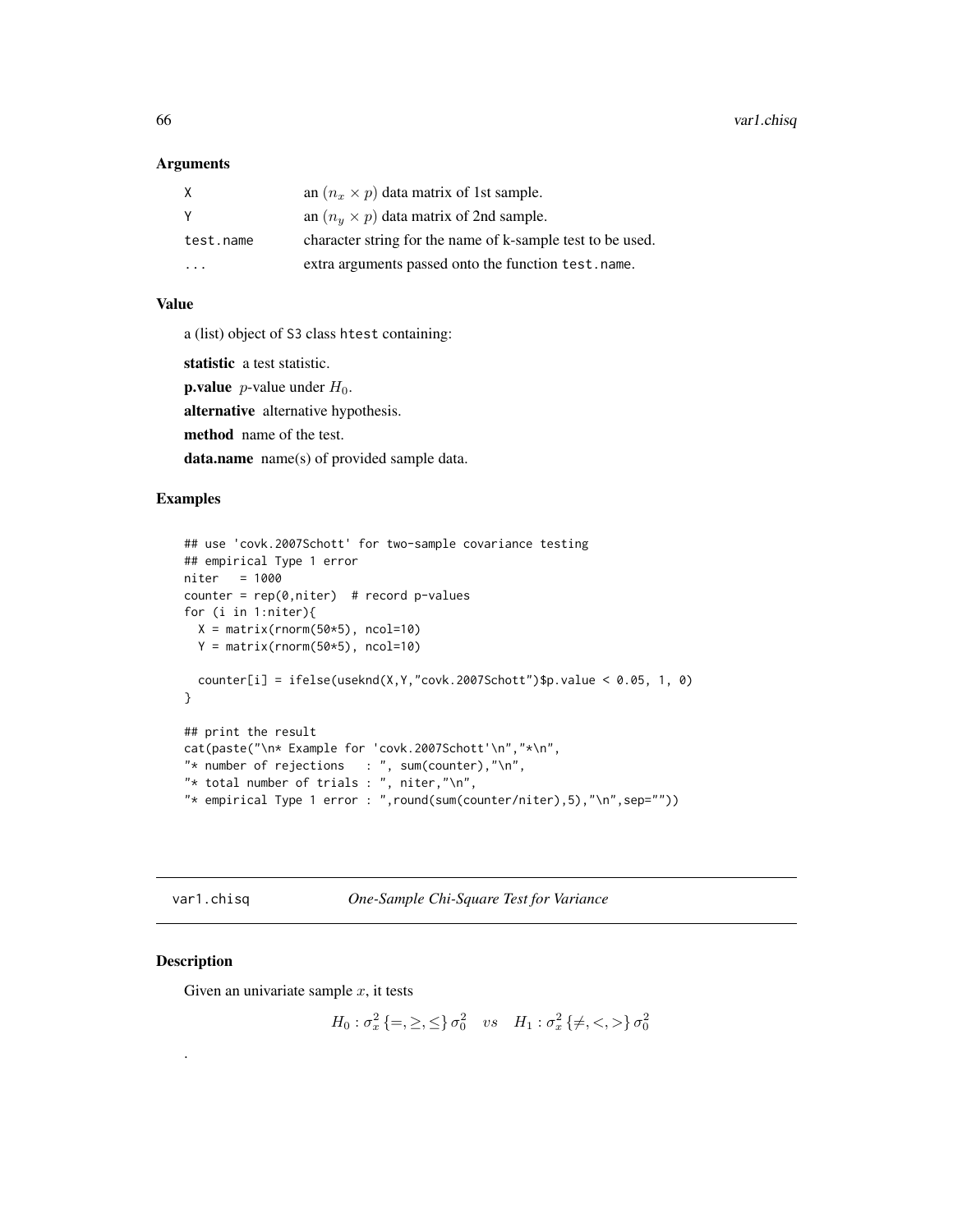### var1.chisq 67

## Usage

```
var1.chisq(x, var0 = 1, alternative = c("two.sided", "less", "greater"))
```
### **Arguments**

| $\boldsymbol{\mathsf{x}}$ | a length- $n$ data vector.             |
|---------------------------|----------------------------------------|
| var0                      | hypothesized variance $\sigma_0^2$ .   |
| alternative               | specifying the alternative hypothesis. |

## Value

a (list) object of S3 class htest containing:

statistic a test statistic.

**p.value** *p*-value under  $H_0$ .

alternative alternative hypothesis.

method name of the test.

data.name name(s) of provided sample data.

# References

Snedecor GW, Cochran WG (1996). *Statistical methods*, 8 ed., 7. print edition. Iowa State Univ. Press, Ames, Iowa. ISBN 978-0-8138-1561-9.

```
## CRAN-purpose small example
x = rnorm(10)var1.chisq(x, alternative="g") ## Ha : var(x) >= 1
var1.chisq(x, alternative="l") ## Ha : var(x) <= 1
var1.chisq(x, alternative="t") ## Ha : var(x) =/=1
## empirical Type 1 error
niter = 1000
counter = rep(\emptyset, niter) # record p-values
for (i in 1:niter){
  x = rnorm(50) # sample x from N(0,1)counter[i] = ifelse(var1.chisq(x,var0=1)$p.value < 0.05, 1, 0)
}
## print the result
cat(paste("\n* Example for 'var1.chisq'\n","*\n",
"* number of rejections : ", sum(counter), "\n",
"* total number of trials : ", niter,"\n",
"* empirical Type 1 error : ",round(sum(counter/niter),5),"\n",sep=""))
```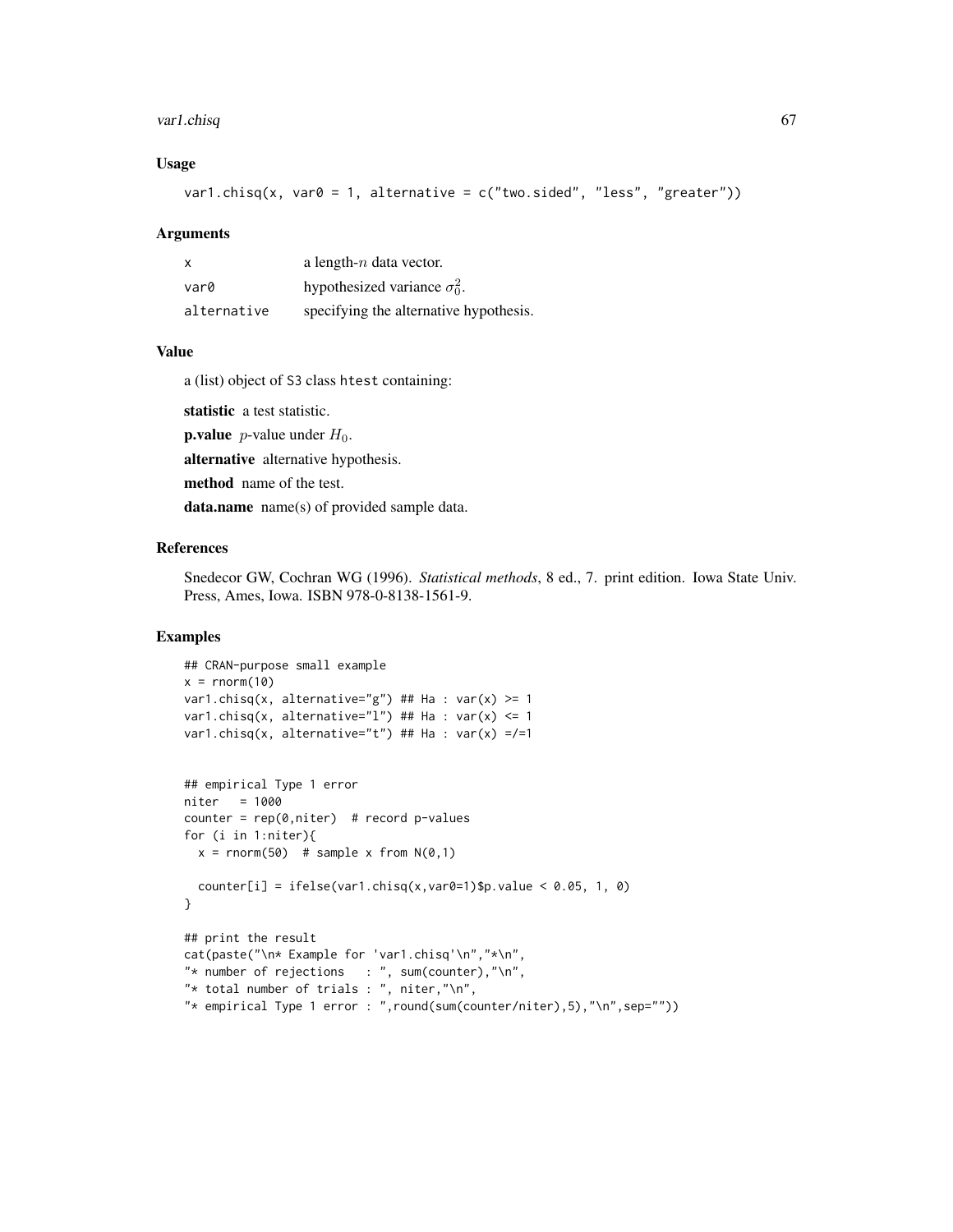Given two univariate samples  $x$  and  $y$ , it tests

```
H_0 : \sigma_x^2 \, \{=,\ge,\leq\} \, \sigma_y^2 \quad vs \quad H_1 : \sigma_x^2 \, \{ \ne, <, > \} \, \sigma_y^2
```
## Usage

.

```
var2.F(x, y, alternative = c("two.sided", "less", "greater"))
```
# Arguments

| х           | a length- $n$ data vector.             |
|-------------|----------------------------------------|
|             | a length- $m$ data vector.             |
| alternative | specifying the alternative hypothesis. |

# Value

a (list) object of S3 class htest containing:

statistic a test statistic.

**p.value** *p*-value under  $H_0$ .

alternative alternative hypothesis.

method name of the test.

data.name name(s) of provided sample data.

### References

Snedecor GW, Cochran WG (1996). *Statistical methods*, 8 ed., 7. print edition. Iowa State Univ. Press, Ames, Iowa. ISBN 978-0-8138-1561-9.

## Examples

```
## CRAN-purpose small example
x = rnorm(10)y = rnorm(10)var2.F(x, y, alternative="g") ## Ha : var(x) >= var(y)
var2.F(x, y, alternative="l") ## Ha : var(x) <= var(y)
var2.F(x, y, alternative="t") ## Ha : var(x) =/= var(y)
```
## empirical Type 1 error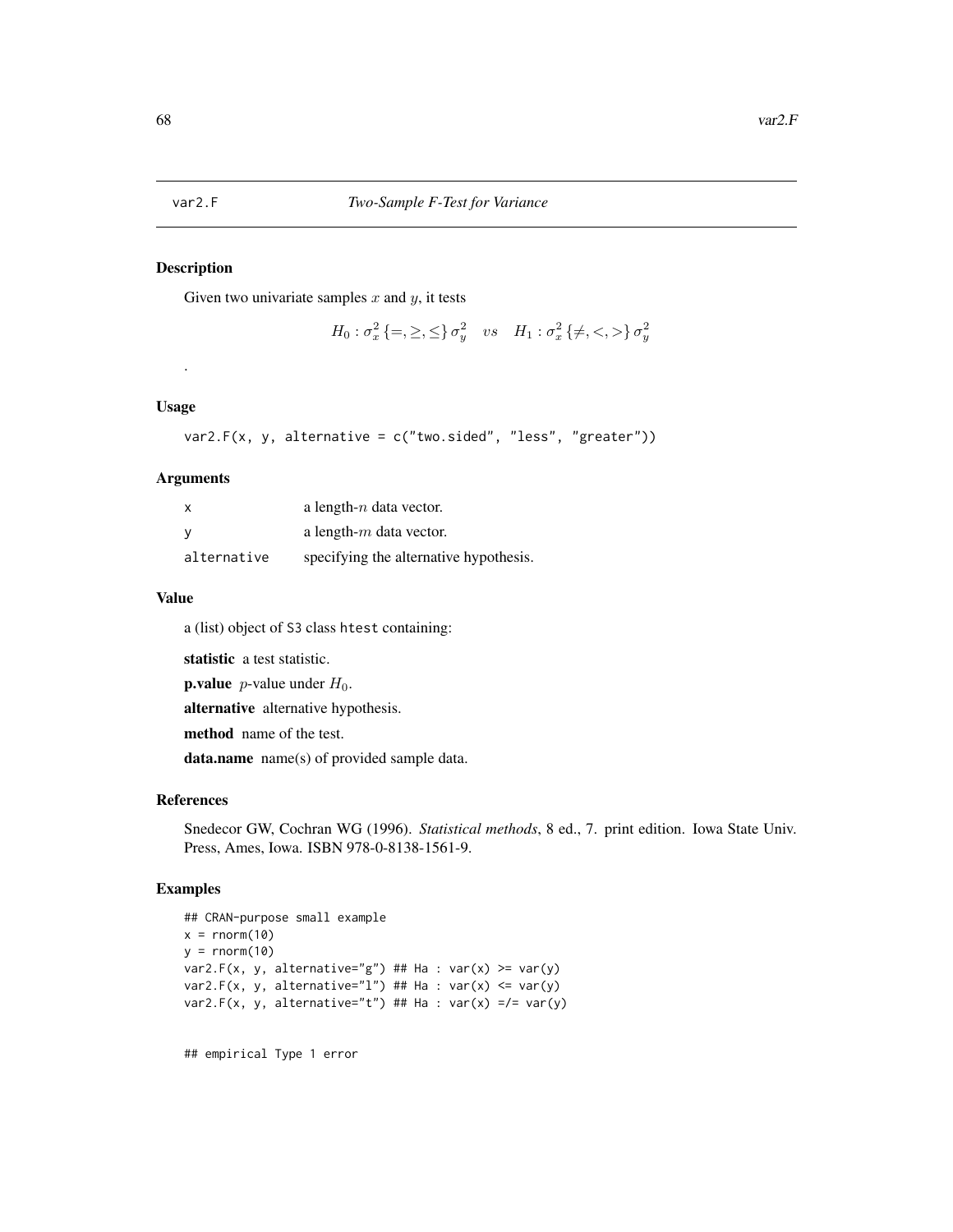# vark.1937Bartlett 69

```
niter = 1000
counter = rep(0,niter) # record p-values
for (i in 1:niter){
 x = rnorm(57) # sample x from N(0,1)y = rnorm(89) # sample y from N(0,1)counter[i] = ifelse(var2.F(x,y)$p.value < 0.05, 1, 0)
}
## print the result
cat(paste("\n* Example for 'var2.F'\n","*\n",
"* number of rejections : ", sum(counter), "\n",
"* total number of trials : ", niter, "\n",
"* empirical Type 1 error : ",round(sum(counter/niter),5),"\n",sep=""))
```
vark.1937Bartlett *Bartlett's Test for Homogeneity of Variance*

## Description

Given univariate samples  $X_1, \ldots, X_k$ , it tests

```
H_0: \sigma_1^2 = \cdots = \sigma_k^2 vs H_1: at least one equality does not hold
```
using the procedure by Bartlett (1937).

### Usage

```
vark.1937Bartlett(dlist)
```
## Arguments

dlist a list of length  $k$  where each element is a sample vector.

#### Value

a (list) object of S3 class htest containing:

statistic a test statistic.

**p.value** *p*-value under  $H_0$ .

alternative alternative hypothesis.

method name of the test.

data.name name(s) of provided sample data.

#### References

Bartlett MS (1937). "Properties of Sufficiency and Statistical Tests." *Proceedings of the Royal Society of London. Series A, Mathematical and Physical Sciences*, 160(901), 268–282. ISSN 00804630.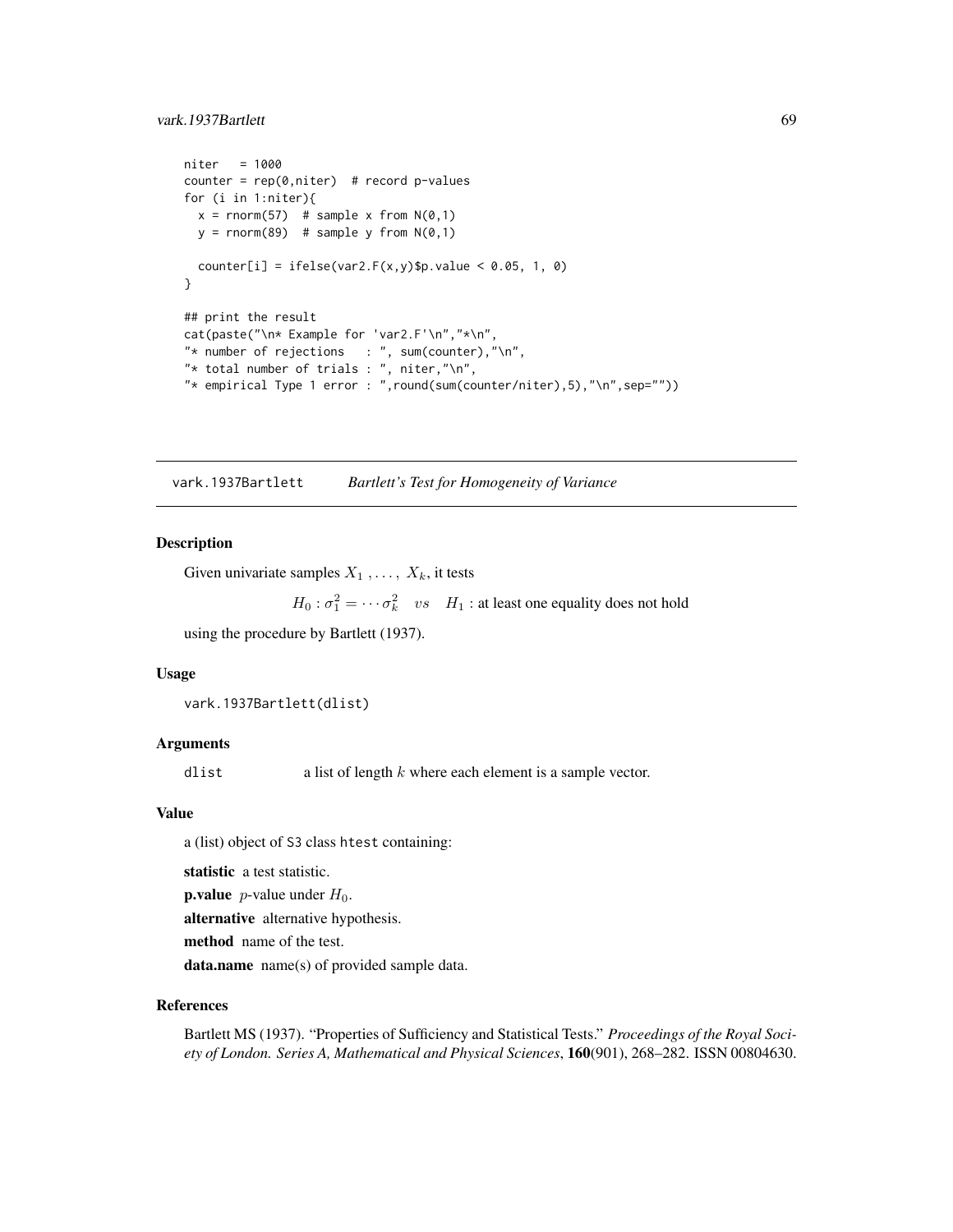## Examples

```
## CRAN-purpose small example
small1d = list()for (i in 1:5){ # k=5 sample
  small1d[[i]] = rnorm(20)}
vark.1937Bartlett(small1d) # run the test
## test when k=5 (samples)
## empirical Type 1 error
niter = 1000
counter = rep(0,niter) # record p-values
for (i in 1:niter){
 mylist = list()for (j in 1:5){
     mylist[[j]] = rnorm(50)
  }
  counter[i] = ifelse(vark.1937Bartlett(mylist)$p.value < 0.05, 1, 0)
}
## print the result
cat(paste("\n* Example for 'vark.1937Bartlett'\n","*\n",
"* number of rejections : ", sum(counter), "\n",
"* total number of trials : ", niter,"\n",
"* empirical Type 1 error : ",round(sum(counter/niter),5),"\n",sep=""))
```
vark.1960Levene *Levene's Test for Homogeneity of Variance*

# Description

Given univariate samples  $X_1, \ldots, X_k$ , it tests

 $H_0$ :  $\sigma_1^2 = \cdots = \sigma_k^2$  vs  $H_1$ : at least one equality does not hold

using the procedure by Levene (1960).

## Usage

```
vark.1960Levene(dlist)
```
### Arguments

dlist a list of length  $k$  where each element is a sample vector.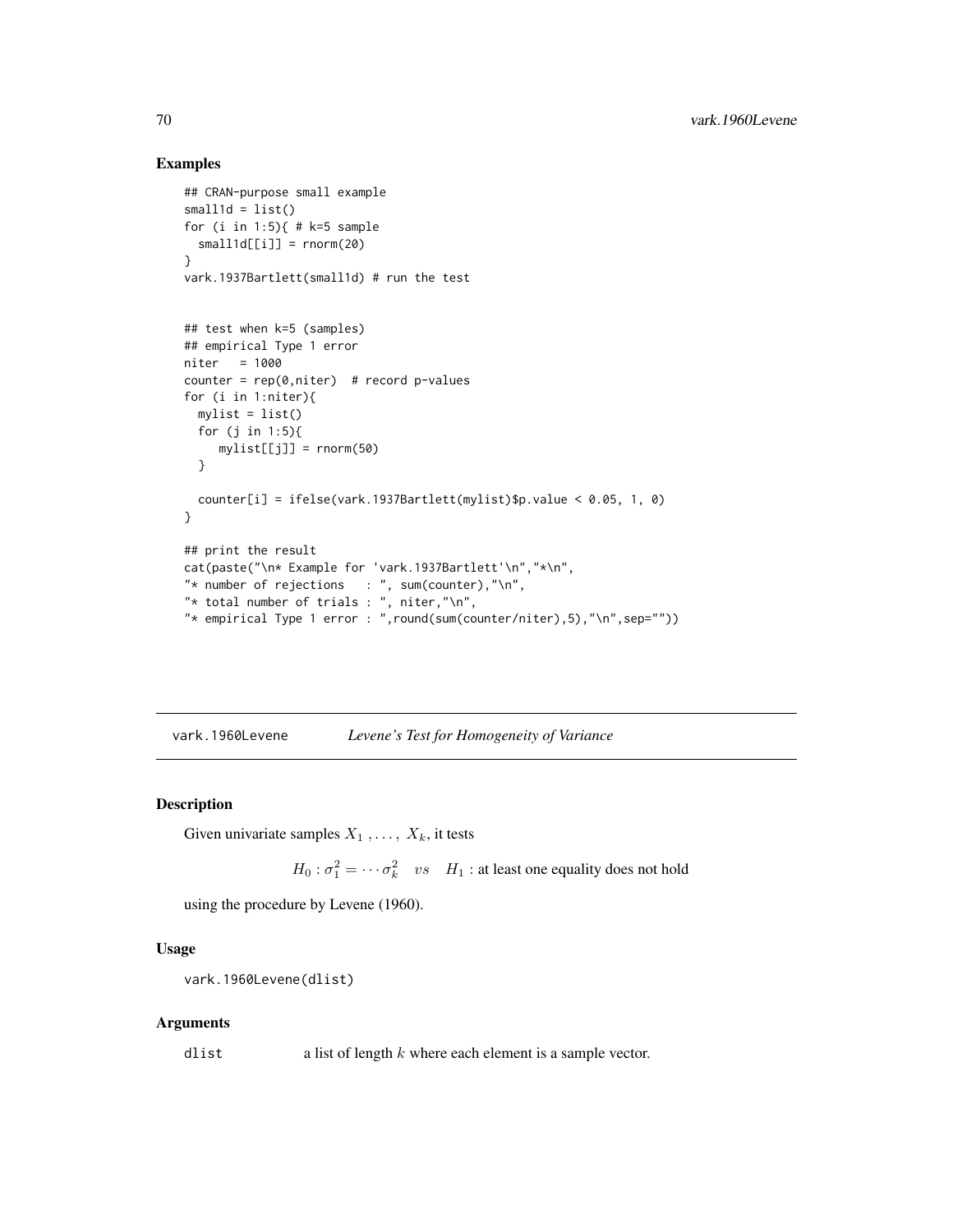# Value

a (list) object of S3 class htest containing:

statistic a test statistic.

**p.value** *p*-value under  $H_0$ .

alternative alternative hypothesis.

method name of the test.

data.name name(s) of provided sample data.

## References

Levene H (1960). "Robust tests for equality of variances." In *Contributions to Probability and Statistics: Essays in Honor of Harold Hotelling*, 278–292. Stanford University Press, Palo Alto, California.

```
## CRAN-purpose small example
small1d = list()for (i in 1:5){ # k=5 sample
  small1d[[i]] = rnorm(20)}
vark.1960Levene(small1d) # run the test
## test when k=5 (samples)
## empirical Type 1 error
niter = 1000
counter = rep(0,niter) # record p-values
for (i in 1:niter){
 mylist = list()
  for (j in 1:5){
     mylist[[j]] = rnorm(50)}
  counter[i] = ifelse(vark.1960Levene(mylist)$p.value < 0.05, 1, 0)
}
## print the result
cat(paste("\n* Example for 'vark.1960Levene'\n","*\n",
"* number of rejections : ", sum(counter), "\n",
"* total number of trials : ", niter,"\n",
"* empirical Type 1 error : ",round(sum(counter/niter),5),"\n",sep=""))
```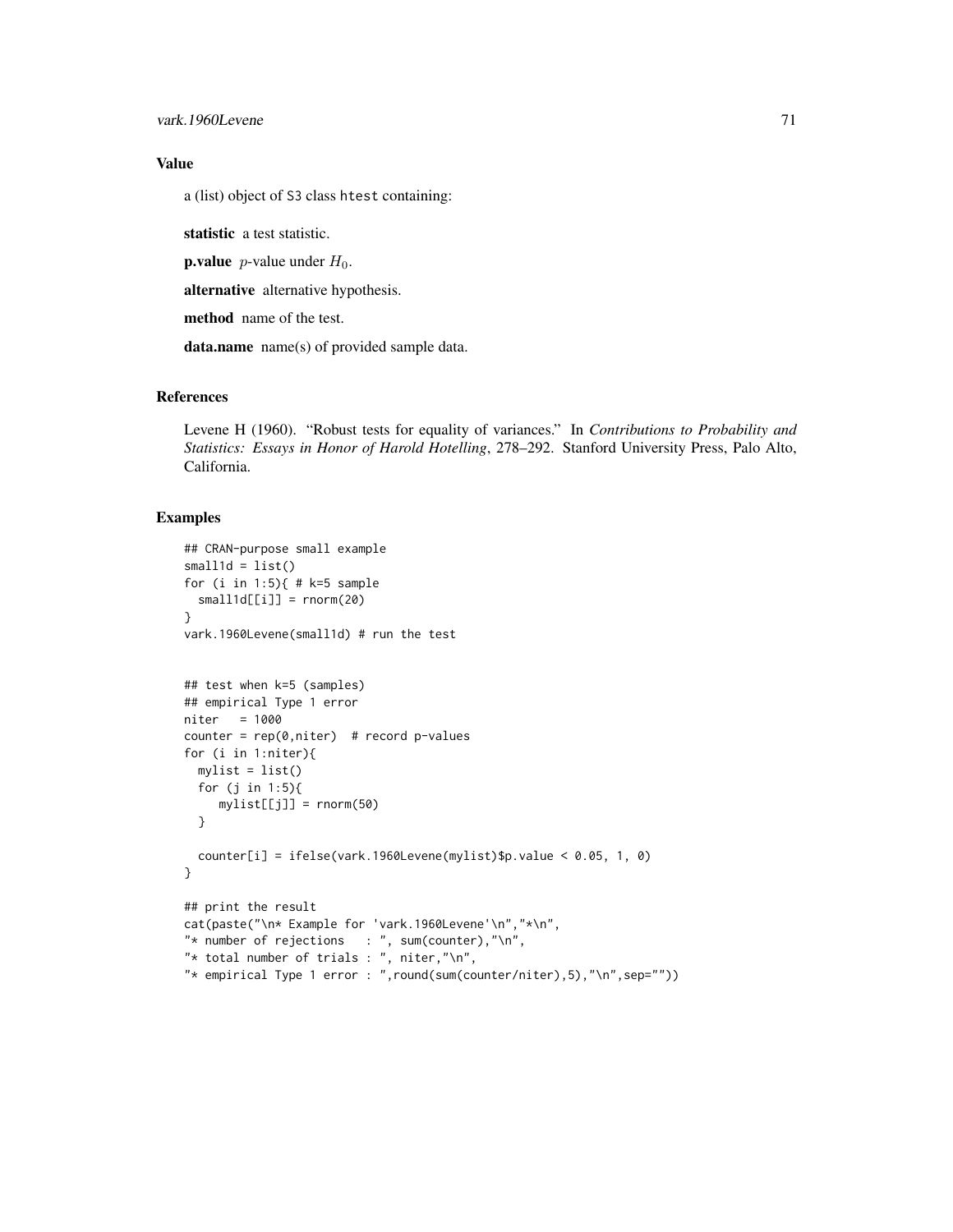Given univariate samples  $X_1, \ldots, X_k$ , it tests

 $H_0$ :  $\sigma_1^2 = \cdots = \sigma_k^2$  vs  $H_1$ : at least one equality does not hold

using the procedure by Brown and Forsythe (1974).

## Usage

vark.1974BF(dlist)

### **Arguments**

dlist a list of length  $k$  where each element is a sample vector.

# Value

a (list) object of S3 class htest containing:

statistic a test statistic.

**p.value** *p*-value under  $H_0$ .

alternative alternative hypothesis.

method name of the test.

data.name name(s) of provided sample data.

# References

Brown MB, Forsythe AB (1974). "Robust Tests for the Equality of Variances." *Journal of the American Statistical Association*, 69(346), 364–367. ISSN 0162-1459, 1537-274X.

```
## CRAN-purpose small example
small1d = list()for (i in 1:5){ # k=5 sample
 small1d[[i]] = rnorm(20)}
vark.1974BF(small1d) # run the test
## test when k=5 (samples)
## empirical Type 1 error
niter = 1000
counter = rep(0,niter) # record p-values
```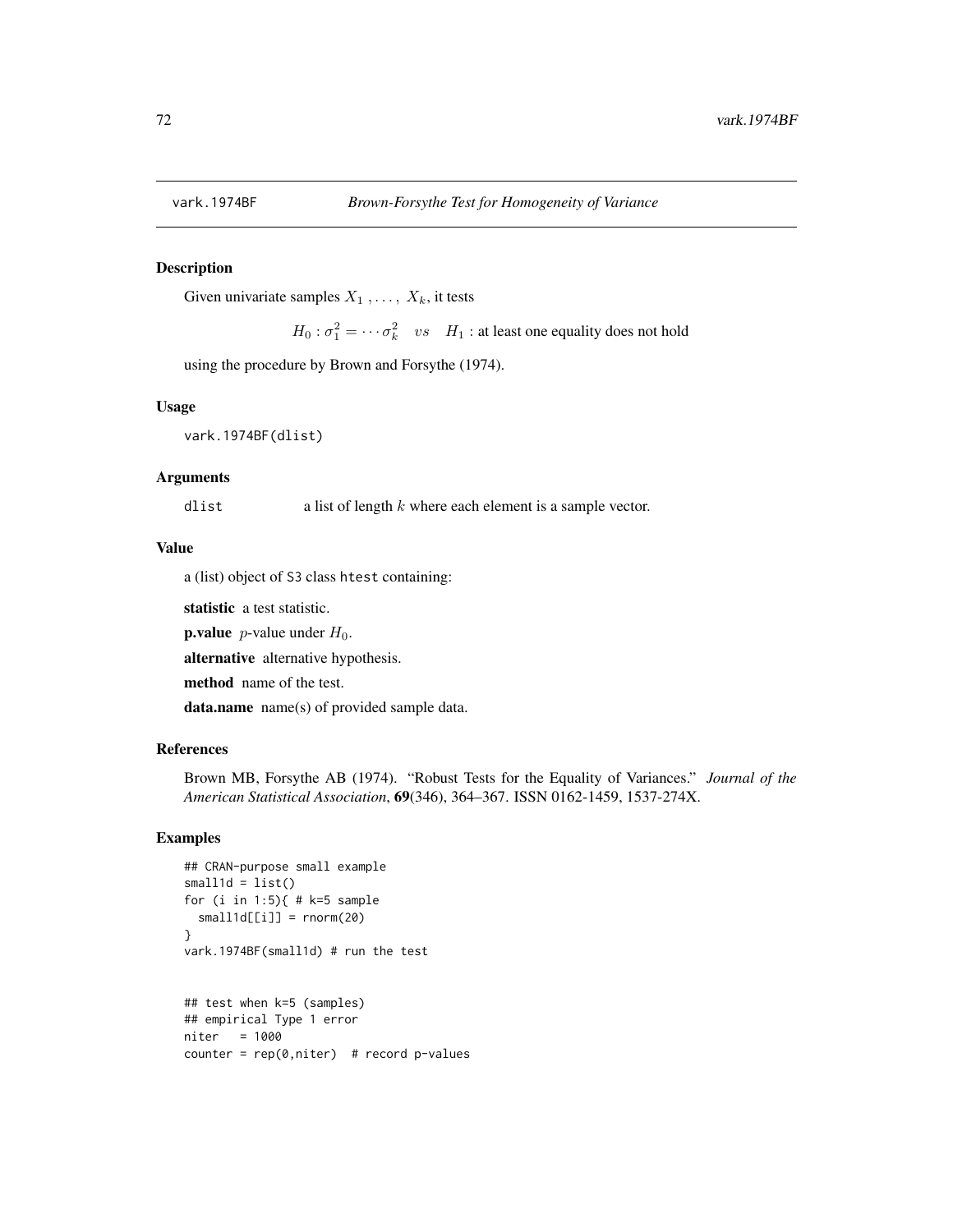```
for (i in 1:niter){
 mylist = list()
  for (j in 1:5){
    mylist[[j]] = rnorm(50)
  }
  counter[i] = ifelse(vark.1974BF(mylist)$p.value < 0.05, 1, 0)
}
## print the result
cat(paste("\n* Example for 'vark.1974BF'\n","*\n",
"* number of rejections : ", sum(counter), "\n",
"* total number of trials : ", niter, "\n",
"* empirical Type 1 error : ",round(sum(counter/niter),5),"\n",sep=""))
```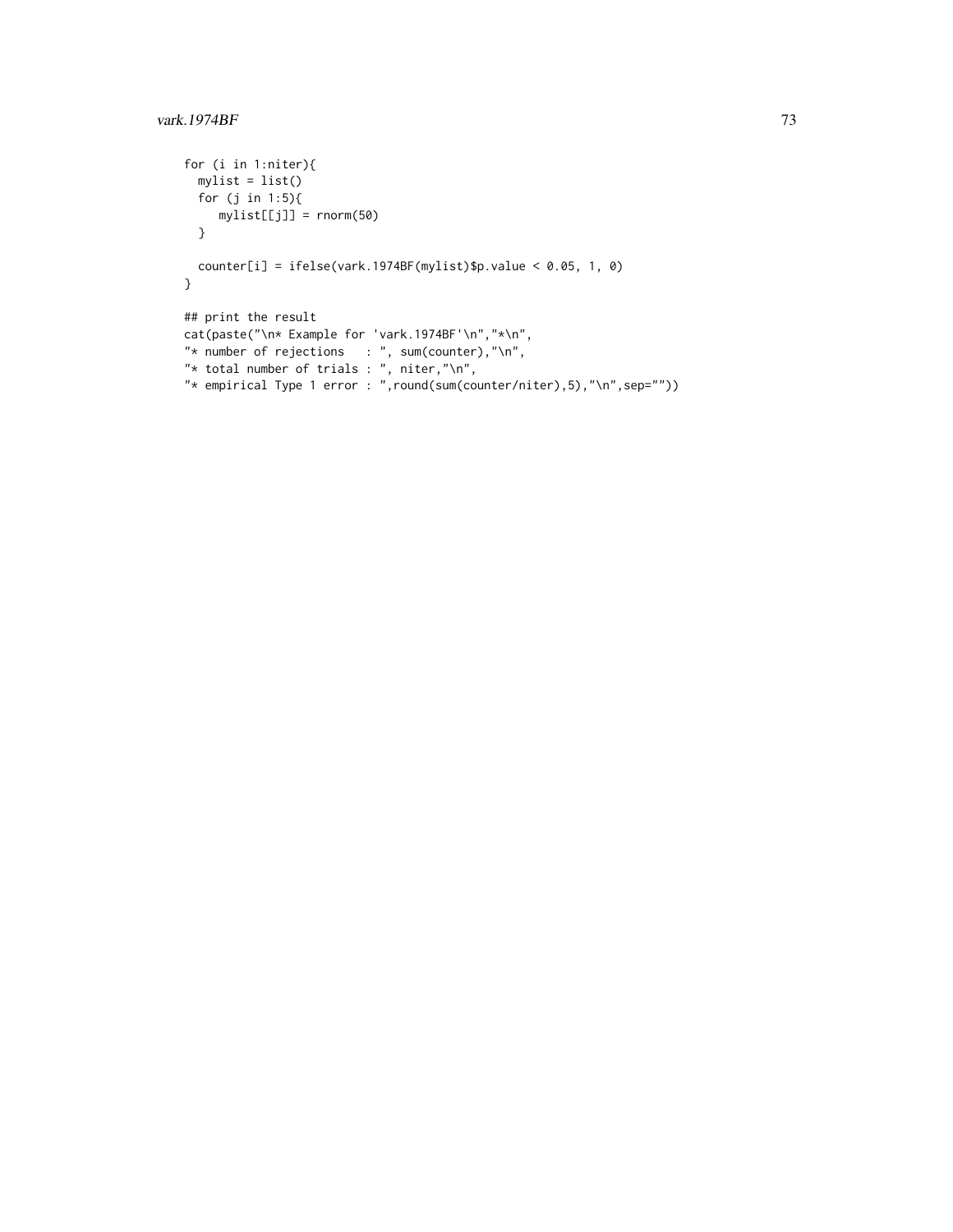## Index

∗ covariance cov1.2012Fisher , [3](#page-2-0) cov1.2015WL , [4](#page-3-0) cov2.2012LC , [5](#page-4-0) cov2.2013CLX , [7](#page-6-0) cov2.2015WL , [8](#page-7-0) cov2.mxPBF , [9](#page-8-0) covk.2001Schott , [11](#page-10-0) covk.2007Schott , [12](#page-11-0) ∗ eqdist eqdist.2014BG , [13](#page-12-0) ∗ gof\_normal norm.1965SW , [52](#page-51-0) norm.1972SF , [53](#page-52-0) norm.1980JB , [55](#page-54-0) norm.1996AJB, [56](#page-55-0) norm.2008RJB, <mark>5</mark>7 ∗ gof\_uniform unif.2017YMi, [61](#page-60-0) unif.2017YMq, [63](#page-62-0) ∗ mean\_multivariate mean1.1931Hotelling, [15](#page-14-0) mean1.1958Dempster,1<mark>6</mark> mean1.1996BS, [17](#page-16-0) mean1.2008SD , [18](#page-17-0) mean2.1931Hotelling, [21](#page-20-0) mean2.1958Dempster, [22](#page-21-0) mean2.1965Yao, [23](#page-22-0) mean2.1980Johansen, [25](#page-24-0) mean2.1986NVM, [26](#page-25-0) mean2.1996BS, [27](#page-26-0) mean2.2004KY,[29](#page-28-0) mean2.2008SD, [30](#page-29-0) mean2.2011LJW, [31](#page-30-0) mean2.2014CLX, [33](#page-32-0) mean2.2014Thulin , [34](#page-33-0) mean2.mxPBF, [36](#page-35-0) meank.2007Schott, [38](#page-37-0) meank.2009ZX,[40](#page-39-0)

meank.2019CPH, [41](#page-40-0) ∗ mean\_univariate mean1.ttest , [19](#page-18-0) mean2.ttest, [37](#page-36-0) meank.anova, [43](#page-42-0) ∗ mvar mvar1.1998AS, [44](#page-43-0) mvar1.LRT, [45](#page-44-0) mvar2.1930PN,[46](#page-45-0) mvar2.1976PL, [47](#page-46-0) mvar2.1982Muirhead , [49](#page-48-0) mvar2.2012ZXC,<mark>5</mark>0 mvar2.LRT , [51](#page-50-0) ∗ simtest sim1.2017Liu , [58](#page-57-0) sim1.LRT, [59](#page-58-0) sim2.2018HN, [60](#page-59-0) ∗ utility usek1d, [64](#page-63-0) useknd, [65](#page-64-0) ∗ variance var1.chisq, [66](#page-65-0) var2.F, [68](#page-67-0) vark.1937Bartlett, [69](#page-68-0) vark.1960Levene, [70](#page-69-0) vark.1974BF , [72](#page-71-0) cov1.2012Fisher , [3](#page-2-0) cov1.2015WL , [4](#page-3-0) cov2.2012LC , [5](#page-4-0) cov2.2013CLX , [7](#page-6-0) cov2.2015WL , [8](#page-7-0) cov2.mxPBF , [9](#page-8-0) covk.2001Schott , [11](#page-10-0) covk.2007Schott , [12](#page-11-0) eqdist.2014BG , [13](#page-12-0) mean1.1931Hotelling, [15](#page-14-0) mean1.1958Dempster,1<mark>6</mark>